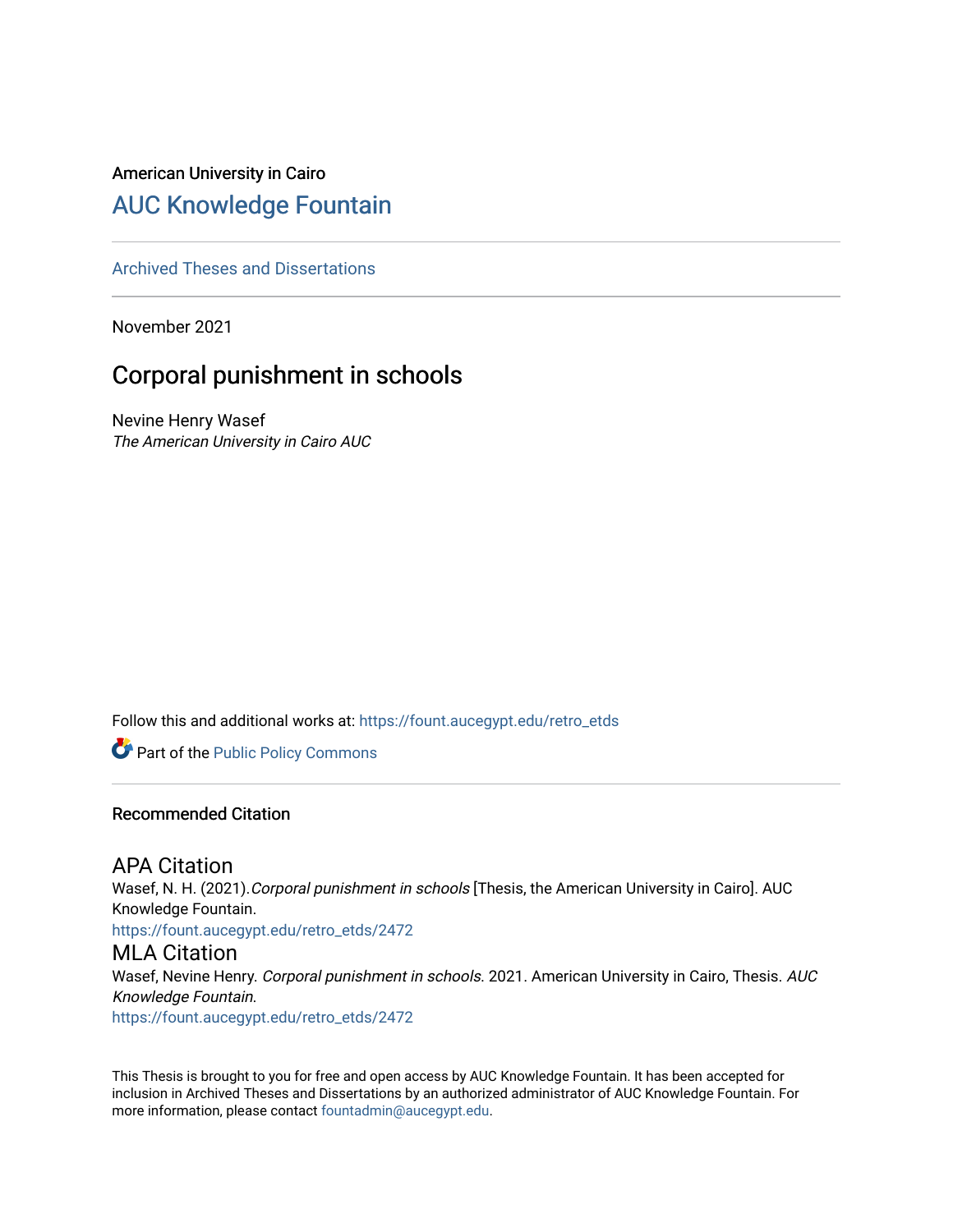

**The American University in Cairo** 

**School of Global Affairs and Public Policy** 

# **CORPORAL PUNISHMENT IN SCHOOLS**

"Hitting people is wrong  $-$  And children are people too"

Thomas Hammarberg

A Thesis Submitted to the Public Policy and Administration Department in partial

fulfillment of the requirements for the degree of

Master of Public Policy and Administration

By

**Nevine Henry Wasef, BA** 

Supervised by

### **Jennifer Bremer, PhD**

Public Policy and Administration Associate Professor and Chair, AUC

**January 2011**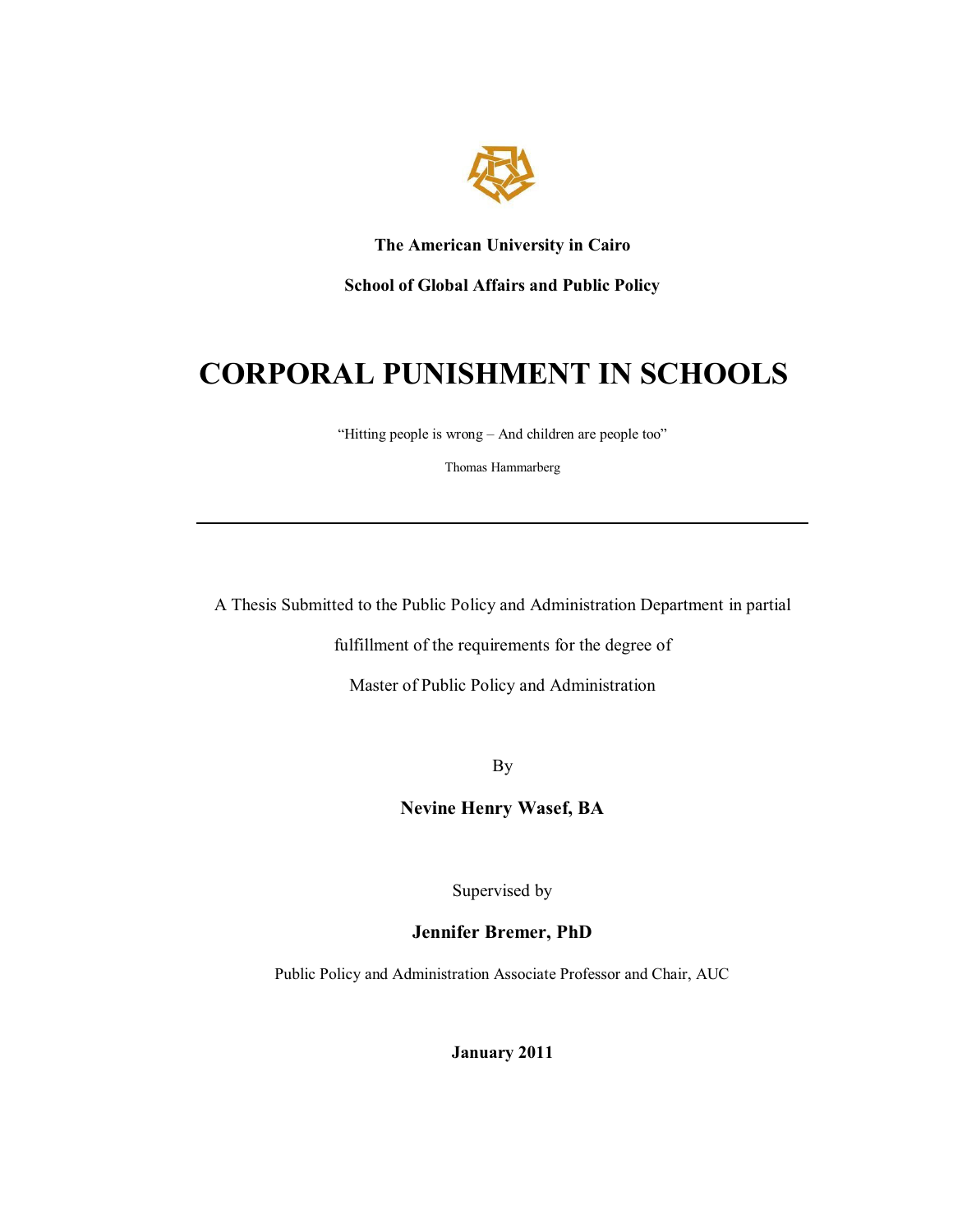# **DEDICATION**

I am dedicating this research to my God for all His good acts and plentiful grants that I have experienced throughout my whole life. I also dedicate it to my family and friends for their sincere support, and everyone who participated in the data collection through surveys or interviews.

I would like also to thank my supervisor Dr. Jennifer Bremer for being available, supportive and responsive during my thesis work, my readers Dr. Hamid Ali and Dr. Ghada Barsoum, and my professors Dr. Laila El Baradei and Dr. Mohamed El Rawi.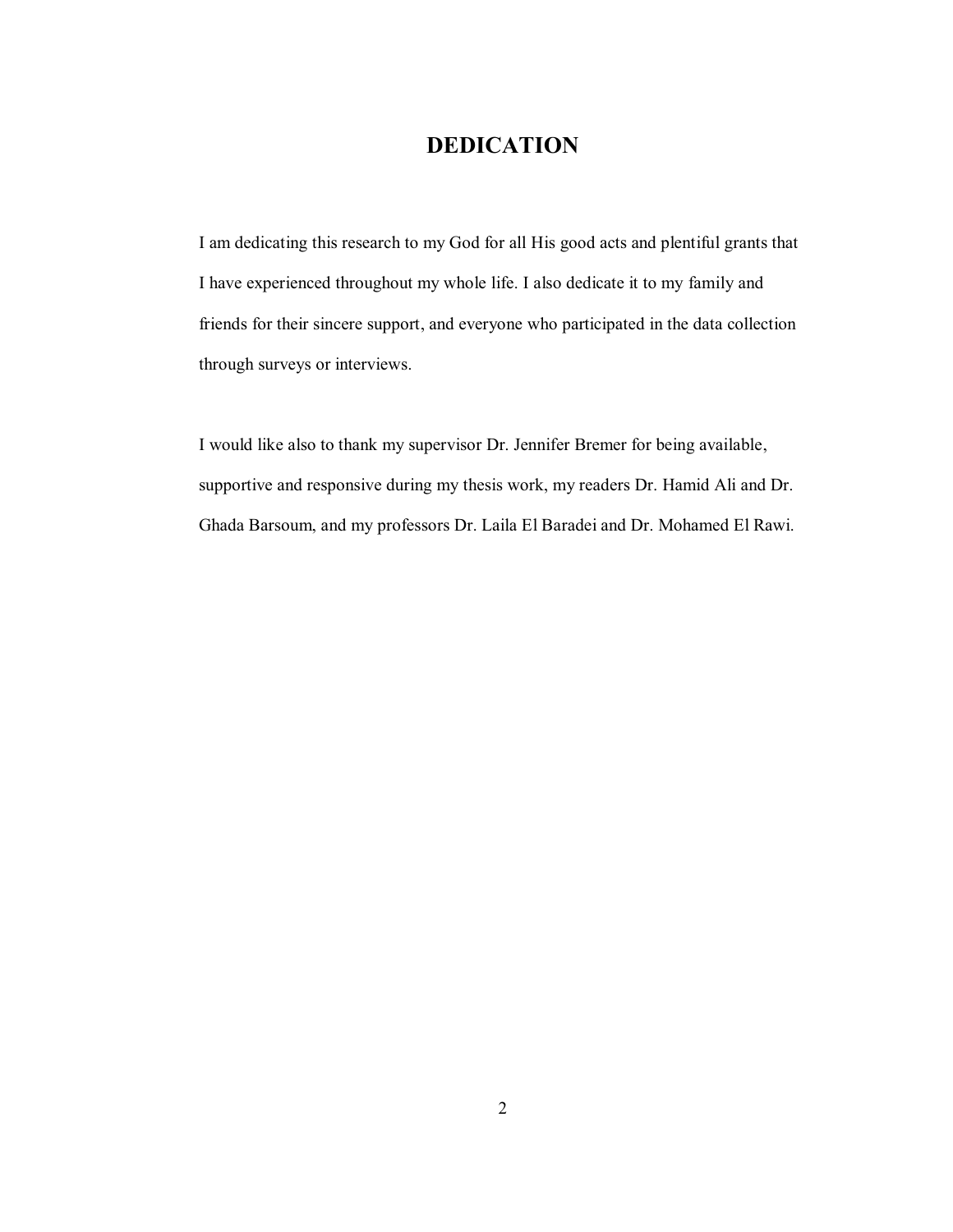# **ABSTRACT**

**University:** The American University in Cairo (AUC) **Thesis Title:** Corporal Punishment in Schools **Student Name:** Nevine Henry Wasef **Advisors:** Jennifer Bremer, PhD**;** Hamid Ali, PhD**;** and Ghada Barsoum, PhD

Corporal punishment continues to be practiced at unacceptable rates in Egyptian schools, at the same time that violence rates are rising. Corporal punishment in schools reflects a large gap between current education policy that bans corporal punishment and actual implementation of this policy. This gap between policy statement and actual practices could be attributed to family-based or school-based factors. First, family-based factors are represented by family acceptance to corporal punishment, lack of awareness of current policy and what course of action to be taken to protect their children, or family conviction that their input would not make any difference with the school practices. Second, school-based factors are represented by the school failure to enforce policy effectively, lack of communication with parents, and inability to find alternatives for teachers and to activate the role of social workers in reforming students. The purpose of this research is to answer the main research question of why corporal punishment is being practiced in schools in spite of its legal ban. Answer to this question would allow us judge to what extent family and school administration are responsible for these practices. An investigation of the attitudes of teachers, parents and recent-graduate students about the use of corporal punishment as a tool for discipline indicated the causes and consequences of corporal punishment.

The research findings demonstrate that corporal punishment in schools is highly correlated to family acceptance by practicing corporal punishment at home and lack of parental reporting of corporal punishment practiced by teachers, in addition to the school acceptance through having school principals practice corporal punishment and tolerate teachers using it, failure to respond to parents' complaints by taking action with teachers, lack of communication with parents, and inability to assign tasks to the social workers.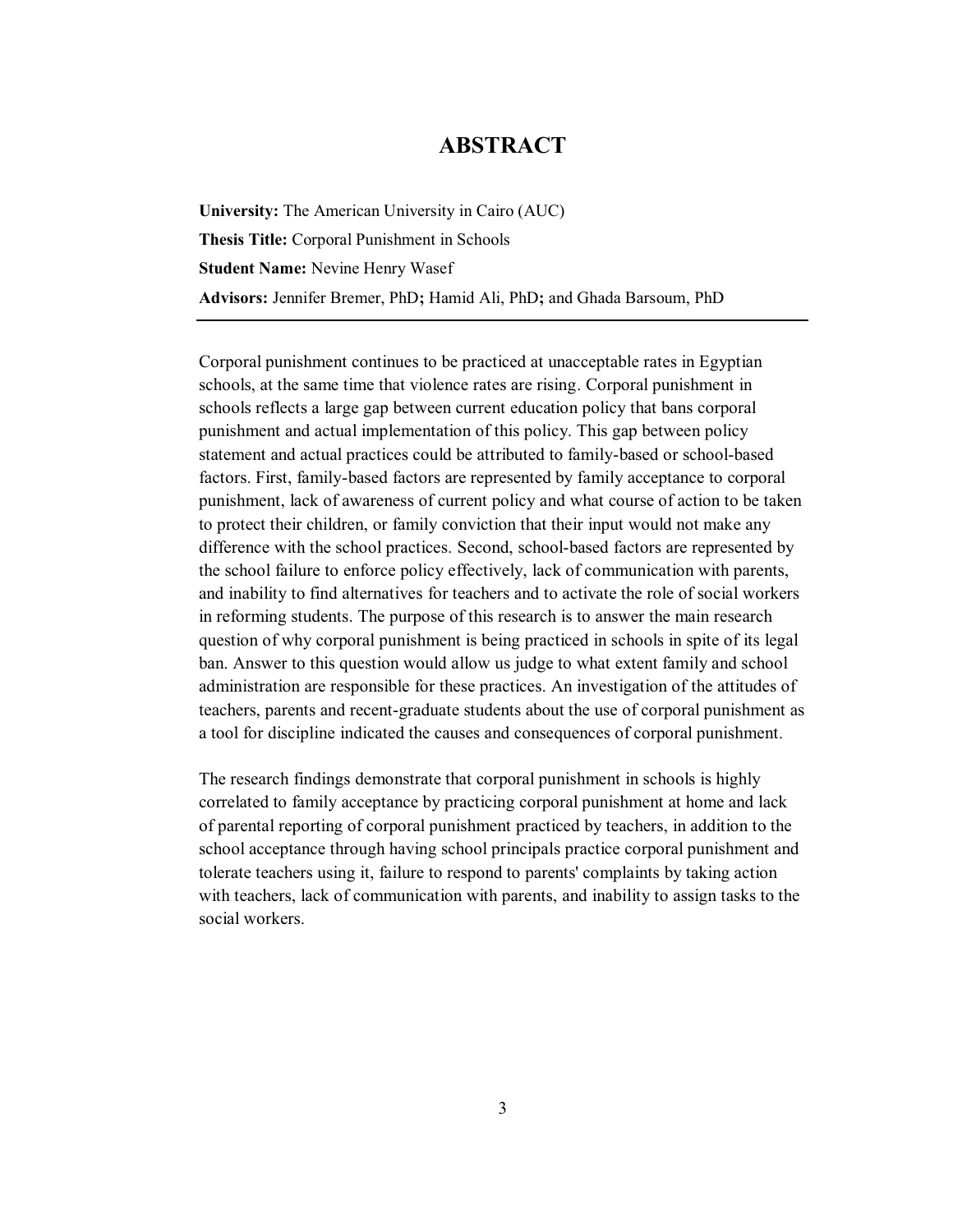# **Table of Contents**

|   | Page              |
|---|-------------------|
|   |                   |
|   |                   |
| ❖ |                   |
|   | ❖ Chapter 1:      |
|   |                   |
|   |                   |
|   | $\div$ Chapter 2: |
|   |                   |
|   |                   |
|   | ❖ Chapter 3:      |
|   |                   |
|   |                   |
|   | ❖ Chapter 4:      |
|   |                   |
|   | ➤                 |
|   |                   |
|   | ❖ Chapter 5:      |
|   |                   |
|   |                   |
|   | ❖ Chapter 6:      |
|   |                   |
| ❖ | <b>Chapter 7:</b> |
|   |                   |
| ❖ |                   |
| ❖ |                   |
|   |                   |
|   |                   |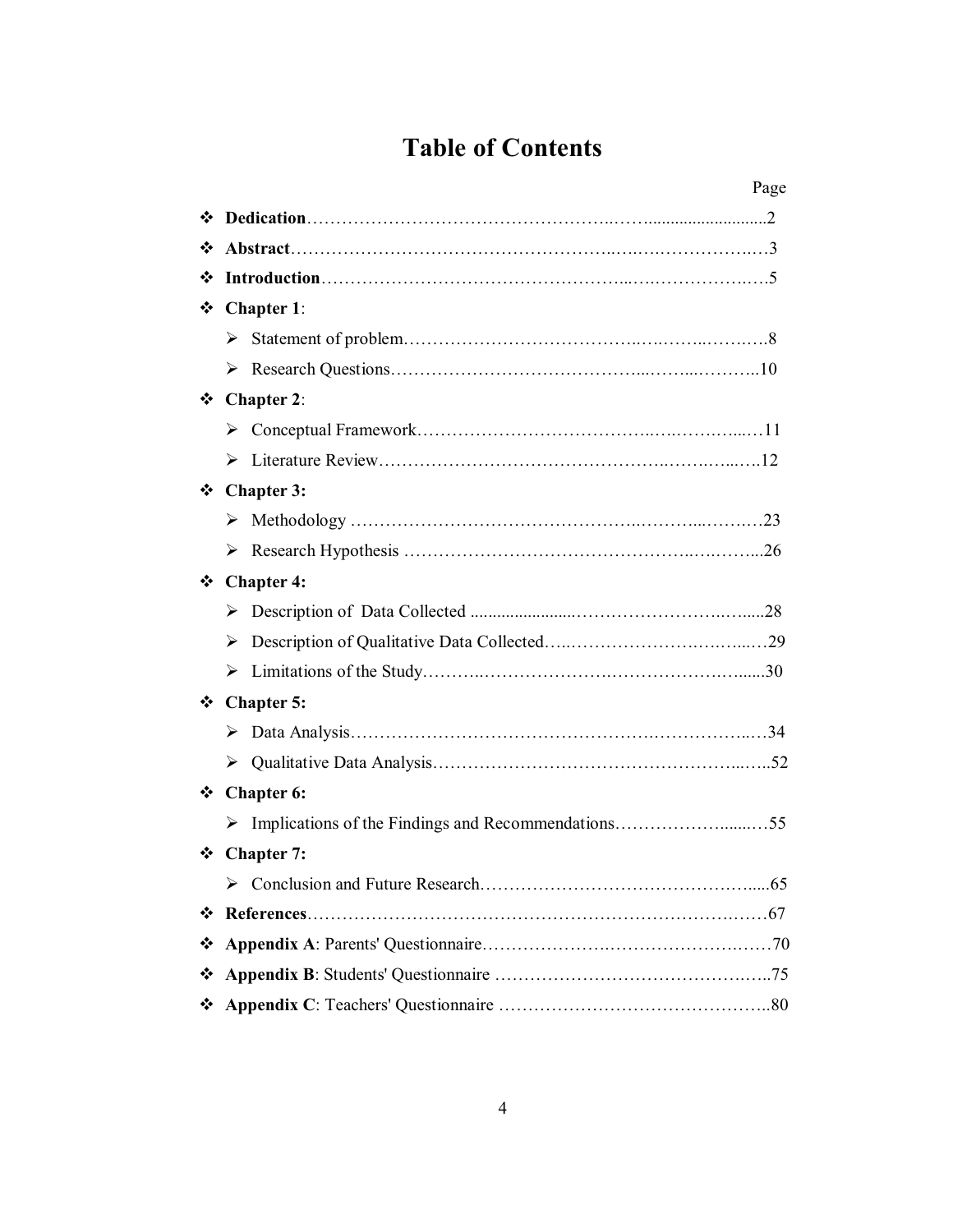### **Introduction**

Since the beginning of this century, a global tendency to abolish corporal punishment has been introduced to challenge old dependence on corporal punishment as a tool for reforming children's misbehavior (Global Report, 2008). This tendency was highly supported by the contemporary call for protecting human rights including the right in security and human treatment (articles 3 and 5, the Universal Declaration of Human Rights) and child rights in physical protection (Article 19, Convention on the Rights of the Child, 1990). Although Egypt has achieved noticeable progress in enacting many articles of the convention since signing it, research data denotes a lot of work still needs to be achieved in the sphere of child protection against violence (UNICEF, 2009).

Current policy prohibits the use of corporal punishment in school both from the teacher and the student (ministerial decree 591, 1998). The policy states that all kinds of corporal punishment applied on students are completely forbidden otherwise the teacher should be answerable legally. According to article 2 in the decree, the student should be totally expelled in case of any assault on a teacher. The policy was issued in 1998 in reaction to an incident of violence acts practiced by some students against teachers in Nasr City in 1997 which caused 20 students to be totally expelled from public and private education (Salama, 2000). Since the policy was issued till 2000, a number of 90 students have been expelled also due to violent acts against teachers as previous Minister Bahaa El Din confirms that any verbal or physical assault on a teacher will be encountered by complete expulsion to the student from public and private education (Salama, 2000). However, no record tells us if the school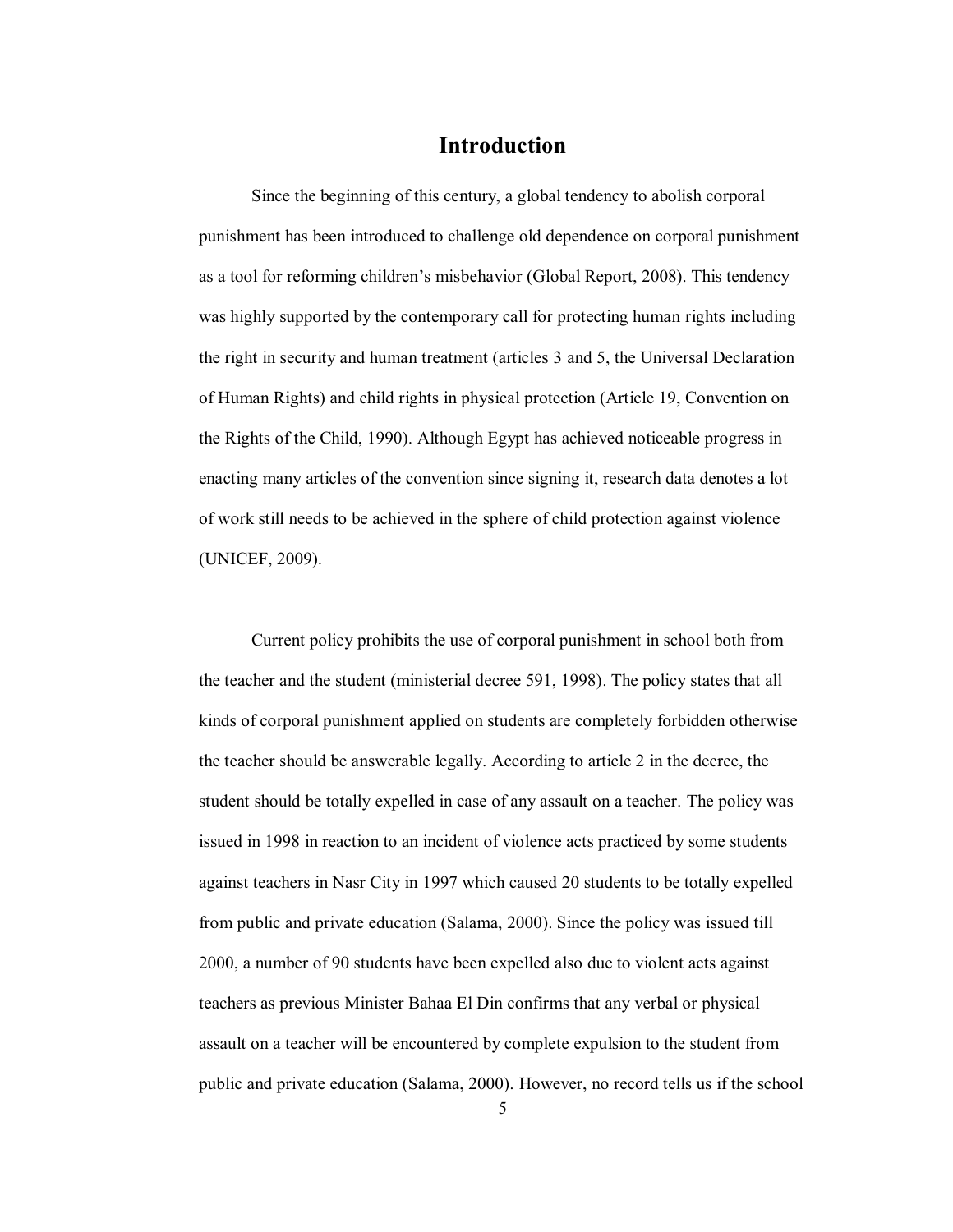administrators applied any legal sanction on teachers punishing students physically since the policy was issued. On the other hand, during academic year 2005/2006, 80 teachers were suspended in reaction to parents' complaints submitted against them through the Child Help Line 16000 (SRC, 2006). There are also some cases that have acquired a criminal dimension and have been highlighted by media and newspapers like cases of serious injuries or death.

Other than the Ministry of Education (MOE) decree ensuring banning corporal punishment, Egypt's Child Law no. 12/1996 which was amended by law no. 126/2008 states that the State is responsible for childhood and motherhood protection, providing suitable conditions for their proper upbringing in all aspects within the freedom and human dignity. The law considers those less than 18 years old to be children and it ensures that the state shall take all effective measures to eliminate harmful practices to the child's health to guarantee the child's rights, taking into account duties and rights of those responsible for the child care. This includes his right in the legal discipline without exposing the child to intentionally physical injury, or harmful or illegal practices. According to the law, nobody including parents and teachers is entitled to corporally punish any child because the law does not give exception to parents to beat their children at home nor teachers to paddle students in school.

Because implementation is the most important part of any policy, a policy that lacks implementation is considered useless (Bryson, 2004). Effective implementation requires that both teachers and family should be aware of current education policies to ensure transparency and accountability. An official, in the Ministry of Education,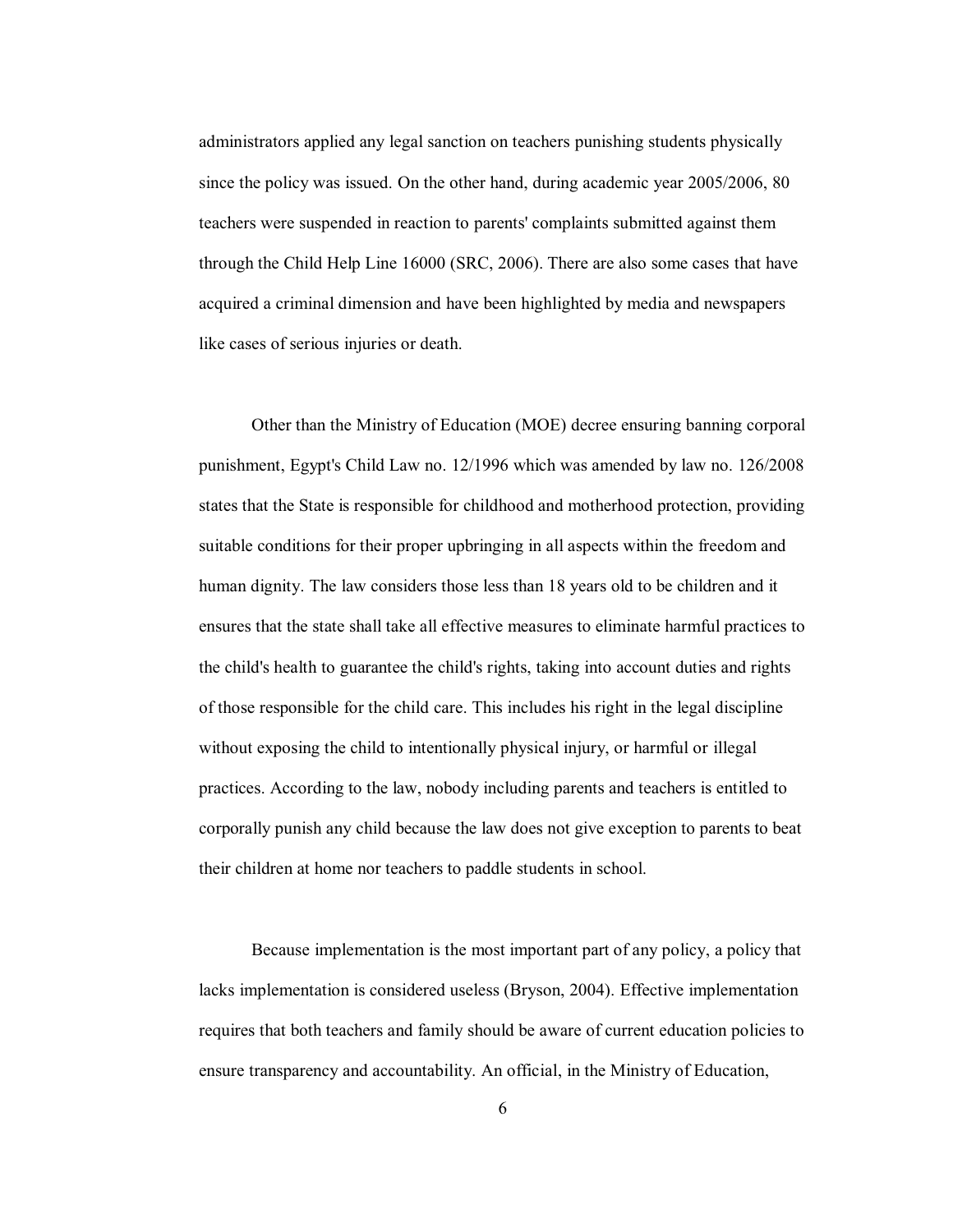indicated in an interview that schools are informed about the ministerial decree through sending it to all schools' principals who should inform their teachers and have them sign the decree. Also, senior teachers are responsible for officially informing the new hired teachers about previous ministerial decrees. In the meantime, the ministry sends supervisors to discuss the decision and make sure that teachers have been informed; however, teachers do not receive training on alternative patterns of discipline. According to article 3 in the policy, the school administrators should be completely responsible for implementing the policy and taking necessary actions towards policy violation.

Although parents are considered a very essential factor in implementing this policy, there is no official channel of informing them and no communication between the school and parents about new policies. Therefore, lack of proper implementation could be attributed to lack of informing parents and children about this policy because they represent an essential tool in enforcing the policy by reporting violation cases unless they approve of it.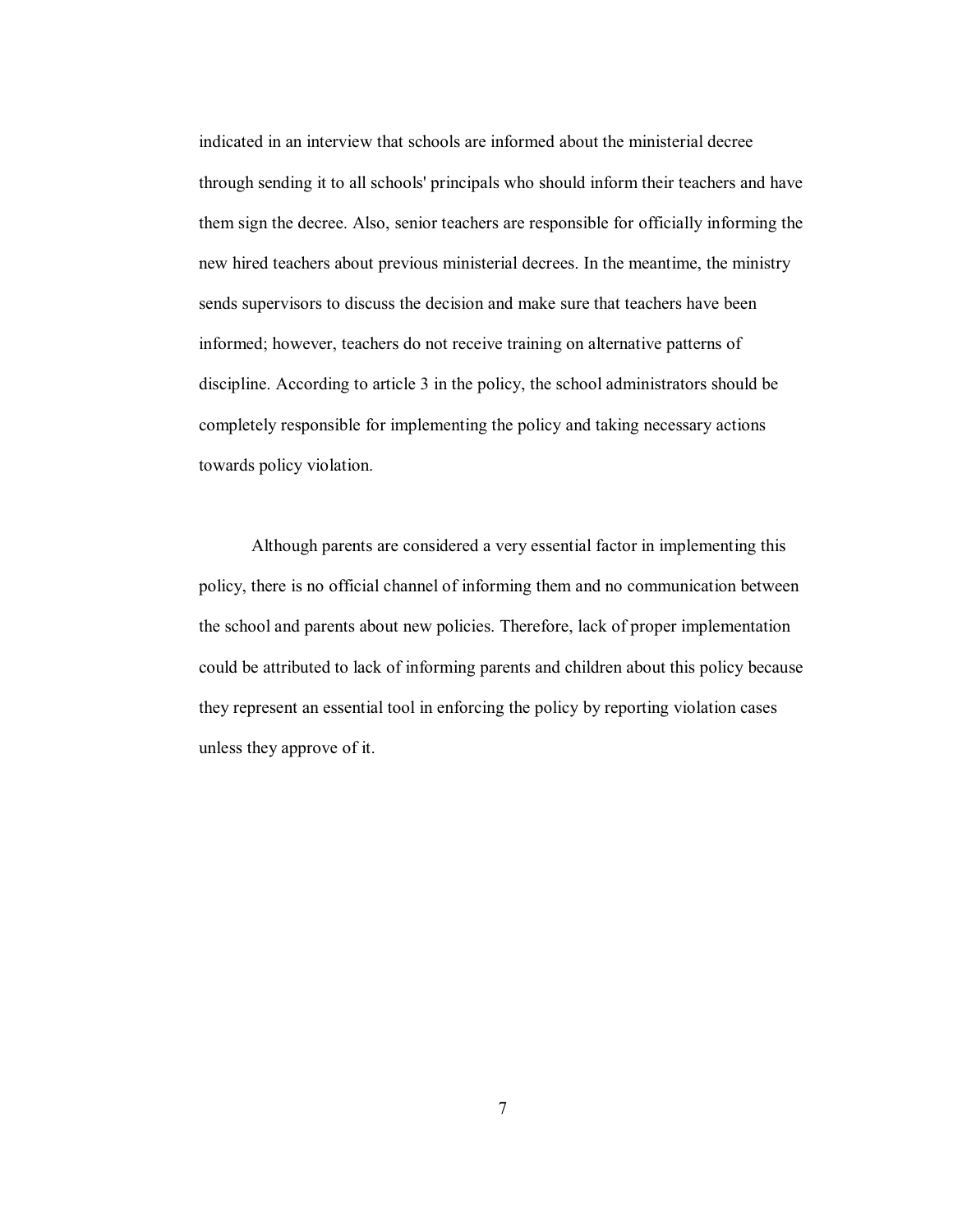# **Chapter 1**

### **Problem Statement and Research Questions**

Although current policy concerning violence in schools states that corporal punishment is banned (ministerial decree 591, 1998), we find that it is being widely practiced in schools as a common tool for discipline (Nasr, 2004) with barely parents' ability to stop or report it. Reporting is usually for extreme cases reported about serious injuries or even death of children that are published to the public such as the death of a child in one of Alexandria schools as a result of a teacher's beating (Aly, 2008). There is little record on child abuse or child death resulting from violence and the Ministry of Interior's reports encompass a total number of cases reported between 2000 and 2003 is 265 only which denotes great underreporting (SRC, 2006).

Possible reasons for expanding the use of corporal punishment in schools in spite of its legal ban could be administrative acceptance represented by the school and social acceptance represented by parents. This phenomenon is stirred by administrative acceptance represented by the school through not implementing the policy effectively; lack of communication with family; inability to find alternative means of discipline to teachers; and marginalizing the role of social workers. Social acceptance is exemplified by parents' acceptance; lack of awareness; applying CP on their children at home; and refrain from reporting actively their children's exposure to assault believing that the school will not take deterrent action. For example, in a personal testimony by a mother whose 12 year old child was hit in school by his teacher's stick and hose, and was slapped on his face by the school vice-principal for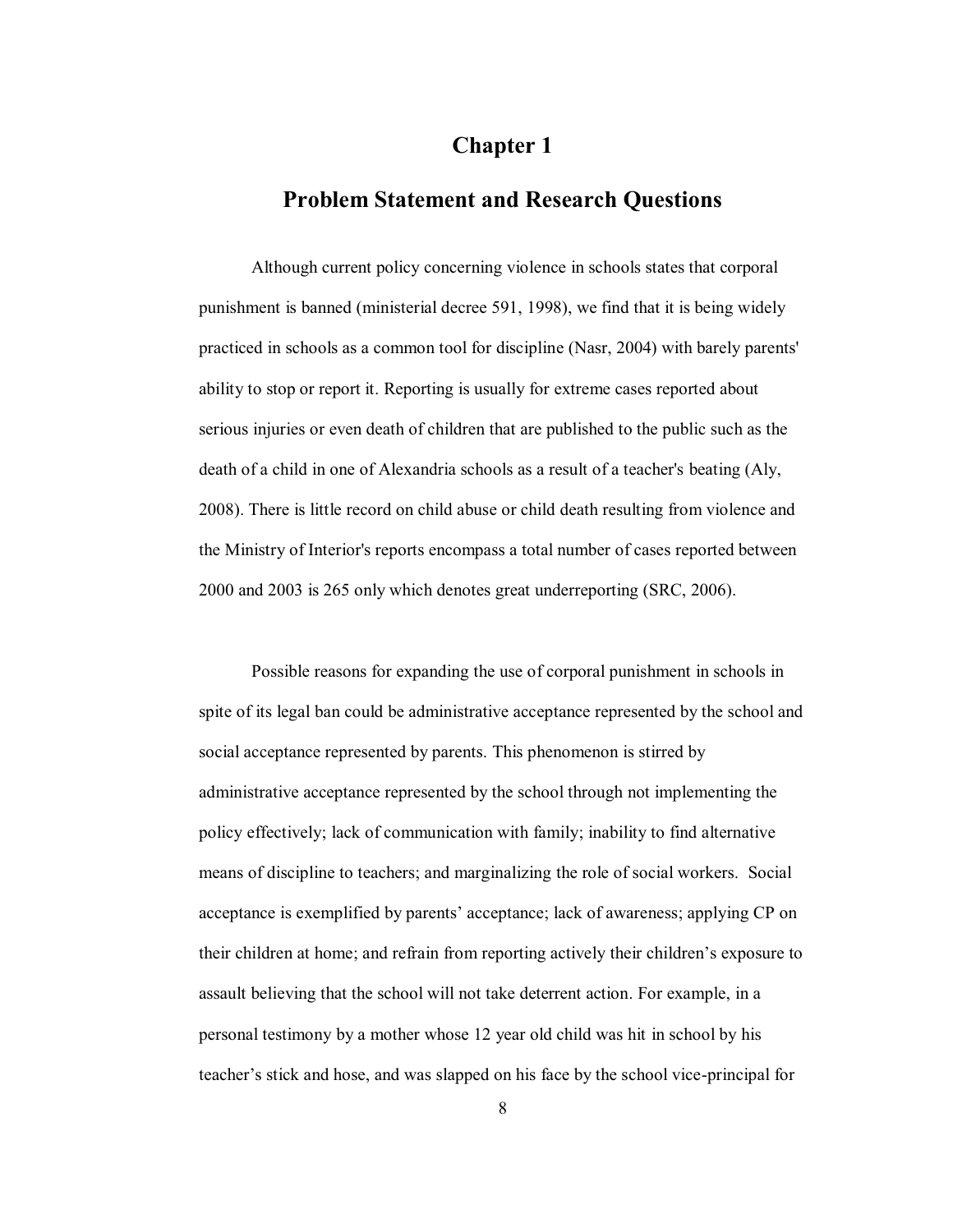playing a game, when the mother complained to the school principal, she got the following response: "Well if we don't hit the child to punish him, what other forms of punishment would you suggest?" and added that next time, the child will be expelled rather than hit (El Wady, 2010). Although ministerial decree no. 515/1998, article 3 specifies the forms for punishment for students in warning, informing parents and then expulsion if all else fails, we find that corporal punishment and expulsion are the only two common methods that school use for punishment.

*Why studying corporal punishment is important?* This phenomenon is worthy of being brought to the policy makers' attention for numerous reasons. First, because it is an increasing phenomena that is being globally combated and still widely used in schools in spite of its legal ban. So, reasons and consequences need to be investigated to reduce the gap between the legislative context and actual practices. Second, corporal punishment is associated with severe possible damages resulting from corporal punishment such as death, serious injuries, besides social and psychological problems. Third, approval of corporal punishment is considered as legitimate violence because it does not apply penalty or consequences on the punishers (Salama, 2000). Forth, according to the learning by example theory, corporal punishment practiced by figures of authority would teach students violence by example and increase the likelihood of future violence (Moussa & Al Ayesh, 2009). Finally, in order to address acts of violence and aggressive behavior in society, we need to deal with earliest violence exposure in personal development to resolve the problem at its root.

9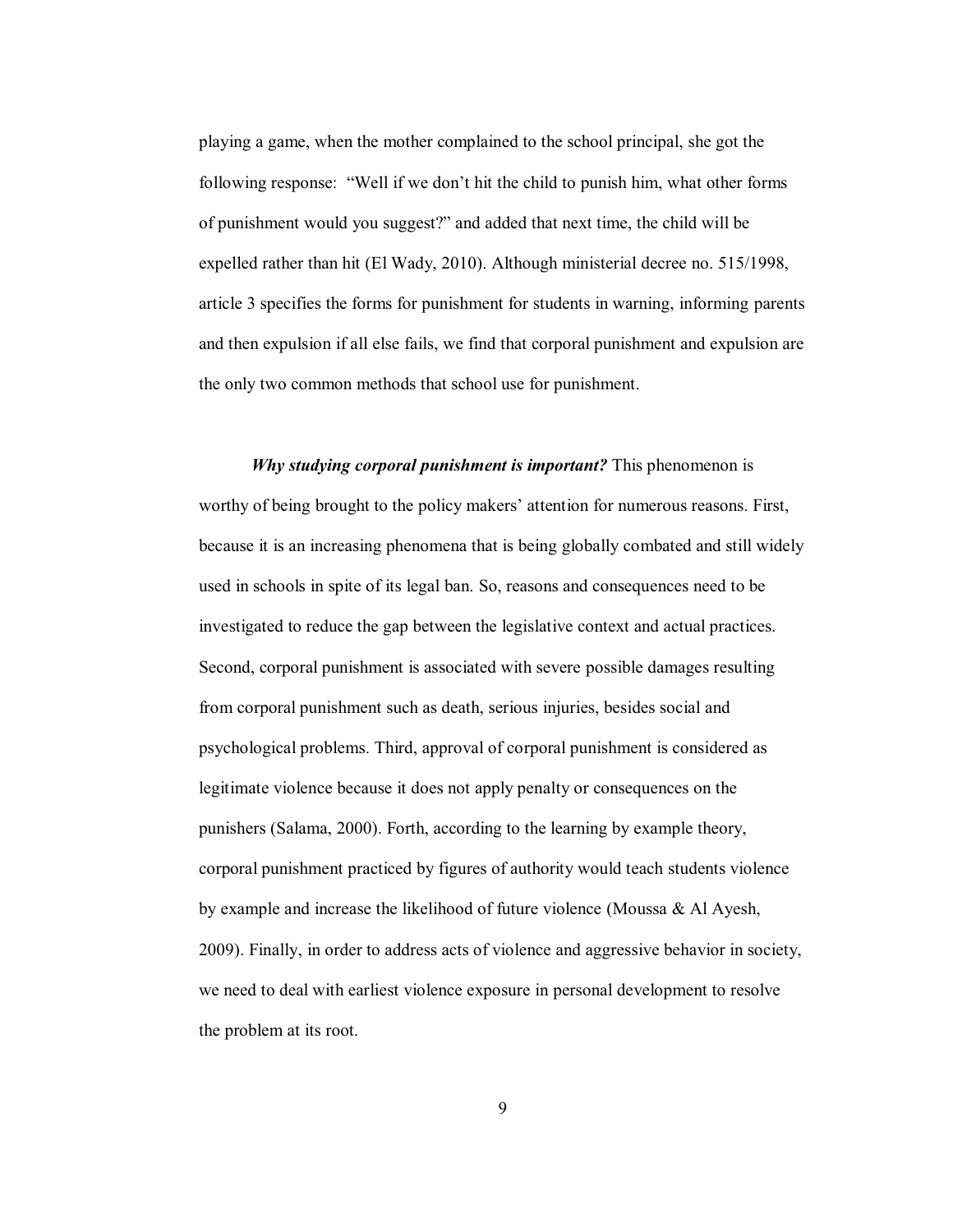#### **Research Questions**

The purpose of this research is to investigate *to what extent is corporal punishment widespread in schools in spite of legal ban? Is it equally applied between public and private schools? What are the reasons for practicing physical punishment in schools? What are the consequences of these practices?* The research investigates the prevalence of corporal punishment in private and public schools and the approval of this policy from the viewpoint of teachers, recent-graduate students, and parents through exploring their reactions and how they perceive corporal punishment. Answers to these questions would help us determine why corporal punishment is so widespread in schools and what obstacles impede effective policy enforcement in order to suggest recommendations to handle it.

Specific questions will explore what is the teachers' motivation to corporally punish students in class? How violent are the students exposed to corporal punishment compared to students who are not corporally punished? Are parents and students willing to report physical punishment to school administration? How do school administrators deal with parents' complaints? Is there communication between parents and teachers? Does the social worker take part in reforming students' behavior and solve their problems?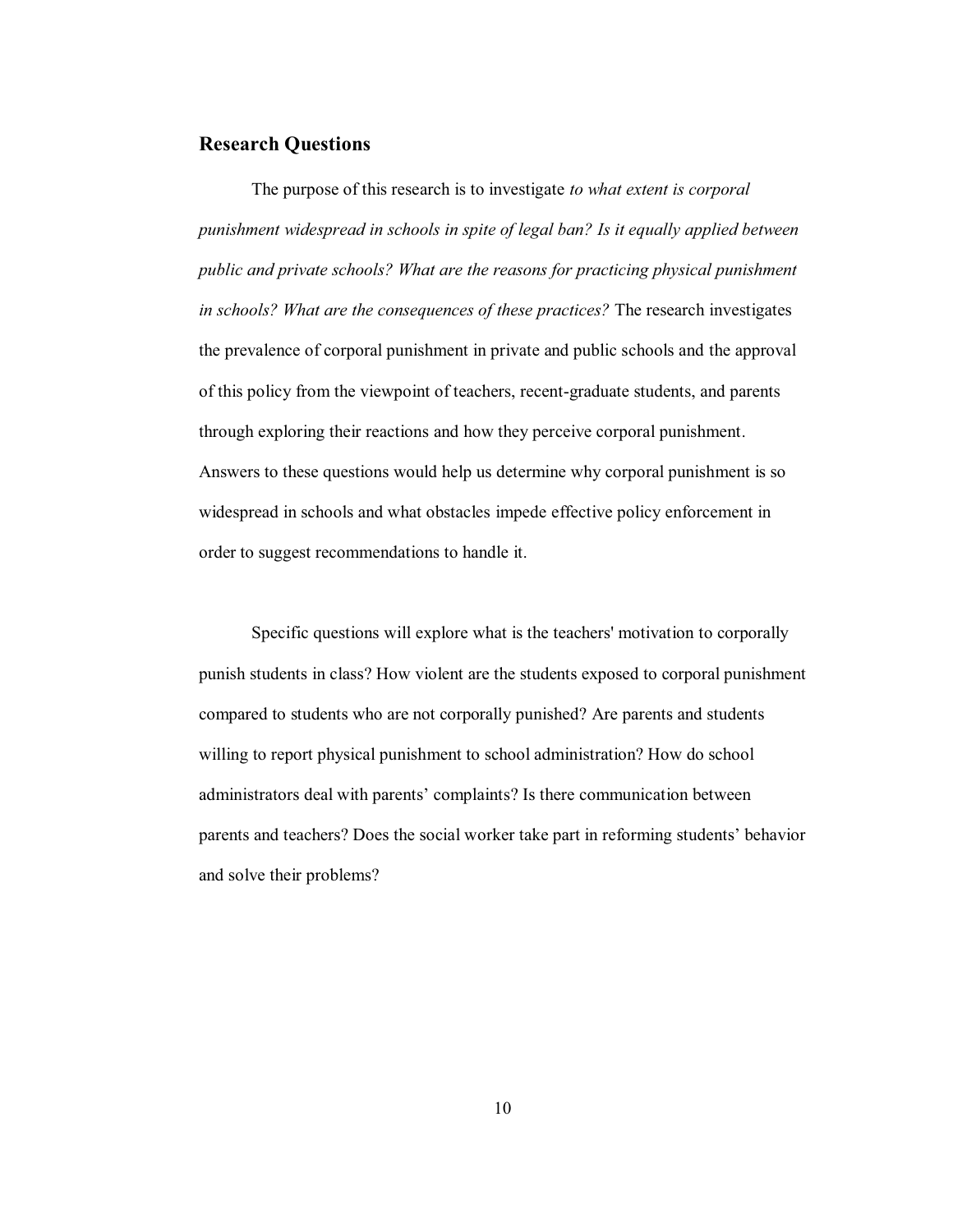# **Chapter 2**

# **Conceptual Framework and Literature Review**

This research study proposes some concepts relevant to the corporal punishment concept that we need to define to clarify the context in which they are supposed to be used.

\* **Corporal Punishment (CP)**: it is defined as causing physical pain deliberately to change behavior that could be in the form of hitting, punching, spanking, slapping, and pinching using objects such as sticks, belts, and paddles (NASN, 2010). Geoffrey Scarre (2003) defines the word "corporal" to refer to any punishment applied on body including assault or any means that are meant to cause physical pain or humiliation. The legitimacy of corporal punishment is still a contentious issue to many societies including Egypt (SRC, 2006). From pedagogical perspective, Ritchie (1981) claimed that "corporal punishment is an assault on the dignity of individual and offensive act against the dignity of the teaching profession". Further, McGrath (1999) proposed that corporal punishment reflects a failure on the part of the teachers.

\* **Child Maltreatment and Child Abuse**: Child maltreatment is a behavior towards another person which contains emotional and physical harm and it includes physical abuse, sexual or emotional abuse and neglect. Corporal Punishment is a kind of physical maltreatment of the children and is considered the most prevalent and accepted type of child abuse (SRC, 2006). Child abuse is the same as child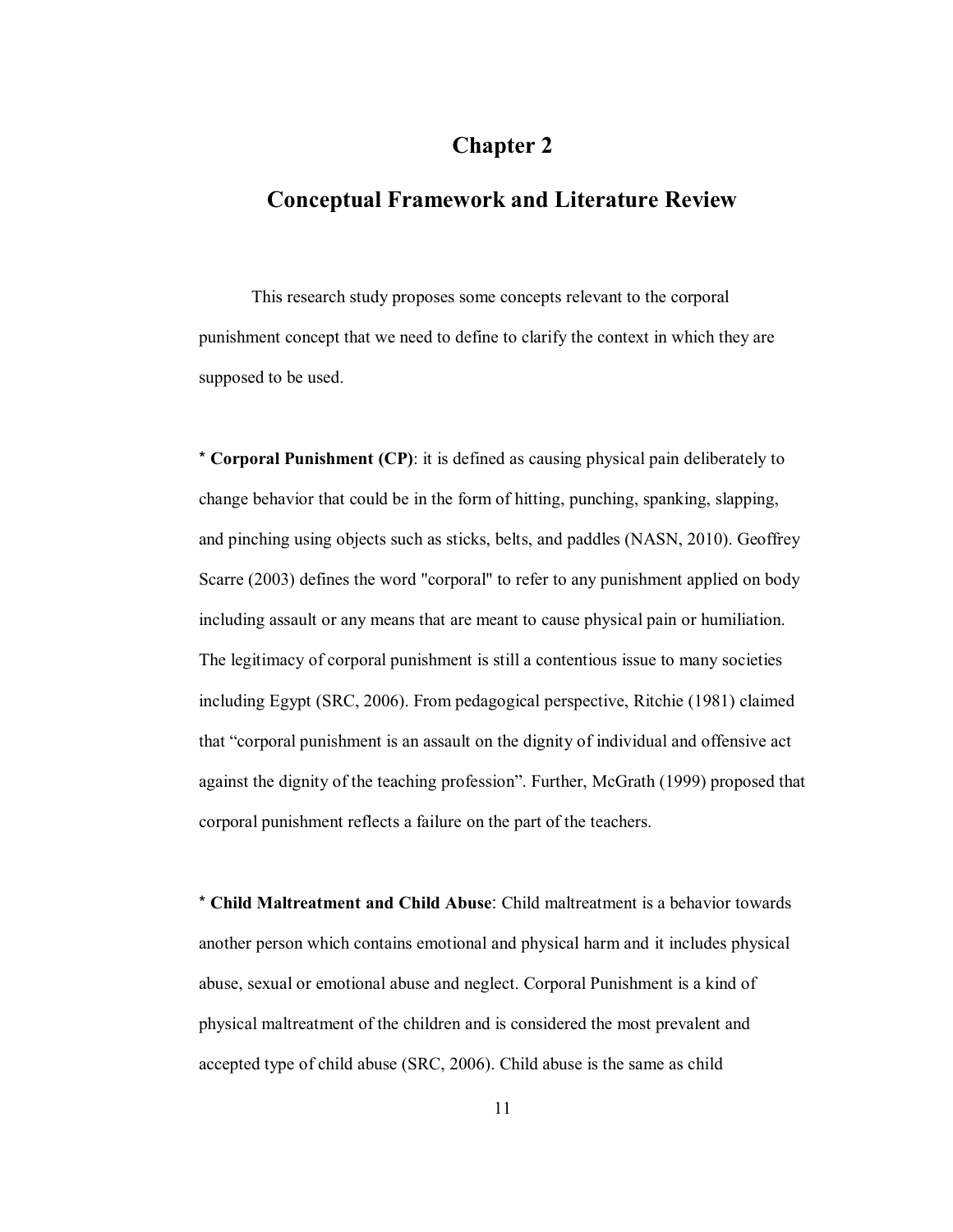maltreatment except that we use the term "child maltreatment" to refer to violence acts while we use the term "child abuse" to refer to the outcome of violence acts (SRC, 2006).

\* **Violence**: violence is defined as an act carried out with the intention, or perceived intention in order to cause physical pain to another person or harm to his possessions or intervention in somebody's freedom (Nasr, 2004). Nasr states that the word "violence" is derived from the verb "to violate" which means to break privacy or exceed boundaries and implies using force also. Other than physical violence, there is also verbal violence which entails yelling, shouting, rebuking, and insulting others (Moussa & Al Ayesh, 2009).

\* **Discipline**: The process of subordinating immediate wishes, desires, impulses and interests for the sake of more effective and dependable action (Shidler, 2001). It differs from punishment in the sense that punishment is accompanied with force, pain and frustration while discipline implies training and helping the child reach required outcomes, set boundaries for behavior, and practice self-control (WHO, 2009).

#### **Literature Review**

Previous research does not provide us with adequate data on corporal punishment in schools; however, the topic has been approached in Egypt from social and psychological views such as reports and publications issued by UNICEF and WHO, and from legal and policy-based approaches such as studies made by the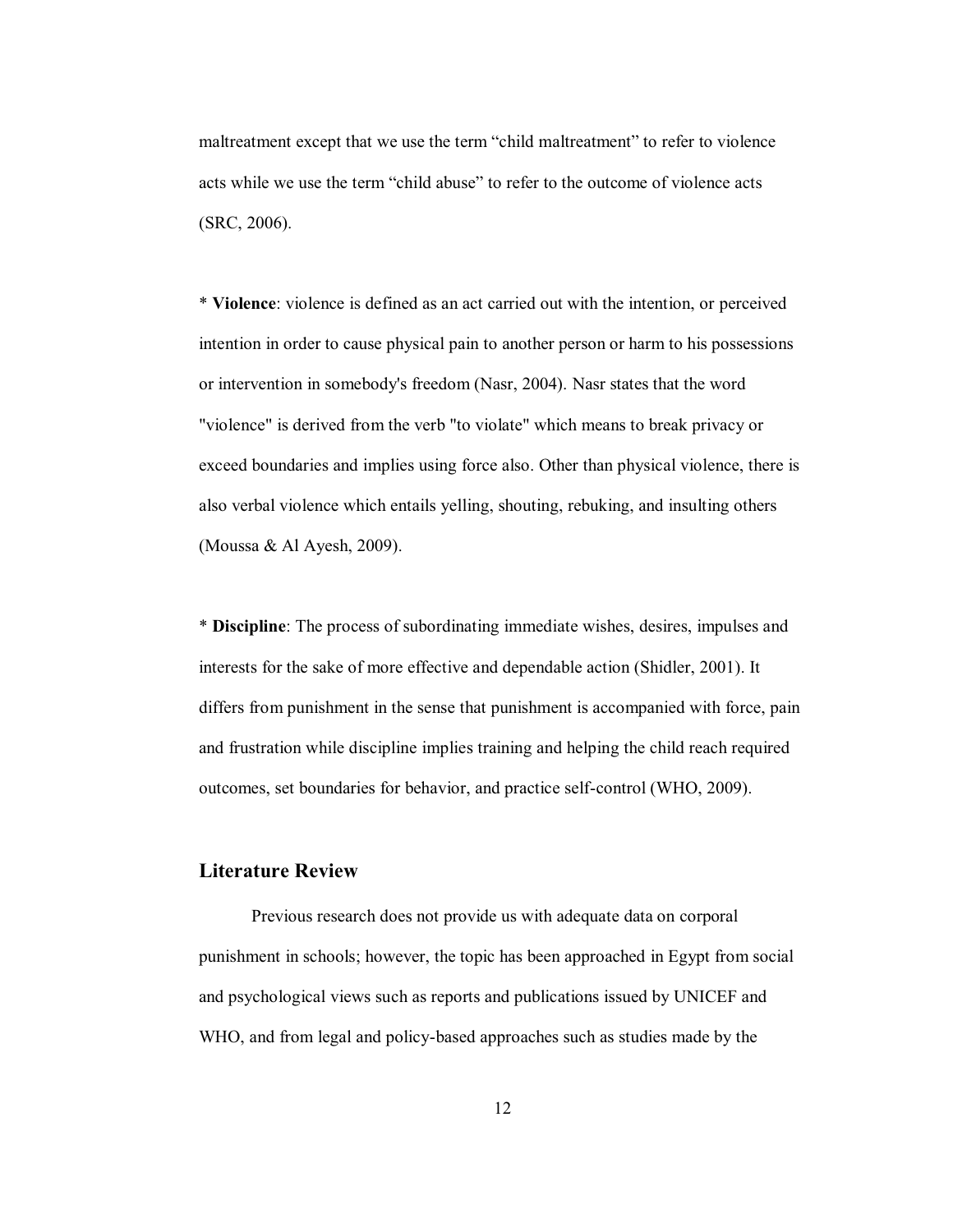National Center for Educational Research and the National Center for Social and Criminal research.

Some of the reasons that feed corporal punishment in schools could be either family-based or school-based. To start with the family-based factors, Zayed (2007) proposes that Egyptian families use punishment as the only method of reforming children's behavior and raising them up. Zayed added that 90% of his study sample confirmed exposure to punishment in school and 42% confirmed exposure to corporal punishment at home. On the other hand, percentage of violence *from* students does not exceed 30% (National Criminal Magazine, 2007) which means that violence practiced *against* students is still much more than violence produced by students. Additionally, in a study made by the Social Research Center (2006), in the academic year prior to the study, 81% of the study sample children are being physically punished at homes. The research data also indicates passive attitude of parents in reporting their children exposure to assault (SRC, 2006). Unfortunately, there are no data that denote active participation from parents in reporting acts of violence from the school. Parents could be unaware of current policy or not sure if the school authority would respond positively to their complaints. The few cases reported show no positive action taken by the school administration towards teachers practicing corporal punishment (El Wady, 2010). Among those cases, a female teacher whose son is a student in the same school in which she is working reported to the police that her son who is sick with cancer, virus B and C was beaten by a teacher and had to stay in the hospital for medication. As a result the school administration prevented her from taking her salary until she withdraws her complaint and the school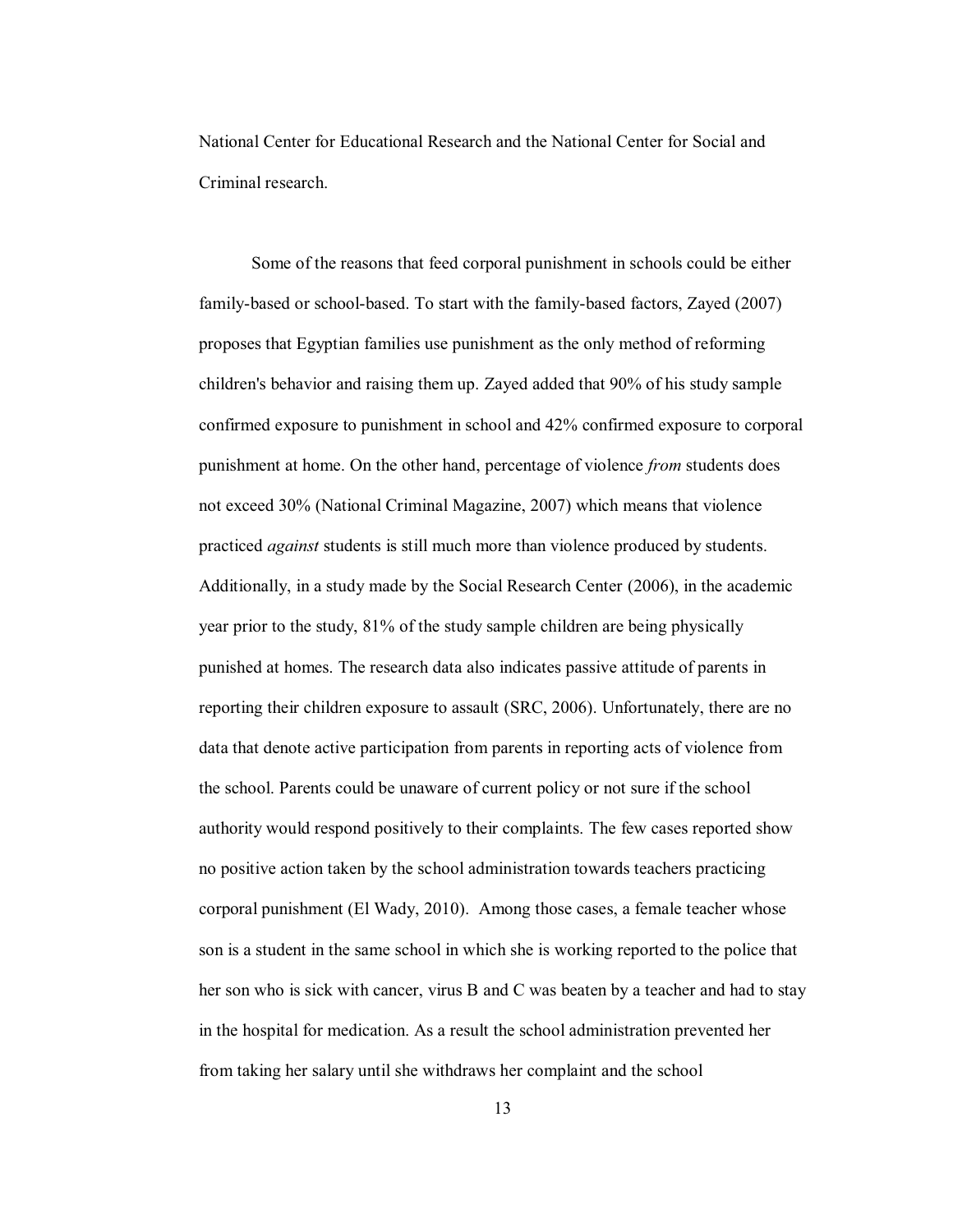administration accused her of falsifying her certificates to work as a teacher (Mehwar Channel, 2010).

On a global level, research findings reveal that teachers and parents who received corporal punishment are highly likely to use it and approve of its use (Jehle, 2004). Traditionally, parents who think of corporal punishment as being the only tool for discipline are not expected to object to teachers beating their children at school (Jehle, 2004).

 Other reasons for spreading corporal punishment in schools are school-based factors. Previous studies state that 96% of children are beaten in school (SRC, 2006). Since the school administration represents the main context in which corporal punishment exist, Salama finds that poor school administration and fluctuation between being too lenient with some students or too restrict with other students triggers violence among students and, in turn, raises corporal punishment rate on them to correct their behavior (Salama 2000). When the school administration deals passively with parents' complaints or disregard them, parents resort to acting violently against school teachers (SRC, 2006). Salama elaborates that the school should initiate regular communication with parents to agree on fair methods of discipline and rewarding students. On the other hand, past research indicated that schools that regularly summon parents have shown much lesser use of corporal punishment than schools which do not incorporate parents in child discipline (Guepet, 2002). The school principals are considered mediators between educational authorities and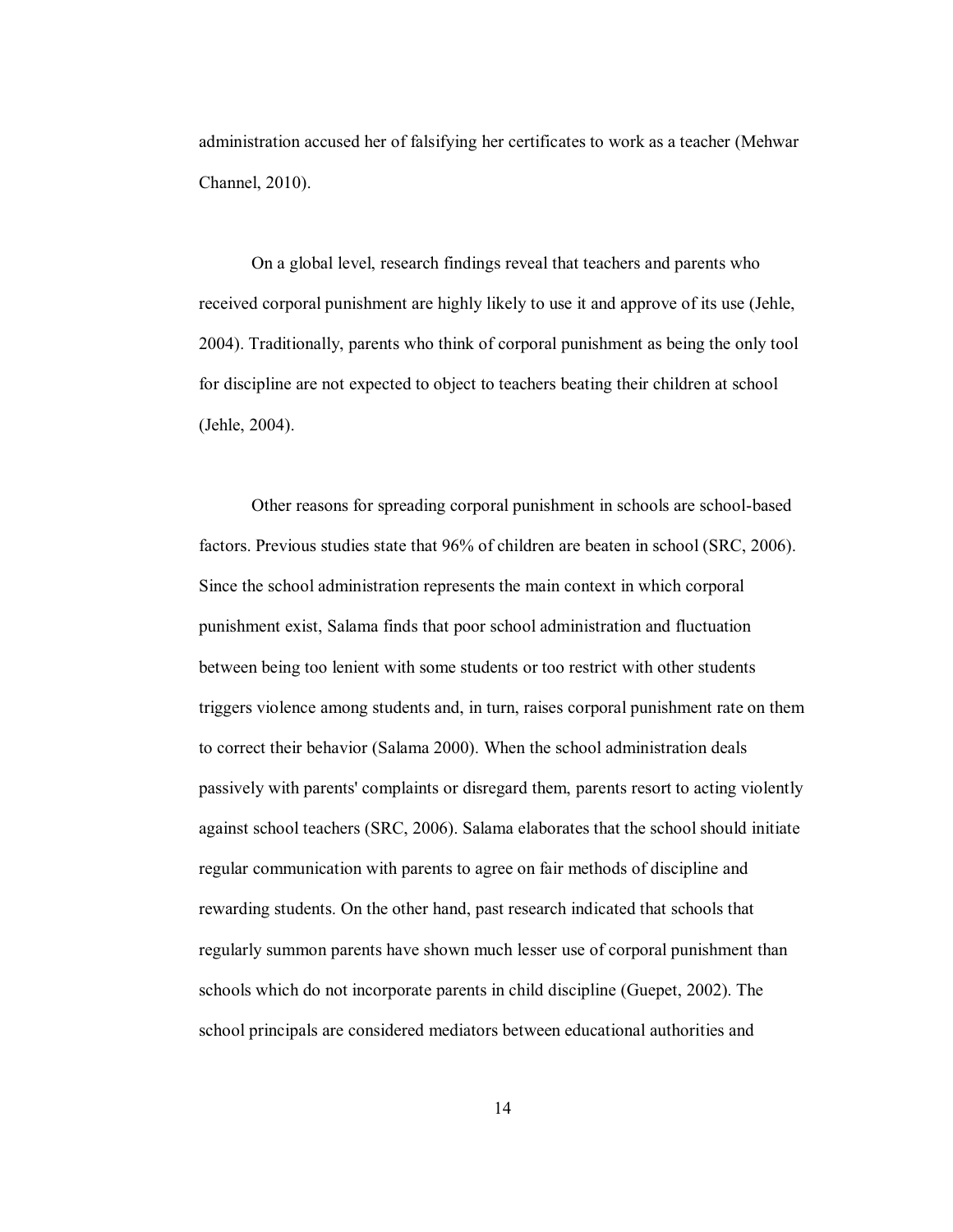teachers; and are expected to control means of discipline used in the school (Chiang, 2009).

Another factor that clusters under the umbrella of school is the teacher. It is evident that teachers are not qualified enough to discipline students by any means other than corporal punishment (Moussa & Al Ayesh, 2009). This could be traced to the fact that corporal punishment is thought of as being the only way to maintain teachers' respect (Salama, 2000). Traditionally, teacher use it for being the most common tool to control the class because they are not trained on any other techniques during the university time nor later in the school, or they use corporal punishment for other reasons such as forcing students to take private tutoring (SRC, 2006). Apparently, teachers would not summon students' parents due to their distrust in teachers which fosters disrespect from students (SRC, 2006). Along with absence of social worker's role in school to reform students' behavior, organizing activities and caring about students' problems (Abdel Aziz, 2005), teachers are obliged to take over the responsibility of reforming students' behavior in addition to educating them (SRC, 2006).

The consequences of corporal punishment as past research work informs us, are that violence generates violence; statistics shows a positive relation between students' violent acts against teachers and other students; and corporal punishment rate they receive (Nasr, 2004). In other words, a percentage of 58% of students that are corporally punished in schools are those who reflect the highest violence rates than other students especially in public schools (Nasr, 2004). Some of violent acts that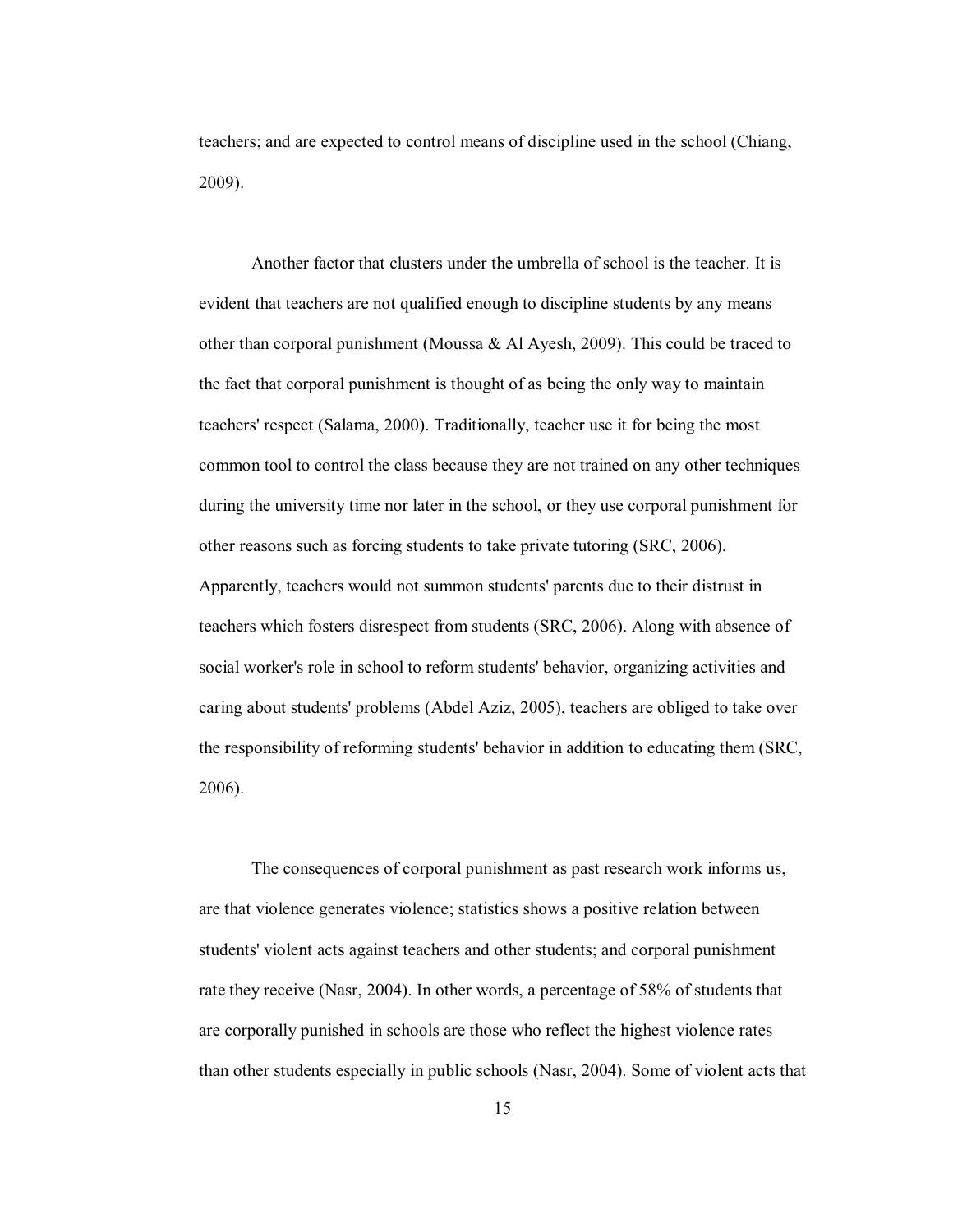students exhibit to vent out their anger are damaging school properties, writing on walls, tearing school flyers, and beating their colleagues (Nasr, 2004). It could be inferred that although corporal punishment is used in schools with the purpose of controlling the students' behavior and discipline, data above prove that it produces an adverse effect of what it is meant to achieve particularly student's deferral from school and failure (Shehab, 2004), school dropouts (Mansour & Khalil, 2008)  $\&$ (Soliman, 2003), and damage to school assets (Moussa  $\&$  Al Ayesh, 2009). Moreover, both dismissing student from class and physically punishing them highly raises the percentage of students escaping from school before the school day finishes to reach 45% in Cairo governorate schools (Zayed & Nasr, 2004). It should be noted that corporal punishment in schools is interrelated with many other social problems that are not our main concern in this research. For example, corporal punishment in schools has a direct relation in increasing the number of street children (UNICEF, 2002). Plus, corporal punishment magnifies school dropouts which is the second major reason after poverty that augments child labor (Itani, 2009). Far from physical and social damages, corporal punishment causes psychological damages that are reflected obviously on child's self-esteem and self-confidence, and having other negative long-term personality effects (UNICEF, 2007).

In Egypt, one of the most recent successful projects launched by the Save the Children organization that was efficiently piloted in four public schools in Alexandria is the project of *Community-based Child Protection Pilot Project in Alexandria* which started in 2007 with the purpose of investigating, preventing, and reporting violations of child rights as stated in article 19 including erosion of corporal punishment. In this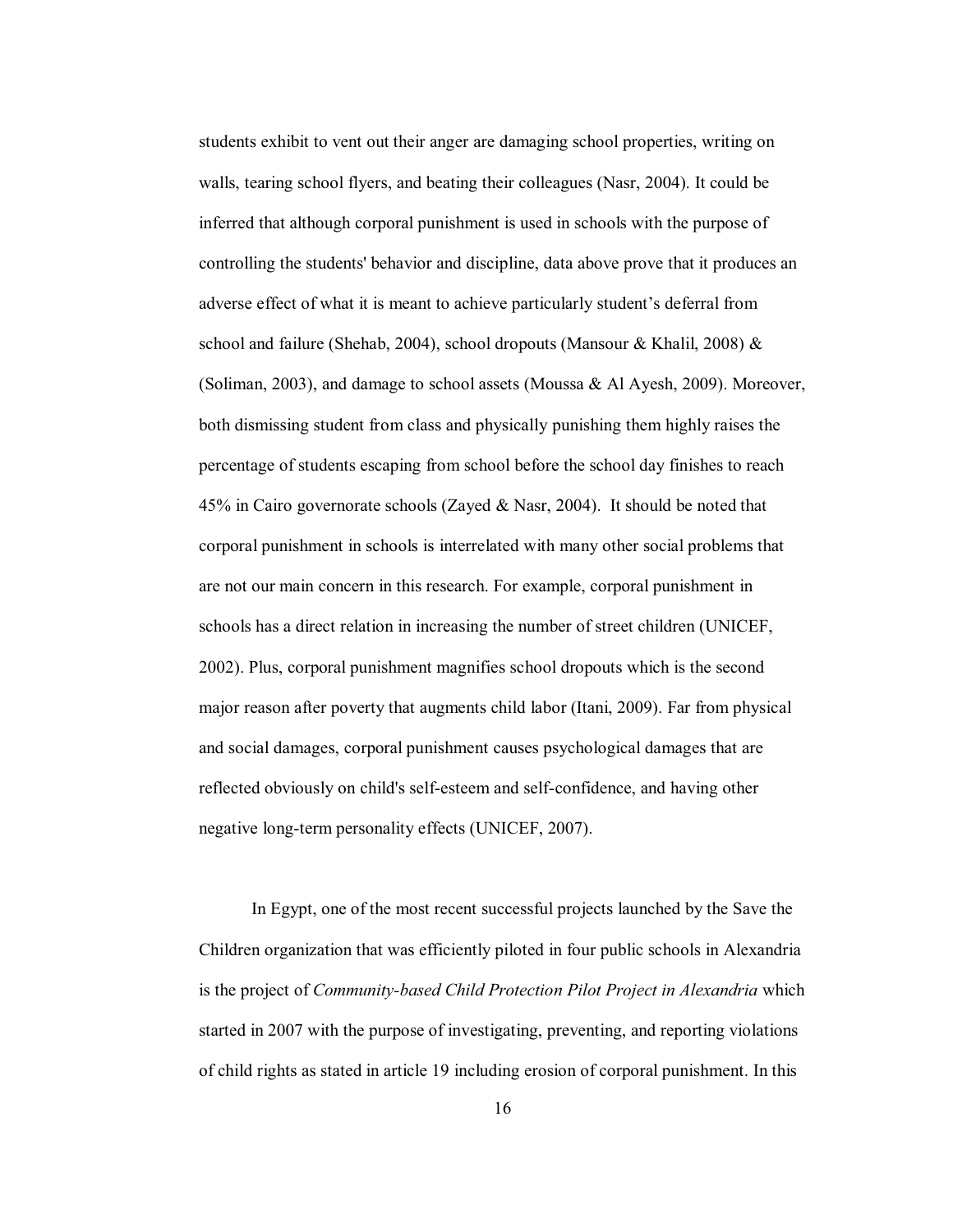regard, the project managed to activate the role of social workers in schools, train teachers for alternative techniques for discipline, and hold sessions to parents and students to raise their awareness of child rights. The project works closely with the Ministry of Education and the Ministry of Family and Population. The project ended and is now in the process or renegotiation to be extended due to the minister change in 2010. Other than the prevalence of bureaucracy, Ms. Radwa El Manssy, Senior Child Protection Officer reported that the major obstacle they encounter is the budget which mainly relies on donations and external grants.

Prior to this project, the UNICEF adopted the Child Protection Project in 1999 which is still active till present in a few districts in Cairo and Alexandria. The project works in alignment with non-governmental associations to investigate and identify children at risk, educational and health needs, violence acts and child abuse. On a broader level, the General Directorate for Social Education implemented an effective program called Education for Parents with the purpose of meeting and discussing with parents and adolescent children best approaches of dealing with children other than violent methods; along with the program of Protecting Youth from the Risks of Addiction under the auspices of National Council for Childhood and Motherhood (SRC, 2006). Another program aiming at qualifying students with additional skills and attitudes in terms of accepting the other, tolerating differences, resolve conflicts and avoid violence (SRC, 2006). On a ministerial level, a recent decree was issued (Decree No. 334, issued on 14/09/2006) changed the name of Parents Teachers Associations to be Councils of Trustees; and modified its mandate to entail support of school activities, develop personalities of students and encourage their ability to face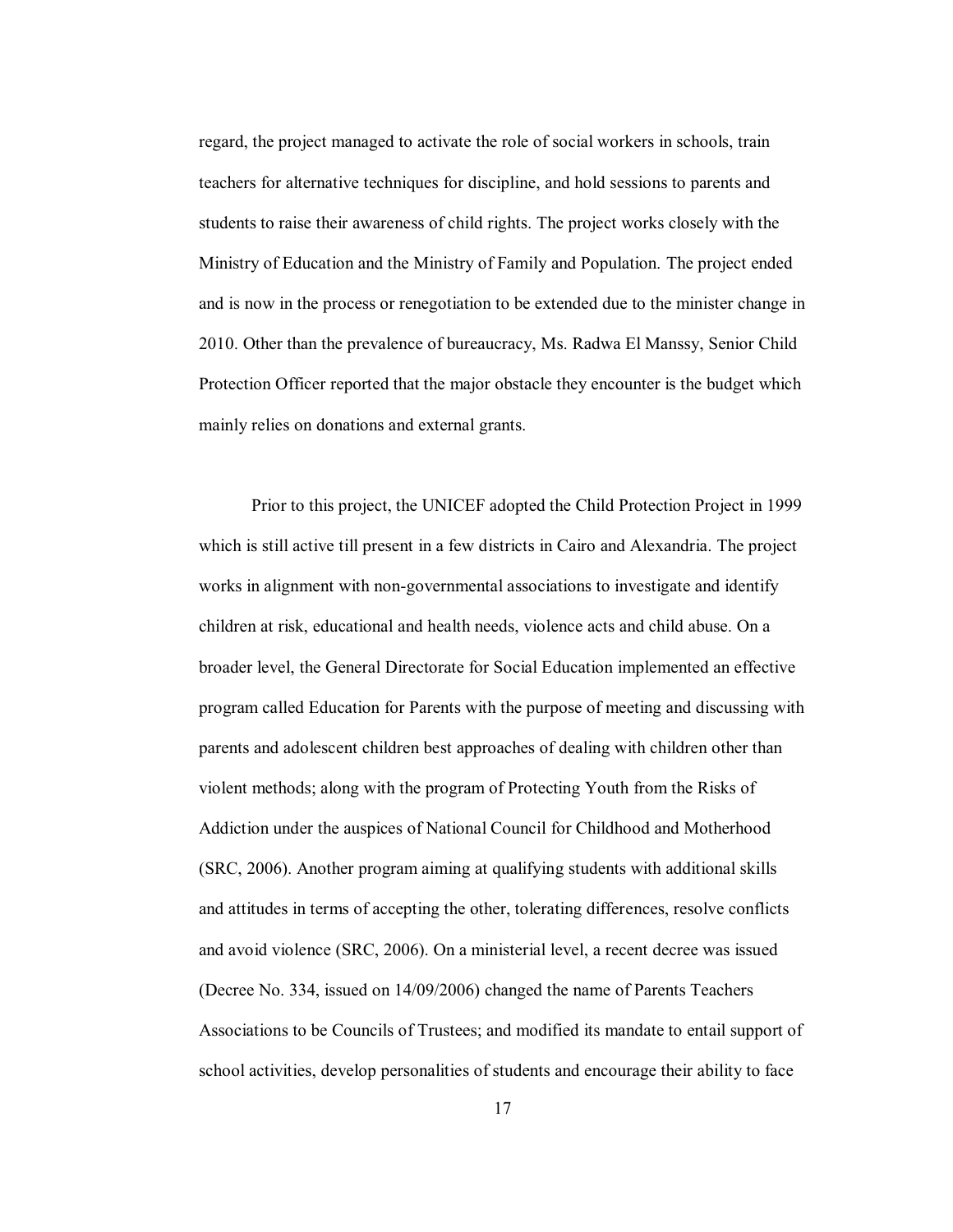phenomena like addiction, smoking, and violence (Article 4-E). Generally, one of the forms of resisting child violence and enhance active public participation was the program of Child Help Line (CHL) piloted by the National Council for Childhood and Motherhood (NCCM) which is a toll-free hotline receiving call 24 hours a day to receive reported cases for child maltreatment and refer them to the agency in charge (SRC, 2006). Finally, the NCCM, established national committees on violence to raise awareness, facilitate participation of various stakeholders, activate the role of civil society, entities and policy makers; and scale up piloted projects of child protection (NCCM, 2005).

All over the world, many countries have successfully embarked on eliminating corporal punishment against children and specifically in schools using various strategies. These strategies could be summarized as follows:

#### **Raising Public Awareness to Ensure Public Participation:**

Organizations concerned with child protection pioneered by the UNICEF, highlight the role of raising awareness campaigns in order to collaborate in eliminating corporal punishment (UNICEF, 2002). One of the countries that used this technique successfully is Jordan where the Ministry of Education supported the campaign of Ma'an aiming at reducing corporal punishment in public schools by 40% through opening channels of communication between children and adults, raising awareness about the significance of eliminating violence against children, using the media to spread awareness, adapting new non-violent disciplinary techniques, holding meetings in schools to discuss latest survey results and research findings (UNICEF, 2007).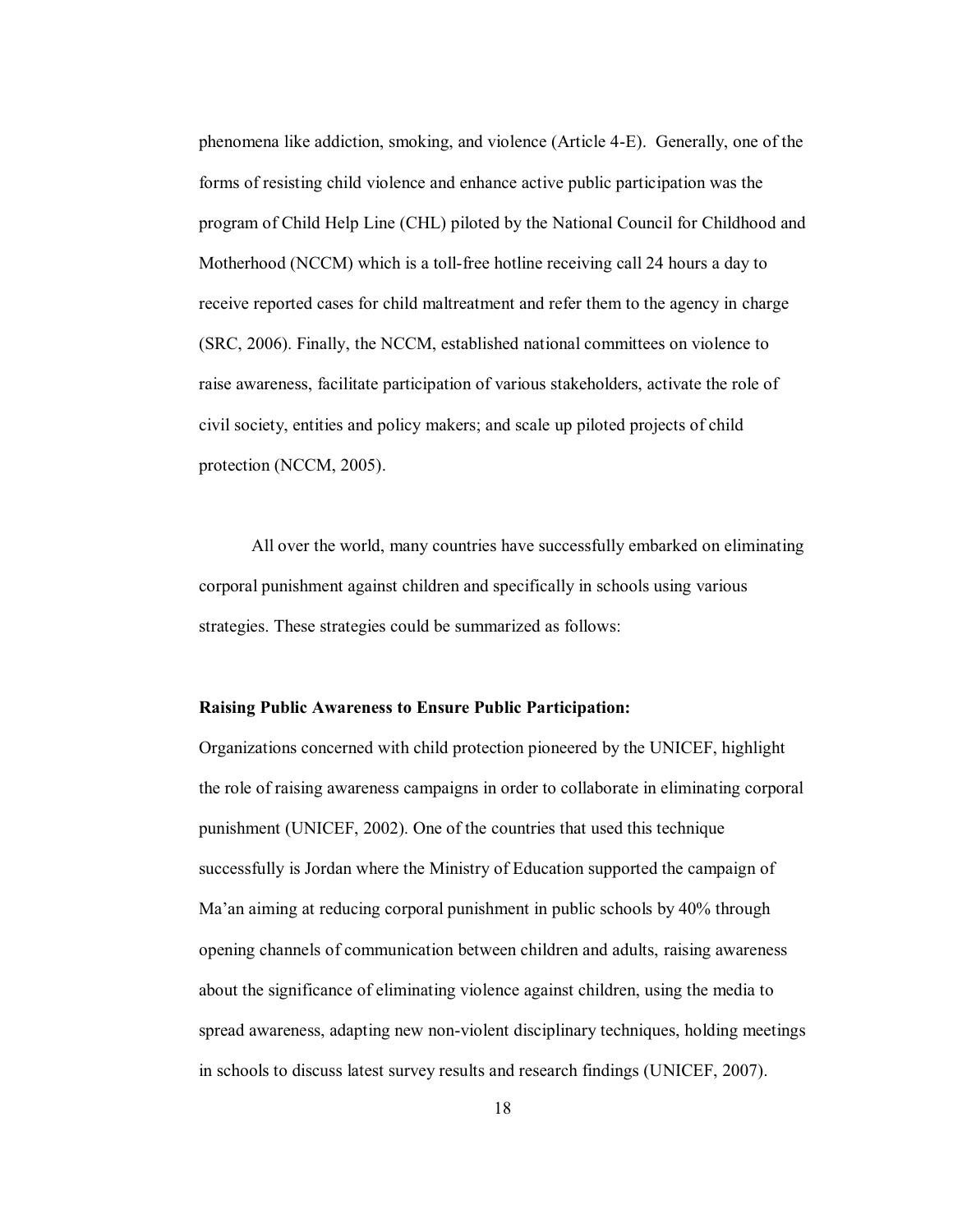Another successful experience is Bangladesh where the notion of corporal punishment has long been widely accepted and employed to control children; however, in 2008 Save the Children organization managed to change the public views through giving a conference in Chittagong titled "Let's Stop Physical and Mental Punishments in *Schools*" to get teachers, parents, children, education officials, journalists, school principals and the mayor of Chittagong promote positive discipline and stop smacking. After the conference, 18 schools registered for the project to become corporal punishment free (Stop Smacking, 2008). Raising the public awareness would, in turn, stimulate their objection to child violence and actively participating in reducing corporal punishment. For example, In the UK, it was not until 1986 that corporal punishment in the state schools was forbidden by law in response to parents' complaints that their children are being subject to corporal punishment in schools (The Education Act, no. 2). Currently, the UK represents a good example of fervent effort exerted by the Children Are Unbeatable (CAU) which worked hard to gain the support of the public, policy makers, church figures of authority and parliamentarians relying on conferences, meetings, TV commercials and newsletters to ban corporal punishment (Children Are Unbeatable, 2009).

#### **Role of Civil Society and Coordination of Efforts:**

 The UNICEF adopted a model of Child-Friendly School in Australia, in partnership with the government, where children can be educated in healthy safe and protected environment (UNICEF, 2009). In Eastern Caribbean, corporal punishment in schools was socially and legally accepted until UNICEF piloted training for teachers in Barbados in behavior-management techniques which aimed at giving alternative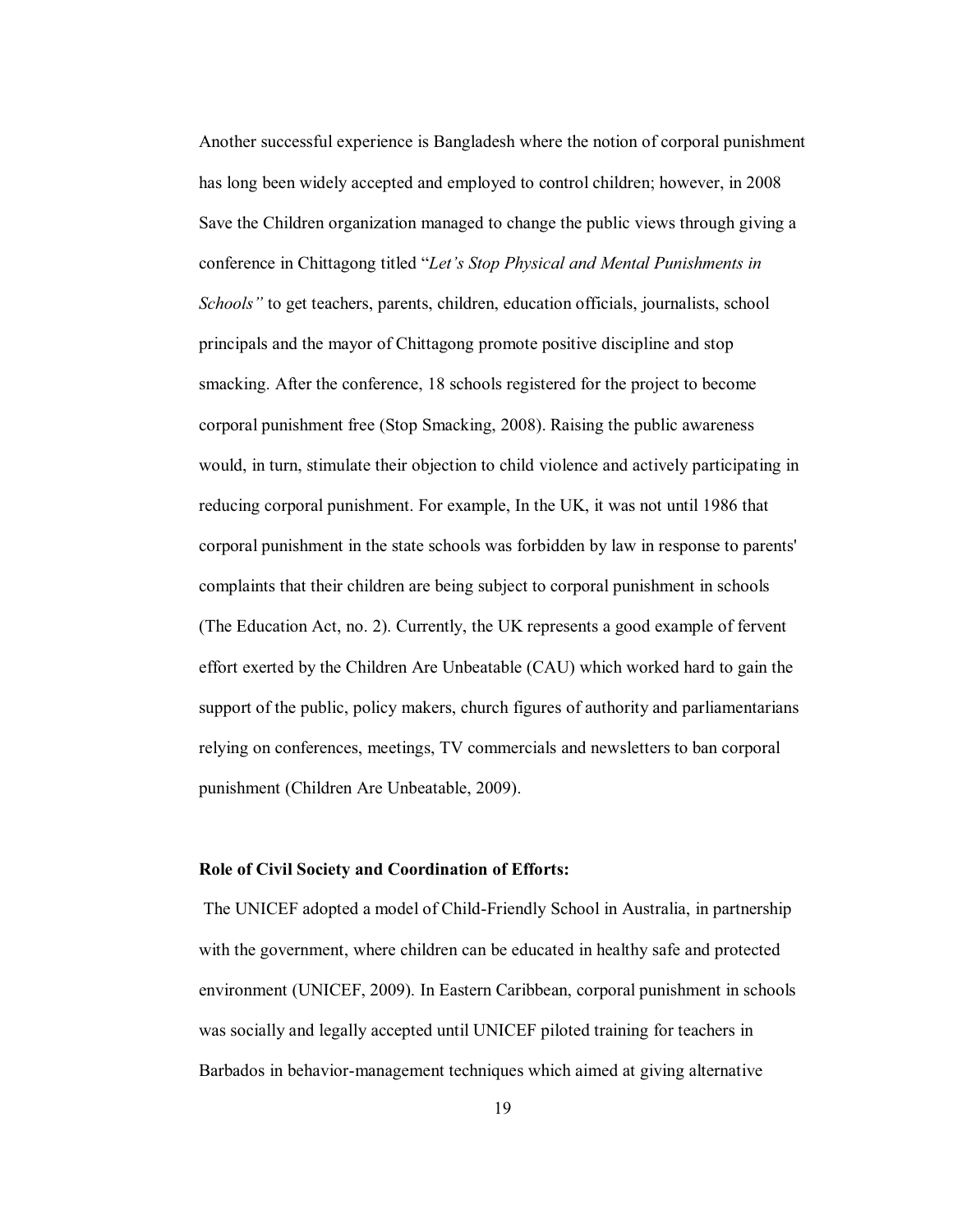approaches to teachers and eventually proved successful (UNICEF, 2009).

Coordination of efforts could be also among countries not only organizations. For instance, in Southern Africa, Southern African organizations working on addressing child abuse were gathered and formed the End Corporal and Humiliating Punishment of Children alliance with the purpose of eliminating all acts of violence against children. Twenty four members met in February 2010 to benchmark their action plans against the plans of other countries working towards the same issue to investigate how they could build alliance-capacity for reform, sustain advocacy, and ban violence. In some countries, religious communities could be one of the most influential tools to eliminate violence against children. In Mauritania, corporal punishment was broadly practiced in koranic schools, secular primary schools and within families. One strategy to solve the problem was to contact the Imam and religious leaders due to the prevalence of religious practice in the country. Upon the research presented from UNICEF in 2009 to the president of the Imams' Network Hademine Ould Saleck, he issued a fatwa or a religious decree to mandate people to stop beating children regardless of the pretext. The fatwa greatly reduced hitting children both in homes and schools and still being disseminated throughout all regions thanks to the effort of religious leaders coordinated with different government institutions, and nongovernmental organizations (UNICEF, 2009).

#### **Effective Enforcement of Policies to End Corporal Punishment:**

As mentioned above, it is not enough to formulate a policy because policy comes to action only through enforcing it. Policy implementation is directly connected to the policy makers' seriousness about resolving a particular issue. For example, in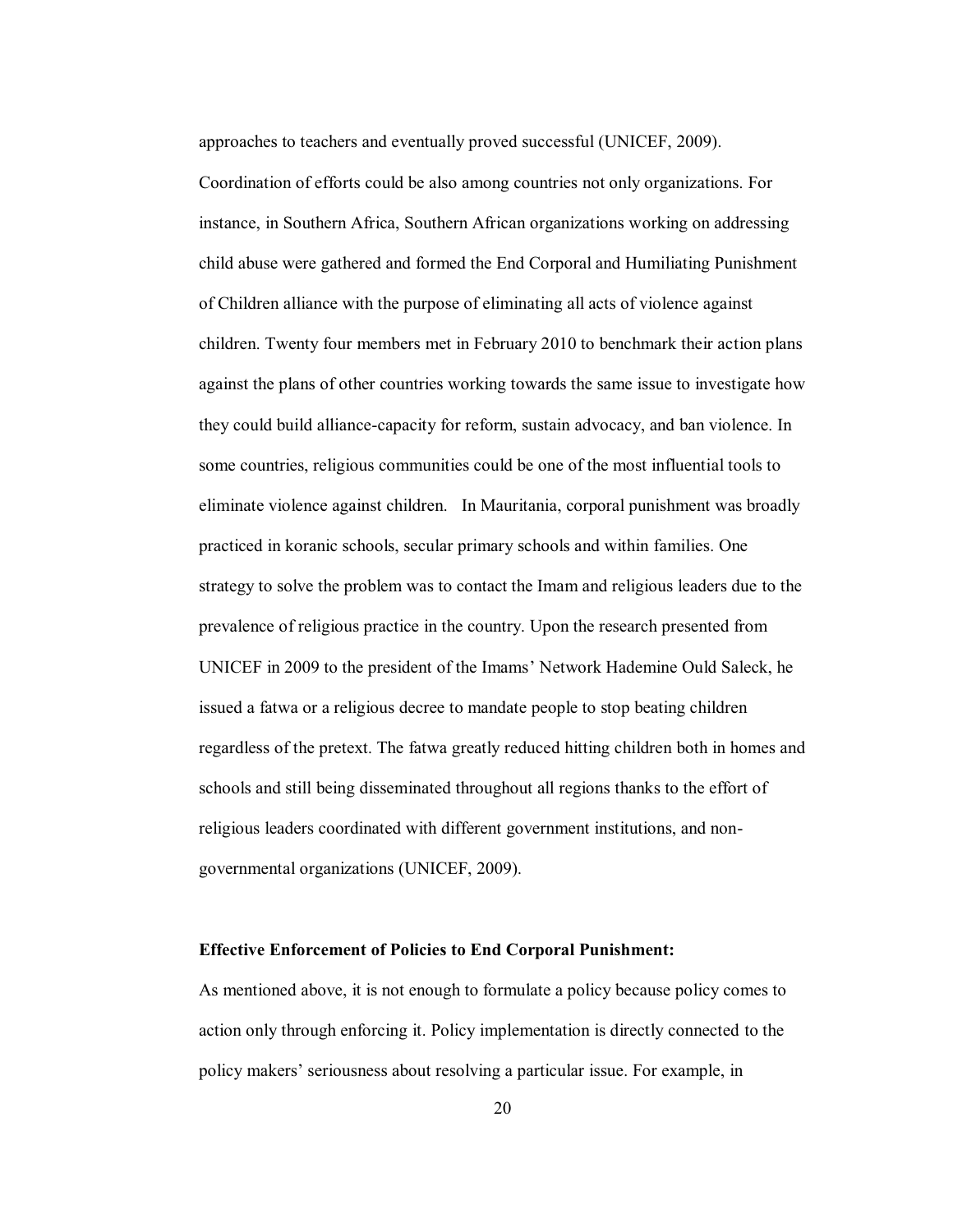Sweden, a total ban of corporal punishment in school and homes has been adapted in 1979 by law in reaction to the assumed connection between corporal punishment and domestic violence to ensure social security (UNICEF, 2007). In Australia, education minister Lynne Kosky confirms that for 20 years corporal punishment has been banned from public and catholic schools and remained exclusive only in some independent schools (Tomazin, 2004). In another example, in Costa Rica, the issue of corporal punishment was solved from a political perspective to resist the issue through effective legislation. In this respect, in September 2009, over 30 parliamentarians from 14 countries in Latin American gathered in San Jose, Costa Rica, to discuss the role of parliaments in combating violence against children and agree on actions to implement effectively relevant policies and ensure that countries allied would implement the recommendations of the UN Secretary General's Study on Violence against Children (UNICEF, 2009).

#### **Pioneering Role of Leaders:**

Sometimes a change needs a leader to initiate it and put an issue forward to the political agenda. Jamaica is clear-cut example for using legislative reform to combat violence against children in addition to the role of leadership to withstand the issue. In 2008, Professor Paulo Sérgio Pinheiro, one of the world's leading experts on the topic has taken the lead in arousing the Jamaican Parliament to employ all resources to erode violence. Then, Prof. Pinheiro, author of the 2006 UN Secretary-General's Study on Violence against Children. As a result, a huge progress in lowering corporal punishment has been made in Jamaica as Prof. Pinheiro drafted National Plan of Action (UNICEF, 2008).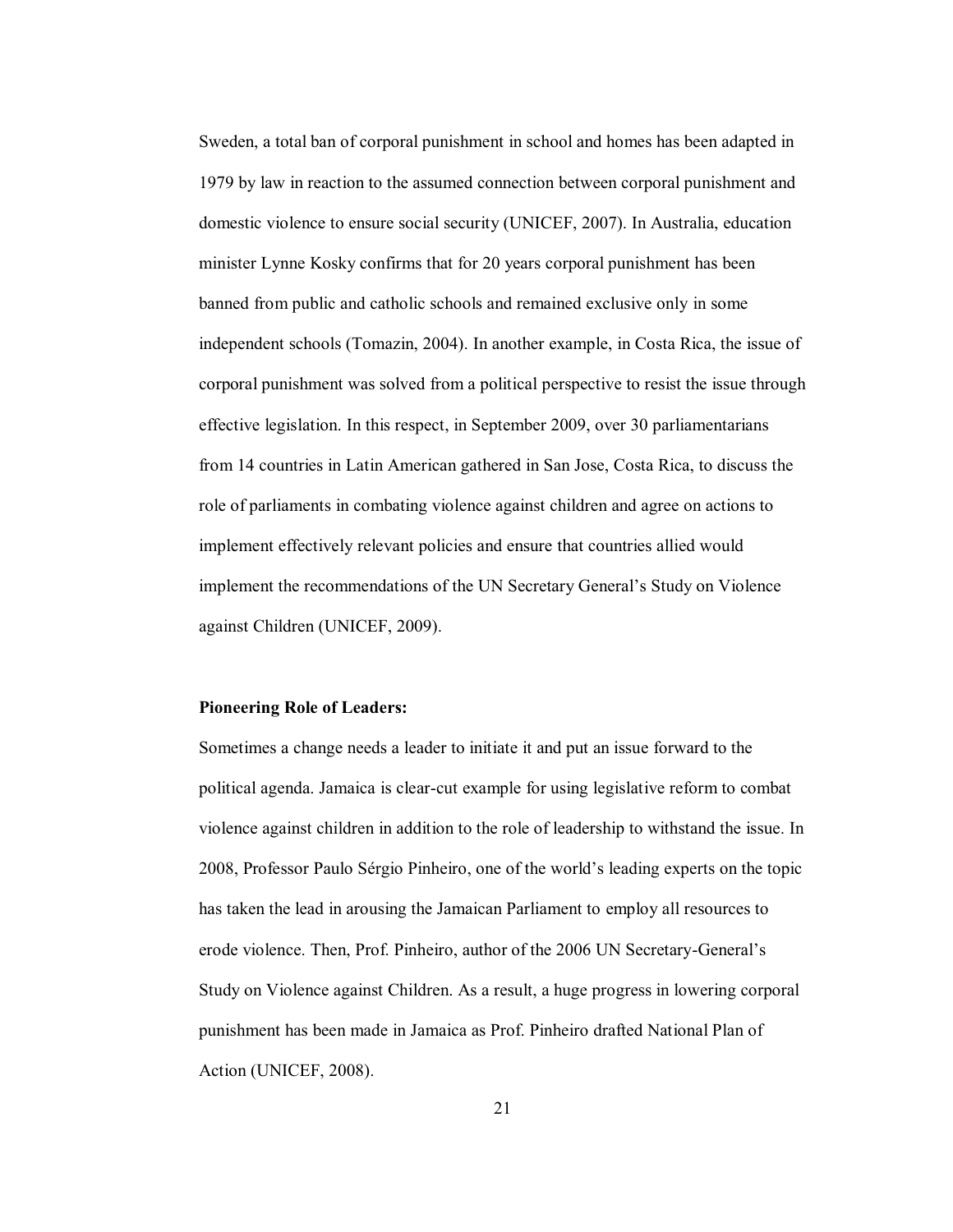The value that this research would add to previous research work is that the topic of corporal punishment in schools in Egypt needs to be broadly investigated to fill as much as possible the gap between what the corporal punishment policy states and what is being practiced actually in real context. The research is meant to raise awareness of the issue, encourage people's participation, urge effective policy and programs implementation, and emphasize the role of education leaders and policy makers in partnership among various entities. It is clear that previous research work which handled the topic from social and psychological aspects, focused heavily on children being victims for all kinds of violence they are exposed to. Conversely, research work which approached the issue from policy-based and legal angle, emphasized violence from students and ignored the fact that school violence *against* students fuels school violence *from* students. This research is not meant to victimize students nor criminalize teachers, but it aims at demonstrating objectively the other side of the fact through highlighting the causes and consequences of corporal punishment practiced against students from a policy-based perspective.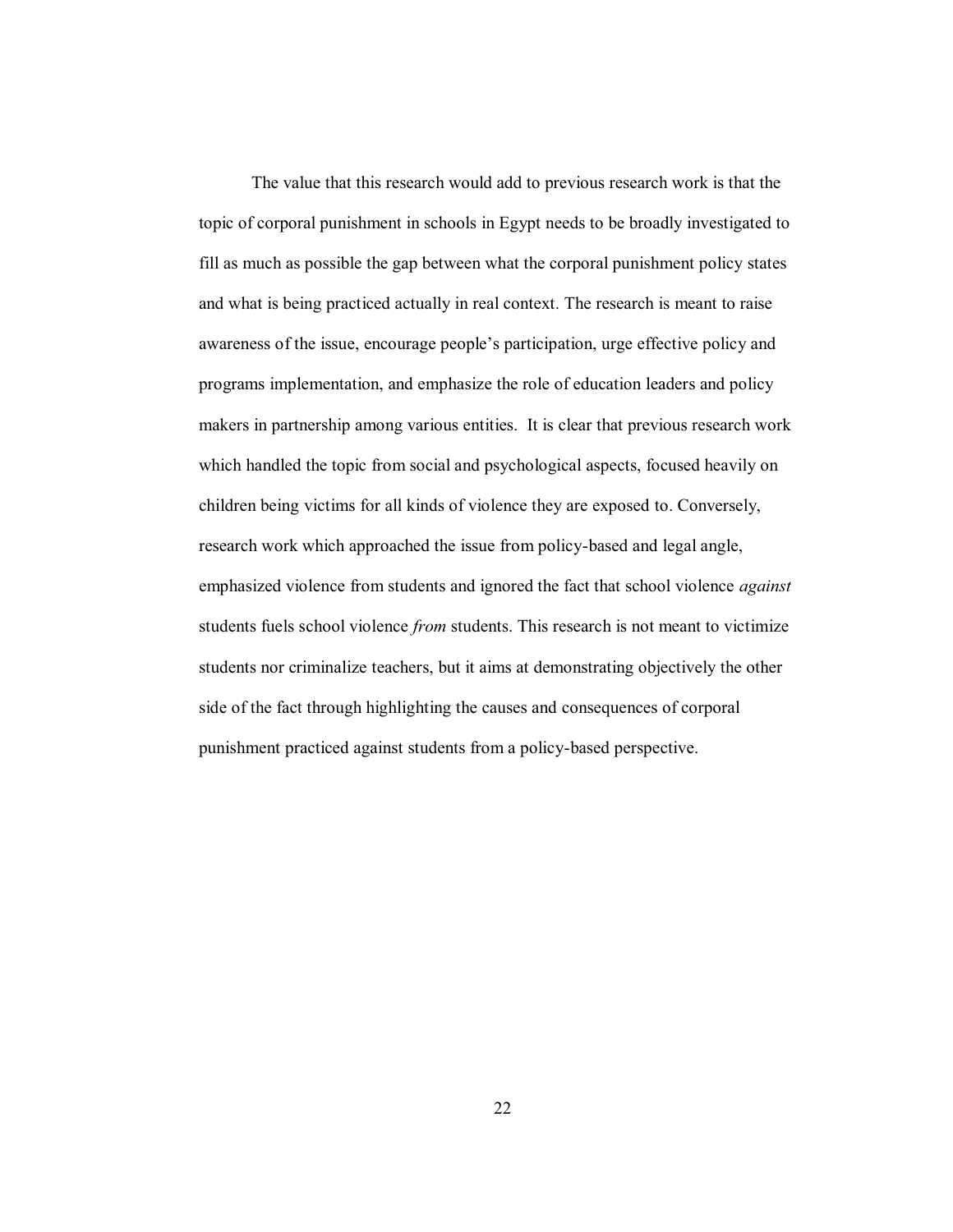# **Chapter 3**

# **Methodology and Research Hypothesis**

#### **Basic Aim and Scope of the Empirical Research**

 The purpose of this research is to investigate in detail the key elements stimulating the use of corporal punishment in spite of the legal ban of it and the potential consequences based on continual practice of corporal punishment. In this respect, the scope of the empirical research basically relies on data collection from all stakeholders involved in corporal punishment: teachers, parents, and non-minor young people who recently finished their school work. The study ensures the importance of exploring these stakeholders' attitudes on corporal punishment. This helps us link between how past experiences with physical punishment would affect current behavior and how current behavior may trigger further practices of physical punishment with future generations besides exploring how family and school administration would fuel the use of corporal punishment.

 The methodology is designed to answer basic research questions listed above: *what are the reasons and consequences of practicing physical punishment in schools? How it is being viewed by teachers, parents and students?* Answers to these questions help us draw out suggestions to enforce current policy while finding alternatives to corporal punishment.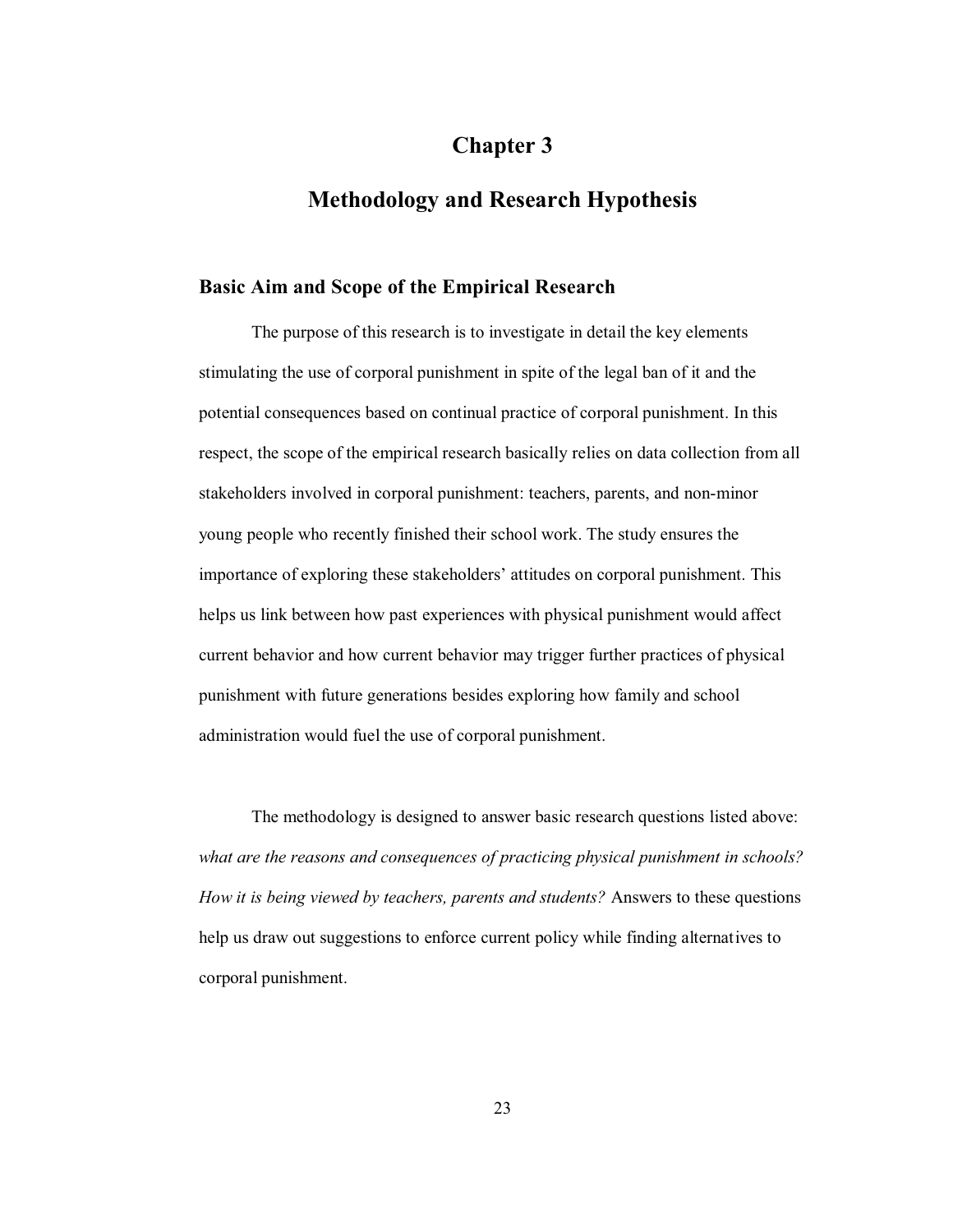#### **Sampling Plan**

Our sampling plan would be consistent with the targeted groups of people exposed to or practicing corporal punishment: teachers, parents and children. First, teachers as practitioners of the act are supposed to provide information that mirrors their perception on the use of corporal punishment to mold child's misbehavior. Second, parents' views on it must be highly considered to see how much corporal punishment in schools meets with parental consent or resistance so that we can search family-based reasons. Third, children are our most important element in this study because they are directly affected by corporal punishment and are supposed to demonstrate the consequences of these practices. To sum up, sampling plan aims at aggregating the three parties' opinions to tackle phenomenon from each party's point of view to reach a broader image of the topic.

The sampling plan is processed through surveying recently graduated students from the LEAD program at AUC. Teachers were surveyed in the courses offered by AUC to teachers such as courses of TAFEL, TEFEL, the graduate diploma for education, the SCE courses for teachers and educational centers to vary the sample between teachers from public and private schools to compare and contrast the findings. Parents were surveyed in family meetings and seminars organized by NGOs concerned with raising parents' awareness of child rearing.

#### **Method of Data Collection**

The research study depends mainly on surveys to students who have just finished their school work (i.e. between 18 and 20 years old) and surveys to parents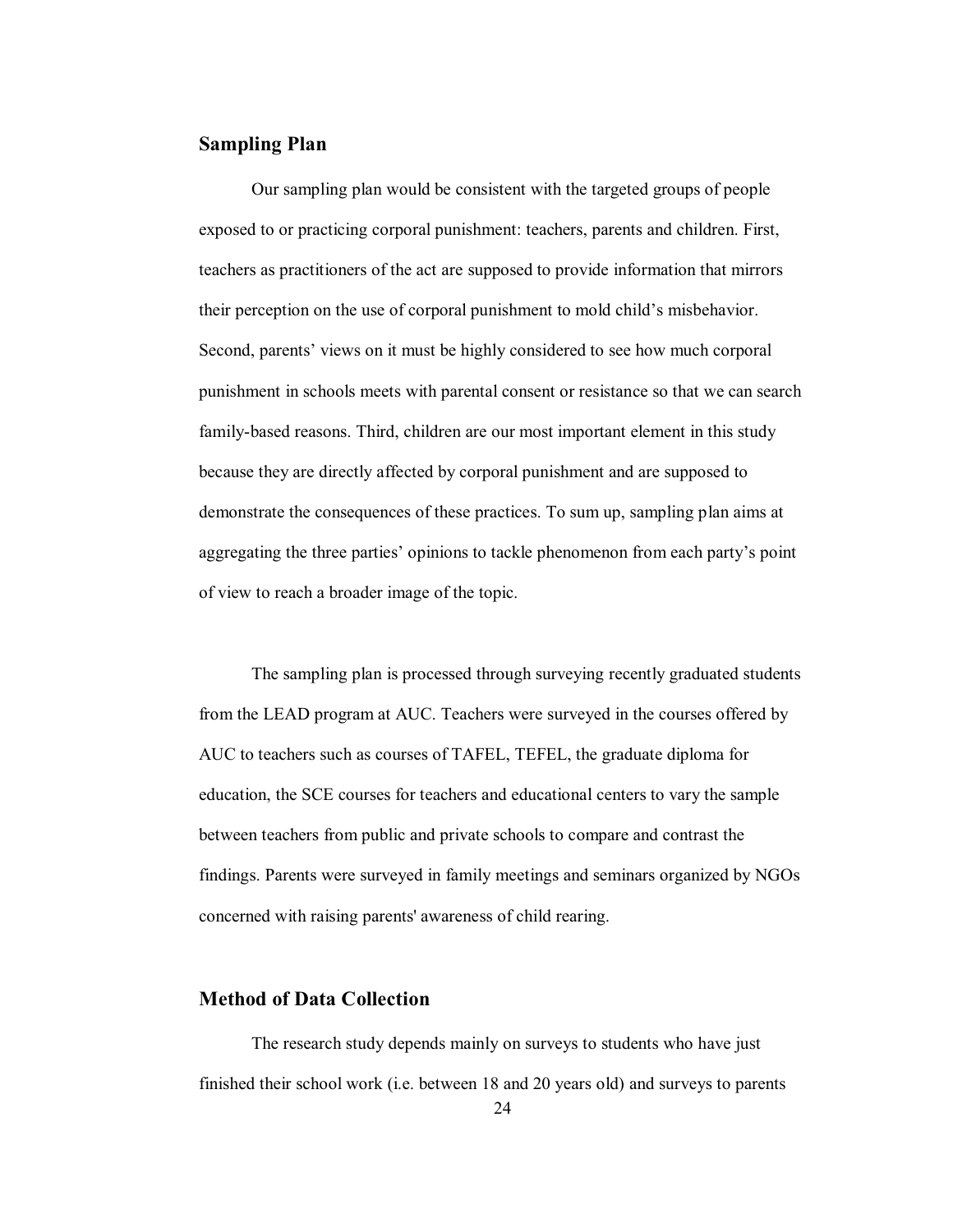for children currently enrolled in school besides surveys for teachers. The number of observations targeted was 100 usable questionnaires of each category and a total of 300. The choice of recently graduated students is meant to allow us approach the issue from an evaluative angle based on the students' memories with physical punishment and how they tend to interpret it at present. Plus, children currently enrolled in schools would be under eighteen years old and therefore excluded from our scope due to ethical restrictions and for fear that information communicated by them lacks the accuracy required. Data collected from surveying a number of 100 parents clarifies *current* practices in schools through their children and the sample includes approximately equal numbers of parents enrolling their children in public and private schools to compare and contrast data.

Regarding teachers, a number of 100 teachers were surveyed to provide a larger number of observations in addition to some interviews to ensure the precision of information obtained. The teacher sample included approximately equal numbers of those teaching in public and private schools to compare and contrast practices and attitudes in each school type. For students between 18 and 20 years old, a number of 100 students were surveyed and some were interviewed also. The students' sample includes exclusively students from public schools because students are the best to narrate corporal punishment for being the act receivers and the large number of surveys allows us trace the phenomenon clearly in public schools. The reason for reliance basically on surveys is that it provides a quantitative nature to data analysis from surveys.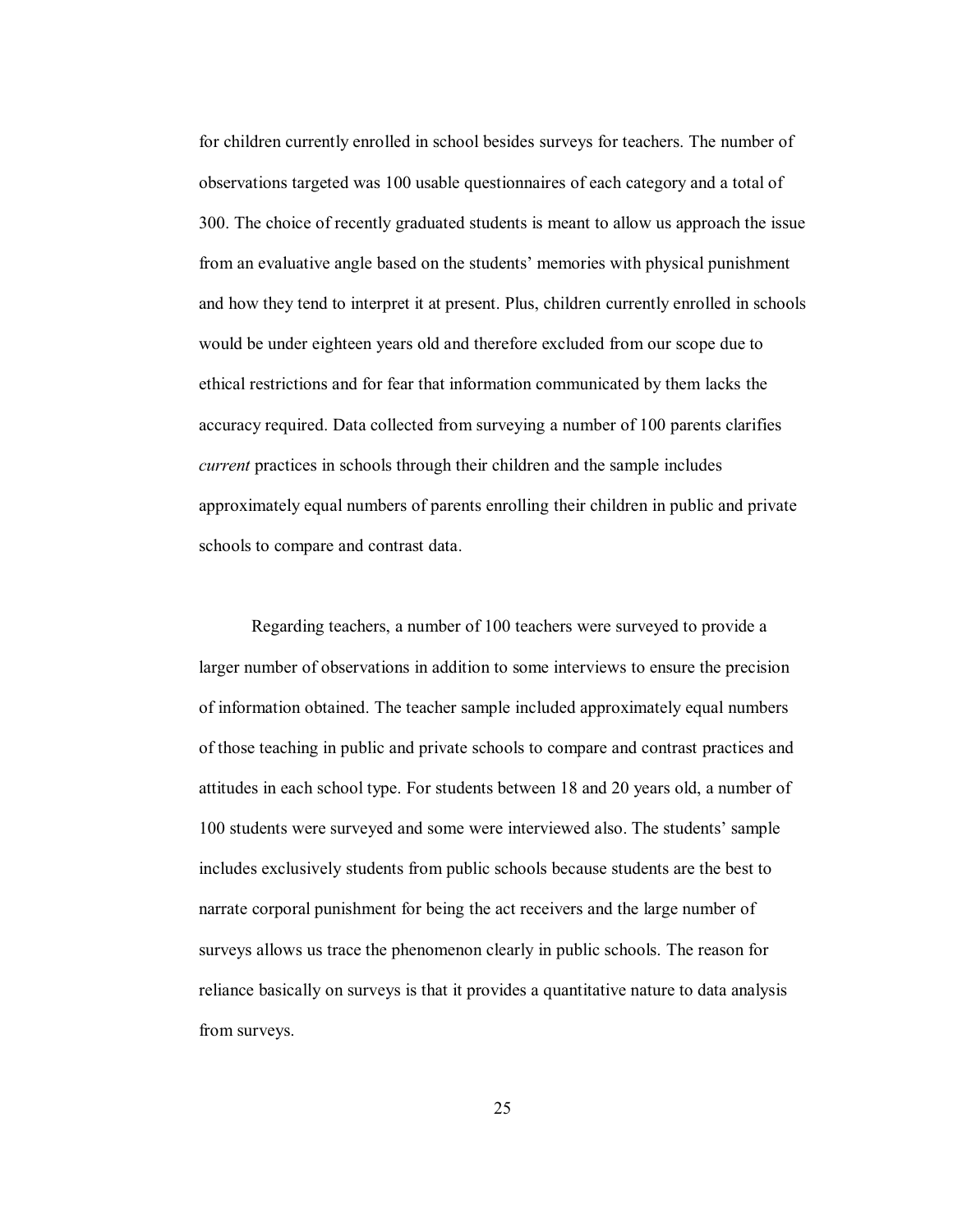#### **Research Hypothesis**

The research hypotheses of this study are extracted from our main research questions to suggest prospective answers to the following questions: to what extent is CP spread in public and private schools; why corporal punishment is applied in schools in spite of the legal ban of it; and what are the effects of CP.

#### **Research questions**:

**Q1:** To what extent is corporal punishment applied in public and private schools? **H1: Private schools differ from public schools in using corporal punishment H2: Poor administrative implementation from the school fosters corporal punishment** 

**H3: Social acceptance is represented by family approval of corporal punishment Q2:** What are the effects of corporal punishment?

#### **H4: Corporal punishment is not an effective means of discipline**

The research study aims at producing a model which attributes this phenomenon to social approval of it which ingrains corporal punishment in our culture and is represented by *family acceptance*. Because parents themselves are entitled to punish their children physically, just as they were treated when they were younger, they tend to approve of teachers' beating their children. Even parents who do not accept it usually refrain from reporting such acts of violence except for few cases because they do not trust that the school would take any action. The second factor is *administrative acceptance* which is represented in failure to enforce the official policy and lack of raising awareness or informing all parties involved. Hence, both social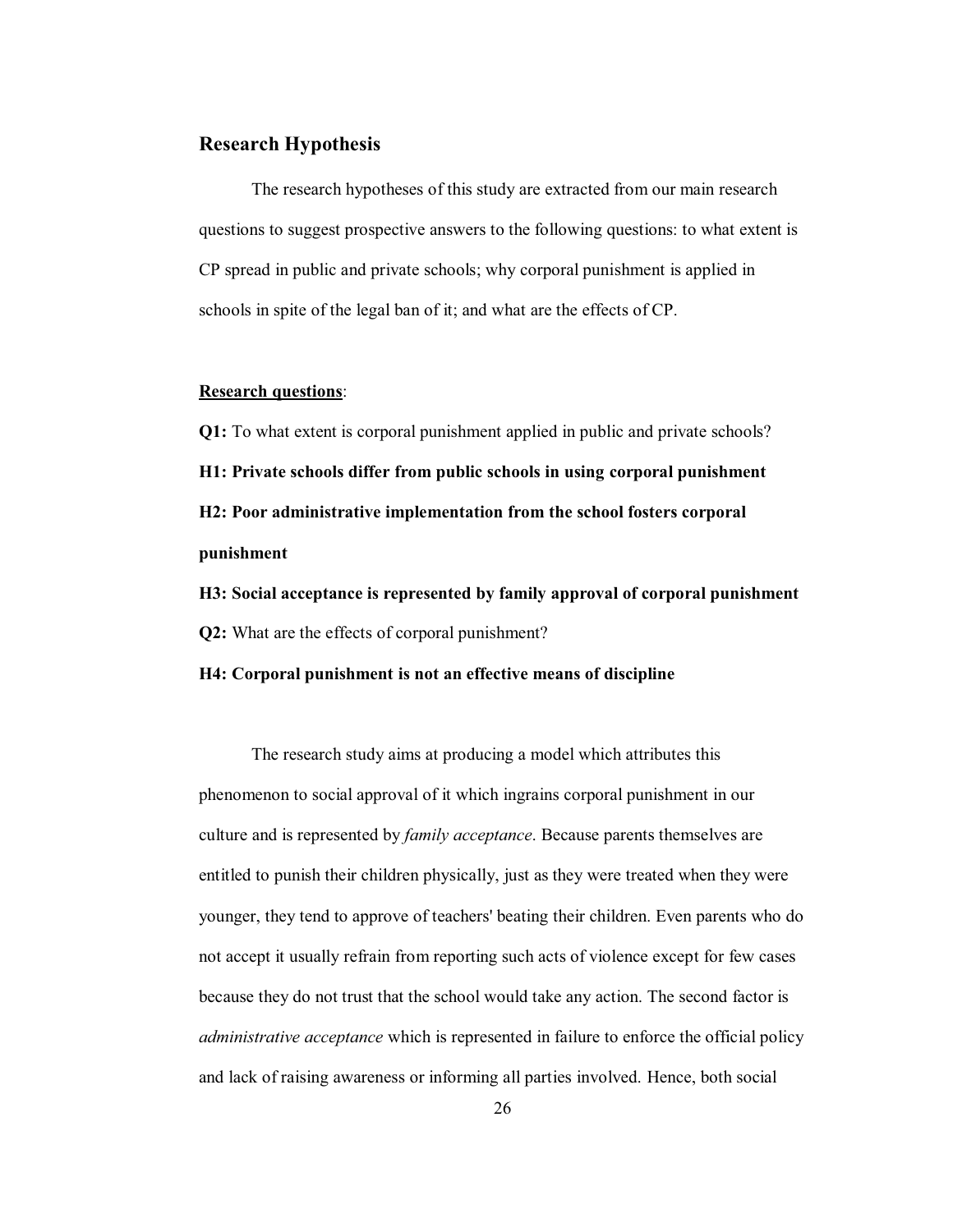and administrative acceptance substantially impedes effective policy implementation in a way that makes the society norms more powerful than the rule of law. Consequently, both *social and administrative acceptance* are substantially stimulating corporal punishment practiced by teachers in schools.



Figure 1: Causal Model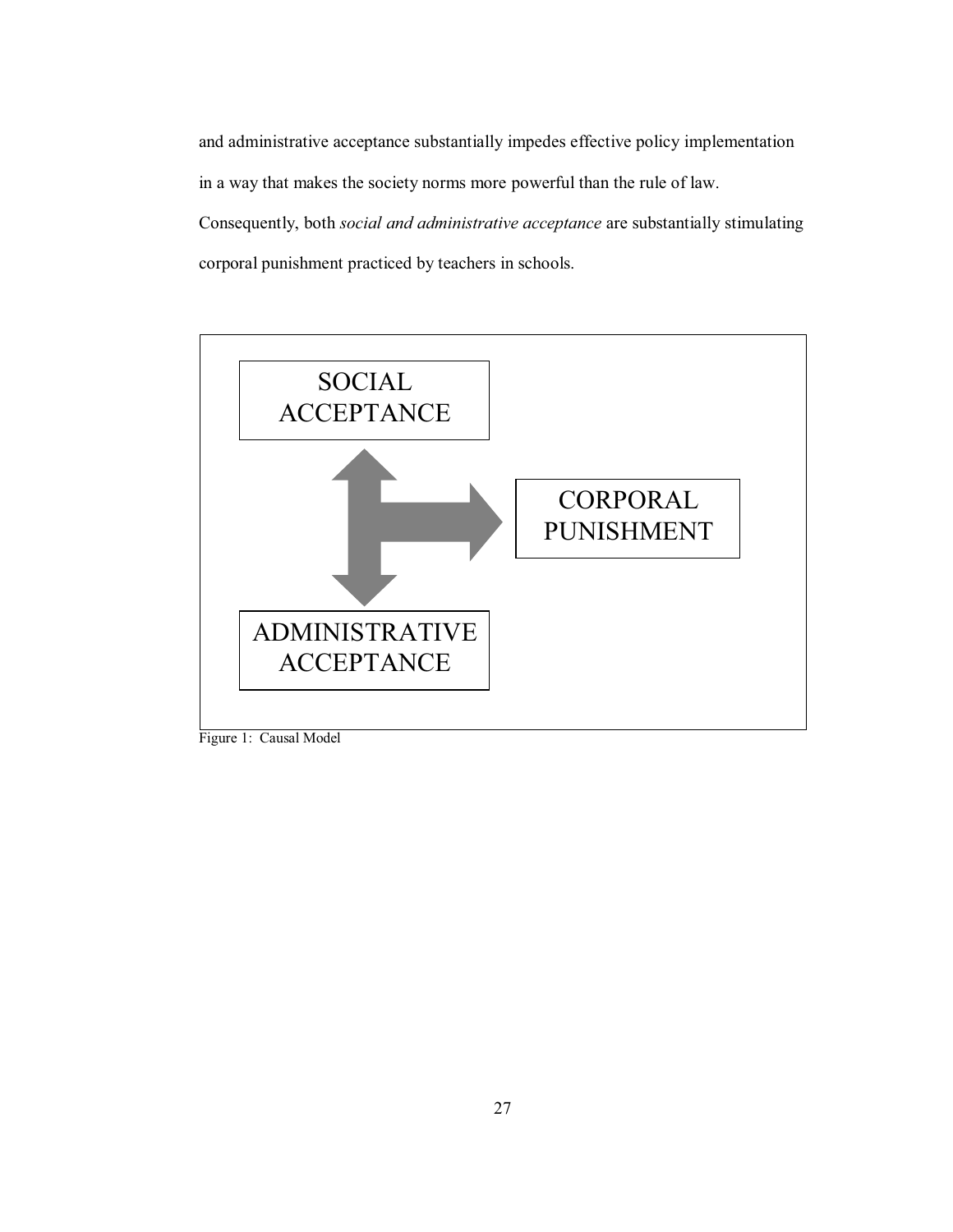# **Chapter 4**

# **Description of Data Collected and Study Limitations**

#### **Description of Data Collected**

The questionnaires of parents and teachers are divided between public/experimental and private/language schools equally. The reason for combining public and experimental schools in one category, and combining private and language schools in another category is that it would have been hard to find a number of public schools, experimental schools, private schools, and language schools consistently. Rather, dividing into the public/experimental and private/language only will allow us obtain more accurate data because the number of observations in each category will be fewer in number if divided among more than two categories which will affect the credibility of the data. The surveys included 22 questions for parents, 16 questions for teachers, and 22 questions for students. Answers to those questions were mostly multiple choices that varied between a 5-degree Likert Scale or yes/no answer. Some questions of the surveys were repeated in the three categories so that we can compare answers obtained by the three categories and draw conclusions.

In the questionnaires of parents and teachers, the unanswered questions were excluded because of the comparative nature of their data analysis (i.e. public/experimental and private/language) while the NA questions in the students' survey were counted as missing due to the descriptive nature of the data analysis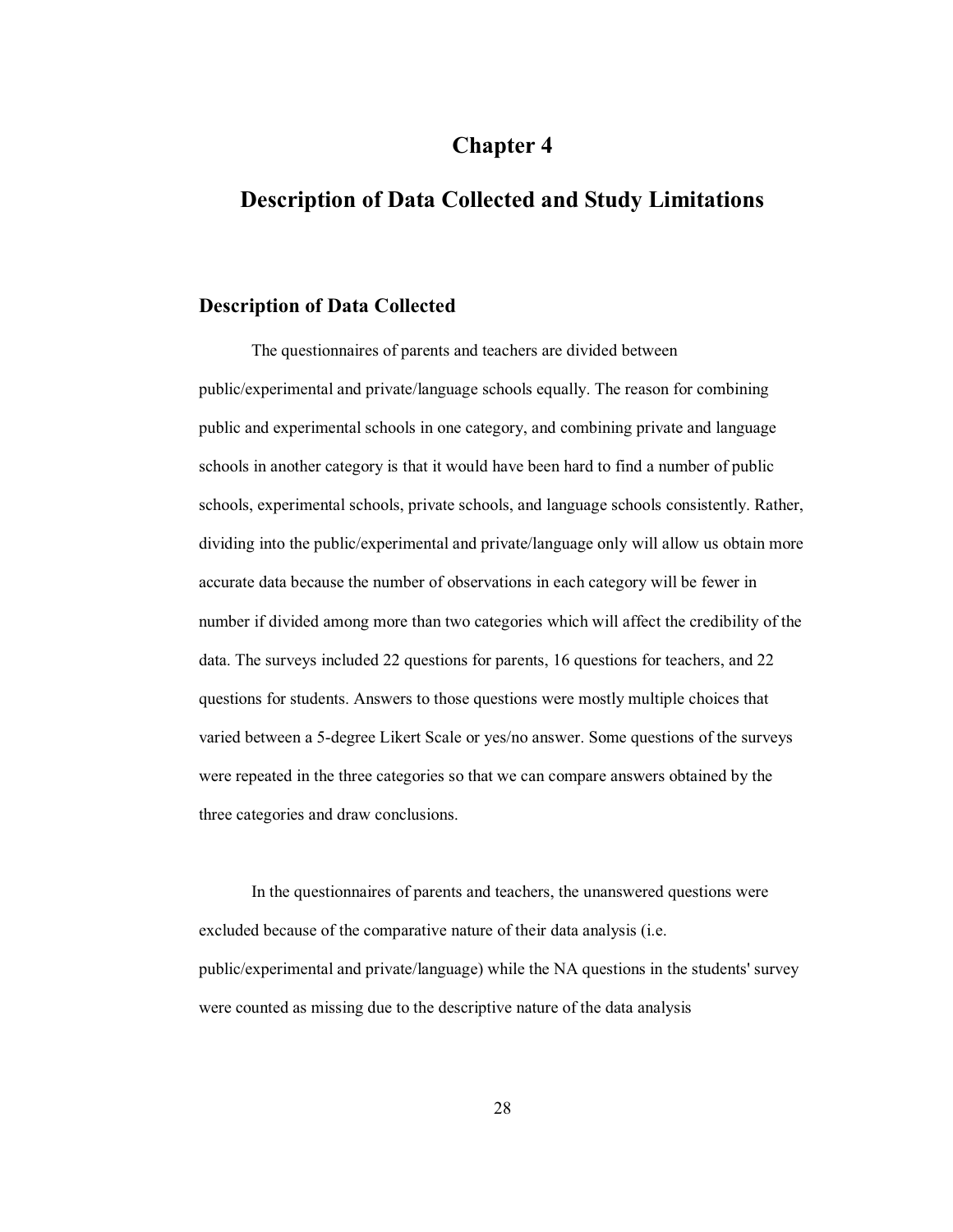Questions are designed and grouped in a way that reflects what the research questions are supposed to examine. For example, a group of questions entailed in the three questionnaires is meant to report actual practices of corporal punishment in schools. Another group of questions are designed to indicate the causes and effects of corporal punishment. Some questions investigate how the school administration deals with corporal punishment. Other questions test the student/parent awareness of current policy regarding corporal punishment and how they were informed. The general attitude of parents, teachers, and students is examined also in a group of questions and how they think it could be dealt with. Finally, a group of questions test communication between school and parents and how much the social worker is involved in student discipline.

#### **Description of Qualitative Data Collected**

In addition to the data obtained through the surveys' questions, other useful information was obtained from participants either by written comments and stories in the questionnaires or verbally through informal group discussions after answering the surveys. Some case studies and stories were told also by some participants who wrote their telephone numbers on the questionnaires to elaborate more on their experiences with corporal punishment.

This additional qualitative data added substantial value to the research and contributed greatly to interpreting survey results. Plus, it allowed us to obtain further information as to whether the roles of participants overlap such as a case where a teacher who originally worked as a social worker. This data helped us greatly to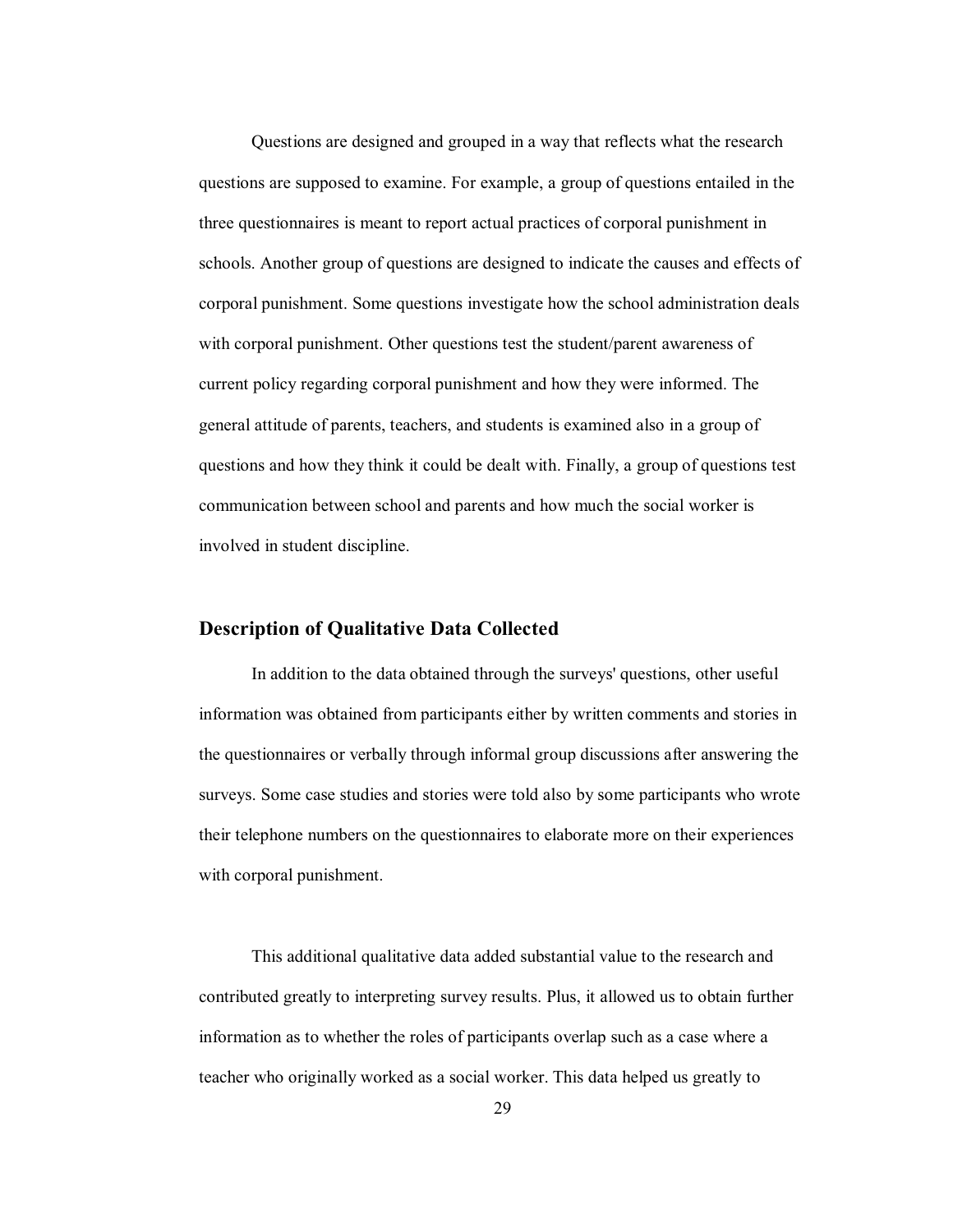understand those exceptional cases and provided a good chance of going beyond the survey data expected to be collected.

#### **Limitations of the Study**

Questionnaires were collected from top performing students from the LEAD program at AUC, which did not exempt them from being corporally punished at school. Likewise, surveys were collected from teachers trying to improve themselves through taking specialized courses at AUC and the parents' sample was mainly taken from parents who are trying to learn more about dealing with children in NGOs concerned with child rearing. So, the overall study sample does not identically represent the majority of the society because it reflects the best part of the targeted group; however, it gives us an alarming indication of current practices in most schools that need to be considered by policy makers and education leaders. Because the sample is biased in the direction of including students, teachers, and parents who demonstrate commitment to good behavior, any bias would likely be in the direction of reducing the stated levels of violence. Thus, the fact that this group reports high levels of corporal punishment only serves to underscore the problem's seriousness.

To avoid the likely bias and suspicion affiliated with this topic by any of the three categories, respondents were told that the surveys will remain totally anonymous and confidential. Because this topic is associated with emotions of fear, pain, and anger that one may not be completely willing to reveal, the purpose of the research was clearly explained to them and value of collecting accurate data was emphasized. To ensure the utmost confidentiality and anonymity of the data collected in the three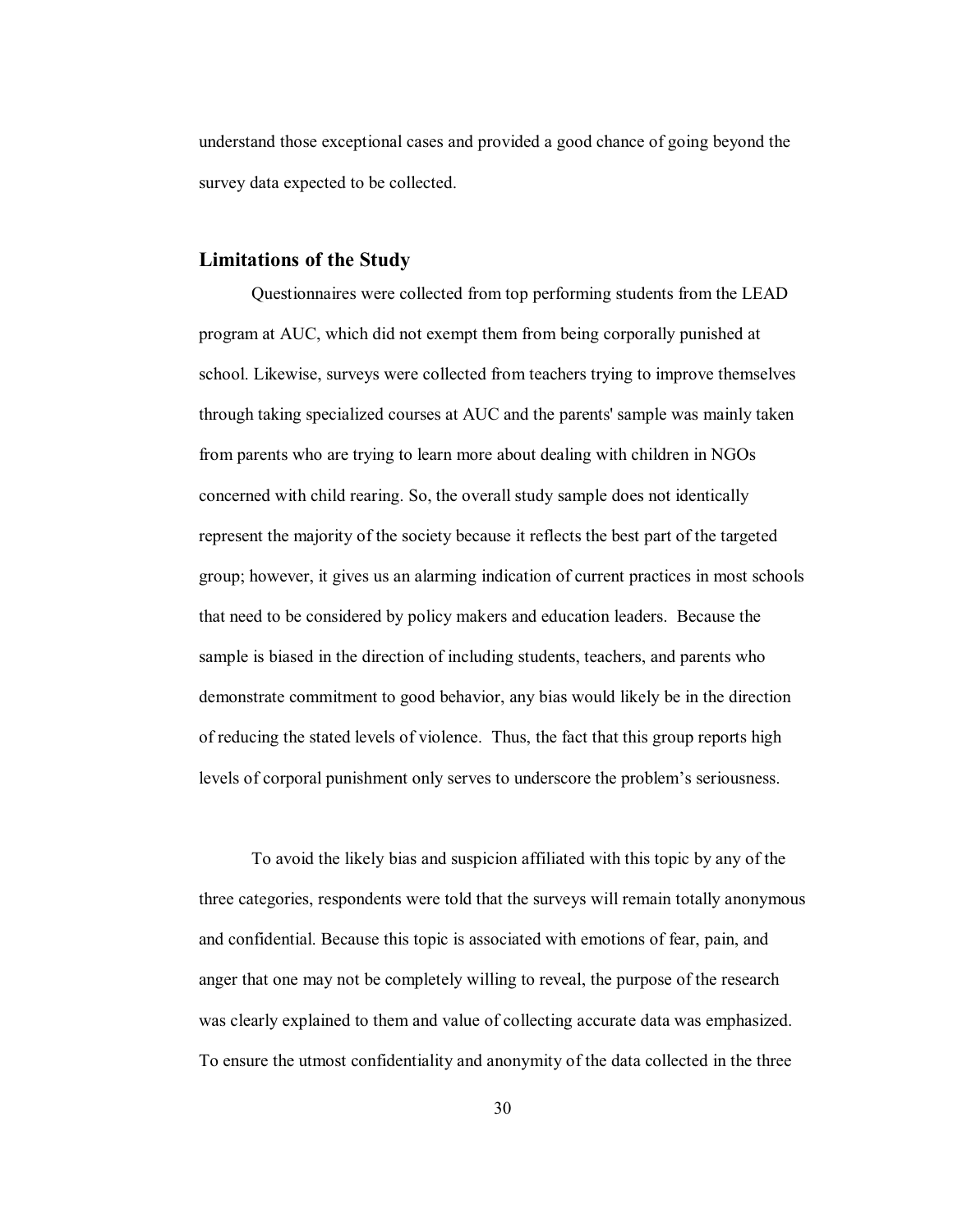categories the consent forms that were supposed to be signed by participants were replaced by verbal consent along with explaining the purpose and significance of the study. The formal written consent was not a convenient option for this sensitive issue that the research addresses. To illustrate, one of the risk factors that could have been generated by the formal written consent is that first it would reduce the number of respondents who are willing to participate because it would threaten their security and make them refrain from participation. Second, those who would agree to participate with the formal written consent were potentially more likely to lie and adjust their answers in a way that reflects what *should be* done according to the policy statement rather that what *actually happens* in reality. For teachers, the privacy and anonymity of the surveys have been ensured through excluding the formal written consent and keeping it verbal and informal consent to encourage them to answer the questions accurately and to eliminate the risk factor of having their information reported to their school administration or other teachers, the MOE, or the police. To avoid the lack of accuracy and credibility of teacher's answers to some questions if they themselves are offenders, the survey questions are formulated with the least tone of accusation. Thus, to help them speak frankly, most questions are designed to ask about what "other teachers do" rather than what "you do".

When it comes to parents, another cultural limitation would emerge mainly with parents whose children are in public schools, because we are addressing respondents from relatively low social class who may not themselves be very well educated. For example, when the surveys were first piloted, most parents whose children are in Arabic schools were found to be illiterate and could not read the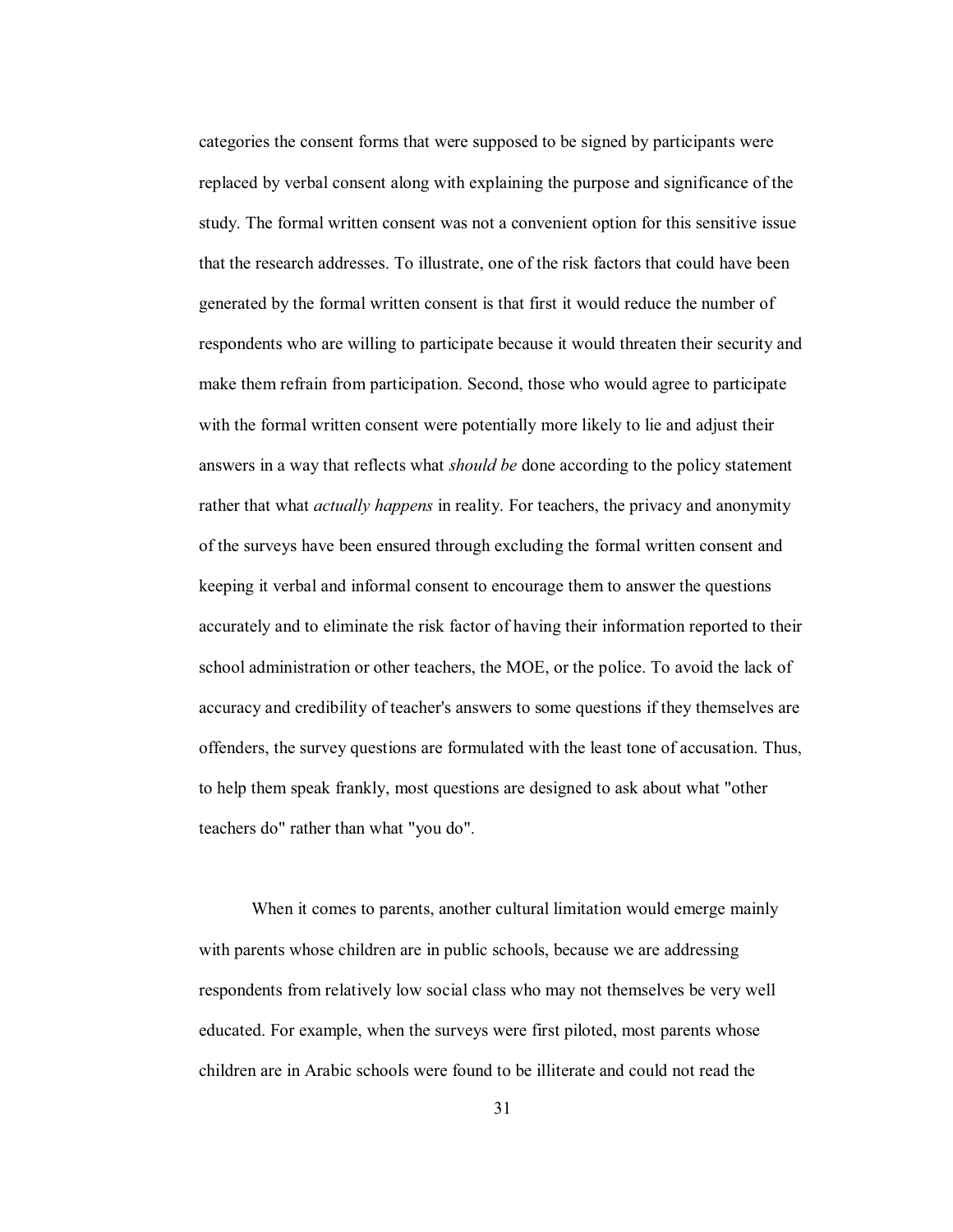survey; hence, they were excluded. Those remaining who could read and write were not familiar with surveys although they were translated into Arabic. Such people tend to think of signing any paper as a threat to them and since they represent an essential part of the research in order to measure this phenomenon in public schools, obtaining verbal consent became the only option to suit their cultural and social background.

Similarly, students graduating from Arabic public schools who were in their first or second grade were reluctant to be involved formally by writing their names on any information they reveal or would give false information to avoid being exposed to any future trouble. Thus, the formal written consent could have obviously affected negatively the quantity and the quality of the research findings which is why a verbal consent was the best option for all classes in our case to ensure confidentiality, anonymity and obtain the utmost credibility of the research findings.

Another limitation is that due to the long time for permissions to survey schools and inaccurate answers expected to be obtained if surveys are to be conducted in schools, the option of surveying teachers in schools was not possible for this research. Instead, collecting information from teachers was completed through cooperation with instructors in courses dedicated for teachers at various institutions such as AUC including TEFL, TAFEL, and SCE courses and some other educational centers. This allowed the researcher to avoid the long procedures of obtaining permission from MOE and better ensured the credibility of data through maintaining the anonymity of the school. It was found that most of the teachers in such courses were teaching in private schools. Thus, whereas the original intent was to measure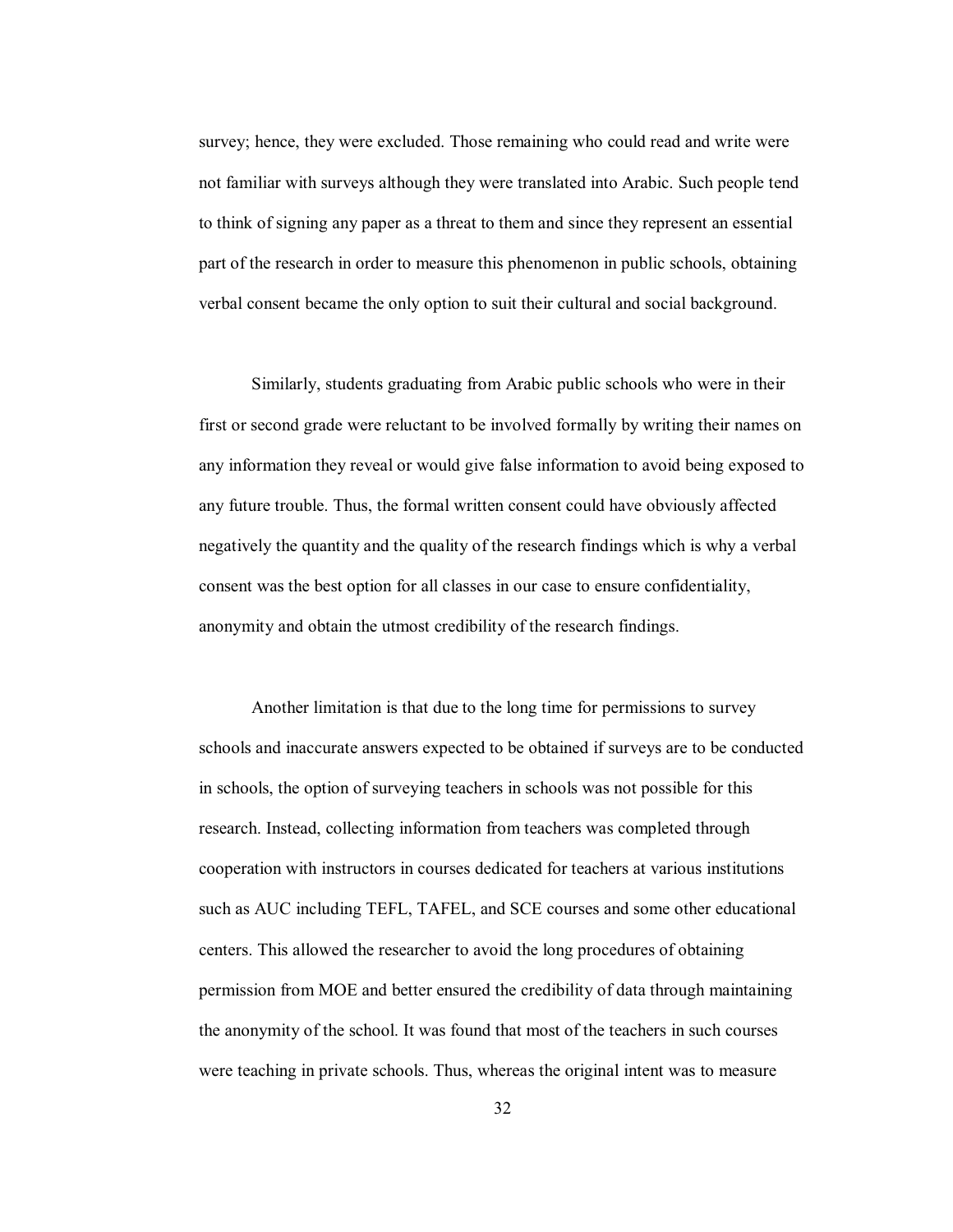corporal punishment in public schools, the difficulty in reaching teachers working in public schools resulted in a sample combining teachers both from public and private schools. Similarly, because most parents whose children were found to be mainly from low social classes that are illiterate or not well-educated, they were relatively scarce among those found in courses dedicated to child rearing, and the sample of 100 parents was also not exclusively drawn from parents enrolling their children in public schools. However, the students' surveys remained only from public schools because they were easily found in the LEAD program at AUC. Therefore, students are coming from various governorates all over Egypt and perhaps poor areas also while teachers and parents are from Cairo only which would make the comparison more complicated.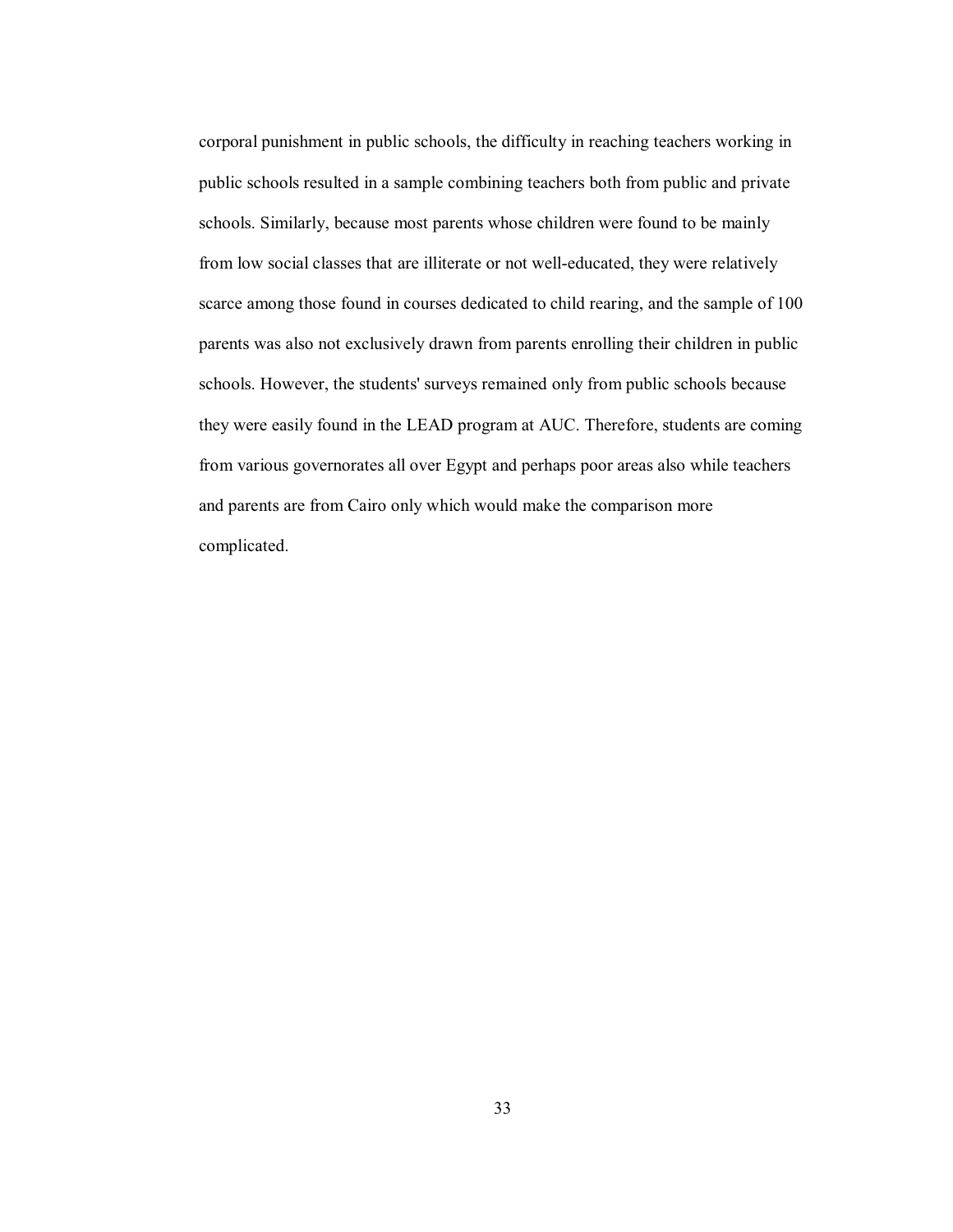# **Chapter 5**

# **Data Analysis and Findings**

#### **Data Analysis**

The data collected through questionnaires was analyzed using the Statistical Package for Social Sciences (SPSS) from the 300 observations representing a sample of 100 from each category; that is, parents, teachers, and students. The data will be discussed according to the sequence of the research model and the research questions. First, an investigation of how widespread is CP in school will be presented. Second, the impact of both administrative acceptance and social acceptance on CP will be investigated. Third, the effects of CP on students will be explored to judge whether CP is an effective means of discipline.

The percent of corporal punishment of children as reported by their parents is 96% for public/experimental schools and 58% for private/language schools. The difference between answers obtained by the two school categories is highly significant (P-value $<0.01$ ) which means that parents from public schools reported using CP more than those from private schools. The percent of teachers stating that they apply CP in school is 96% for public/experimental schools and 54% for private/language schools. The difference between answers obtained by the two school categories is significant (P-value<0.01) which means that teachers in public schools use CP more than those in private schools. Students who confirmed practicing CP in their schools represent 97% for public/experimental schools only (Figure 2). The data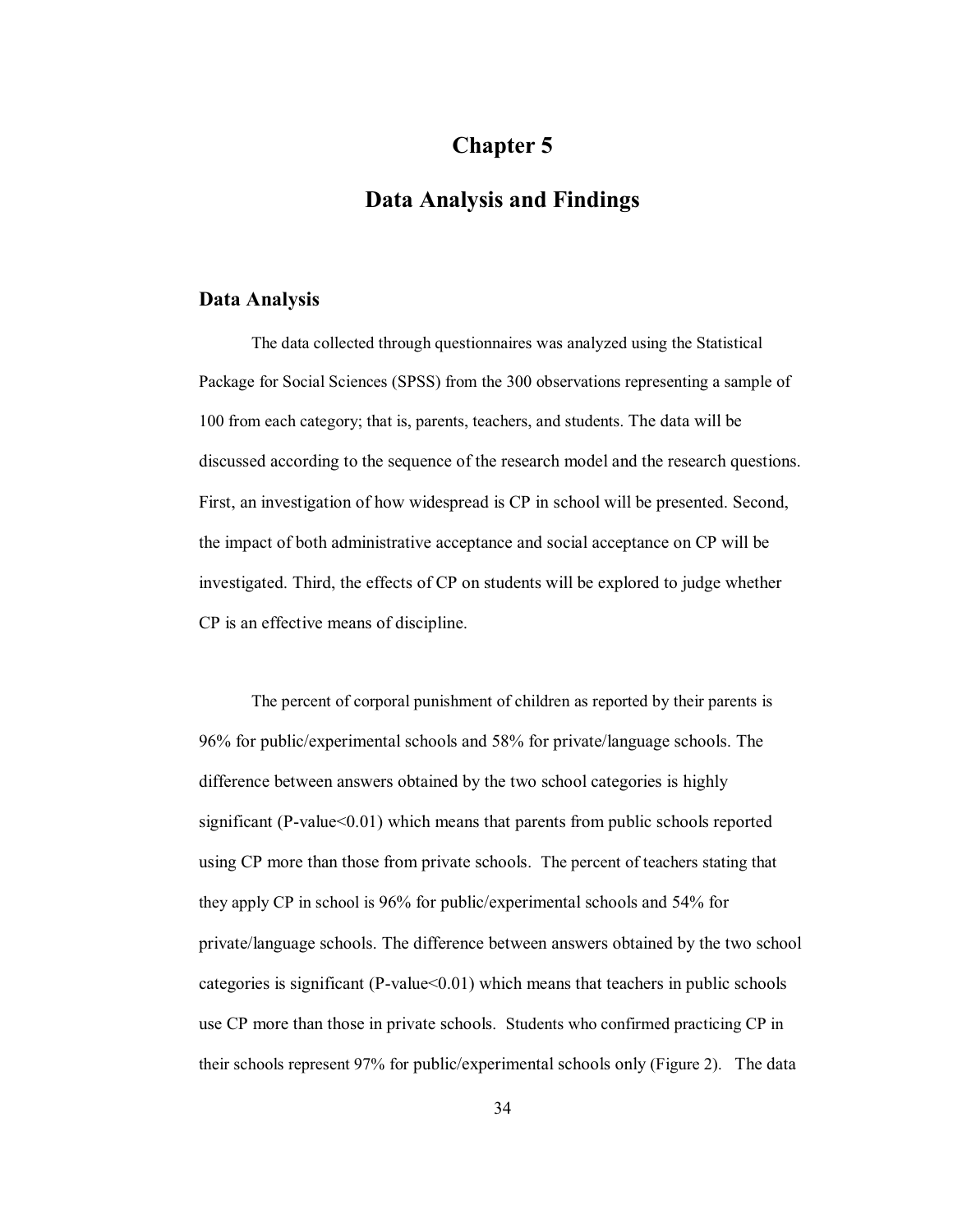analysis interpretation reflects how CP is widespread among schools as reported by parents, teachers and students and shows that CP is being much more used in public schools than private schools.



Figure 2: CP rate as confirmed by parents, teachers, and students

#### **Administrative Acceptance and Corporal Punishment**

 The data analysis concerning communication between the school administration and parents reflects the poor standard of communication. A large majority of parents  $-76\%$  in public schools and 82% in private schools reported that the school had never summoned them to discuss their child's performance or misbehavior. The difference between answers from public and private schools is not significant (P-value  $= 0.33$ ). Parents from private schools also clarified that their children do not cause trouble in class so teachers do not have to contact parents frequently. This may also explain the insignificant difference (P-value  $= 0.15$ ) in answers obtained by teachers in public and private schools on how many times they contacted parents during the past academic year (figure 3). However, the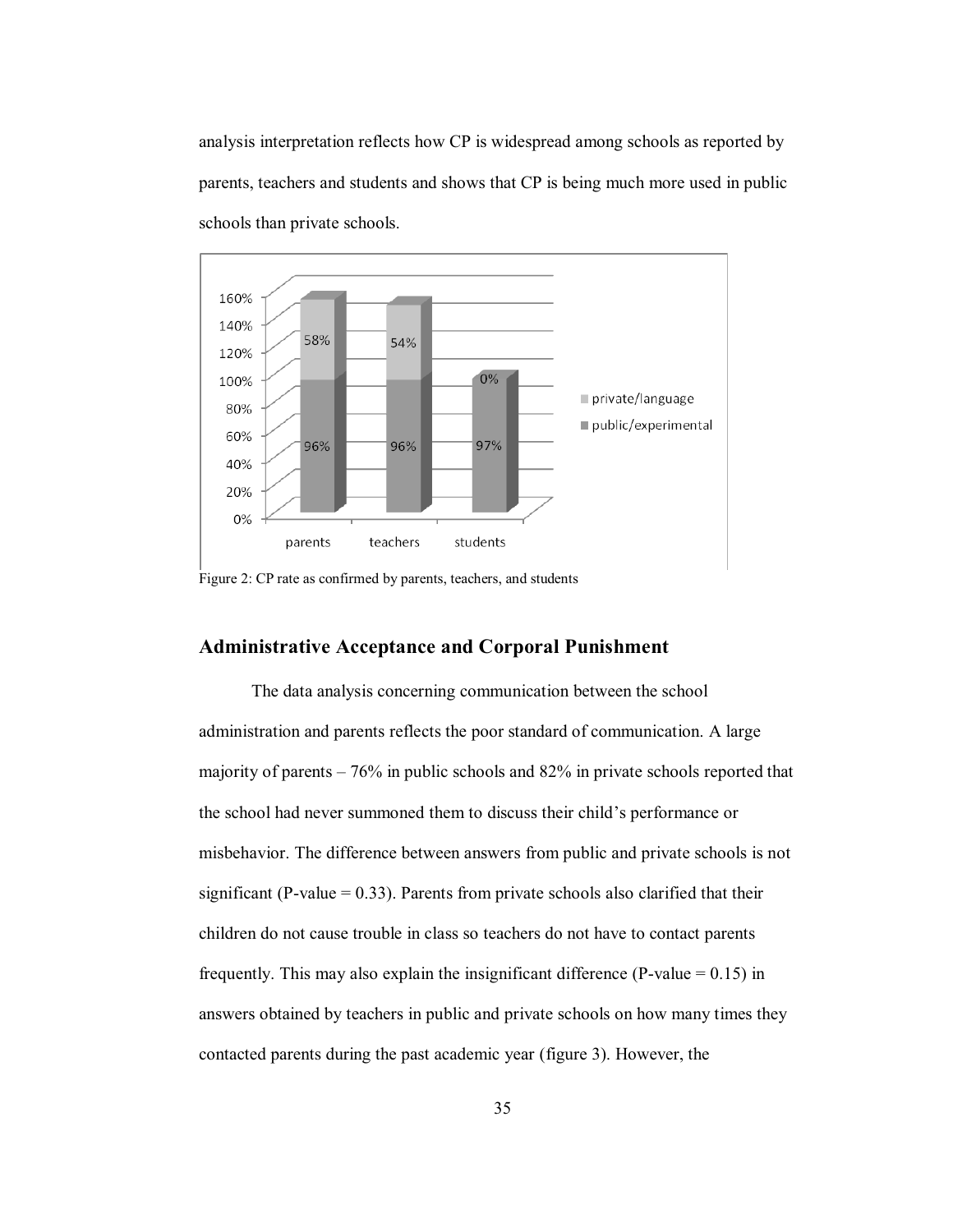communication rate can be judged better through regular meetings held by the school (figure 4). For 62% of parents from public schools versus 30% of parents from private schools confirmed they were never contacted to attend a meeting by the school (pvalue  $= 0.01$ ). Further, parents from public schools added personally that those meetings are made to discuss school renovation to collect donations from parents. Hence, most parents ignore the school's invitation for a parents' meeting.



Figure 3: teachers' answers to the question of how many times they called for the students' parents within the past academic year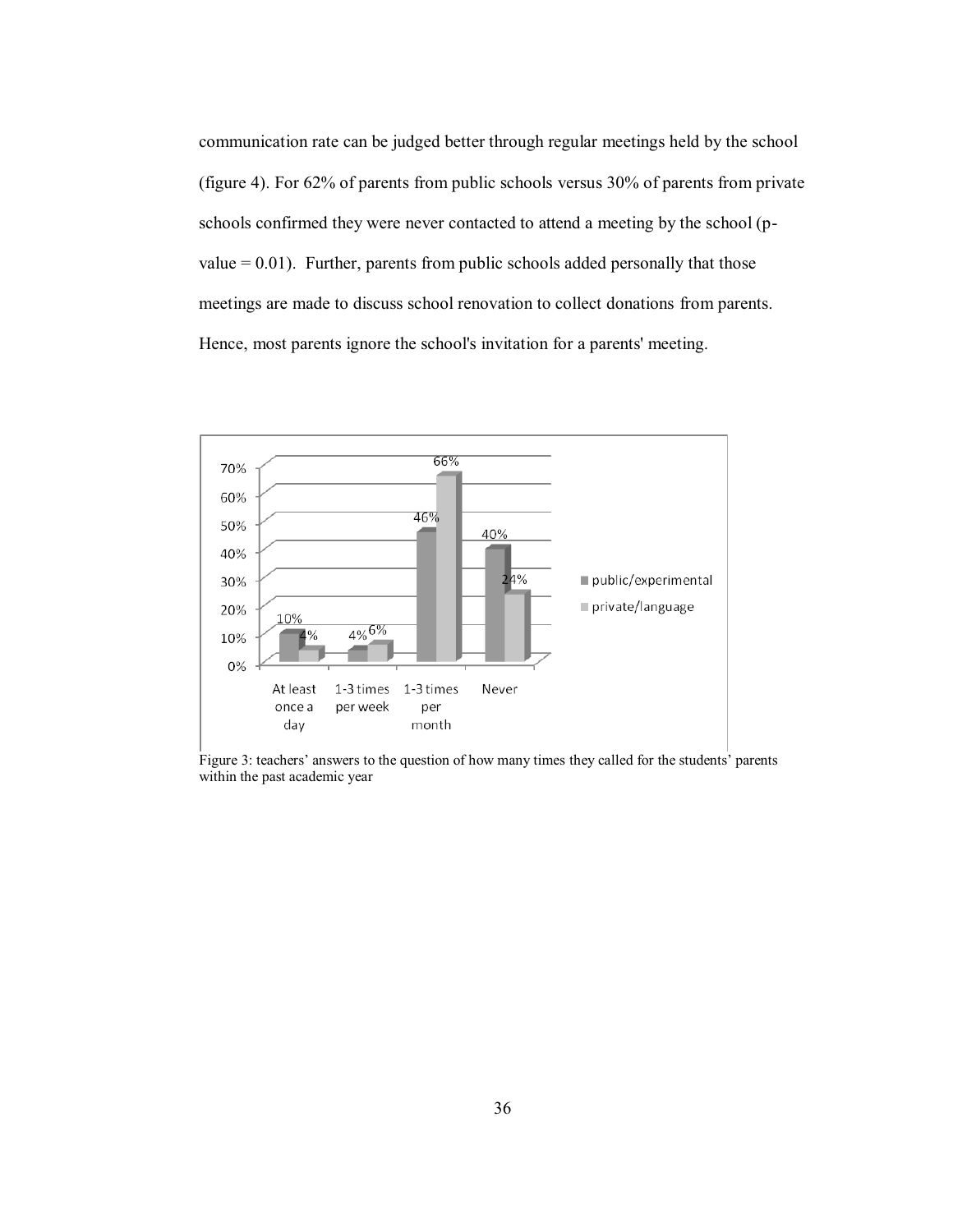

Figure 4: parents' answers to the question of how many times they were invited by the school to attend parents' meeting during the past academic year.

Concerning how the school administration deals with parents' complaints about corporal punishment applied to their children, 50% of parents in public/experimental and 33% in private/language schools reported that the school never penalizes teachers in response to their complaints. Plus, 45% of parents in public/experimental and 17% in private/language schools replied "very often" to the question of whether the school would favor the teacher, with an approaching significant difference (P-value) of 0.09 (figures 5 & 6).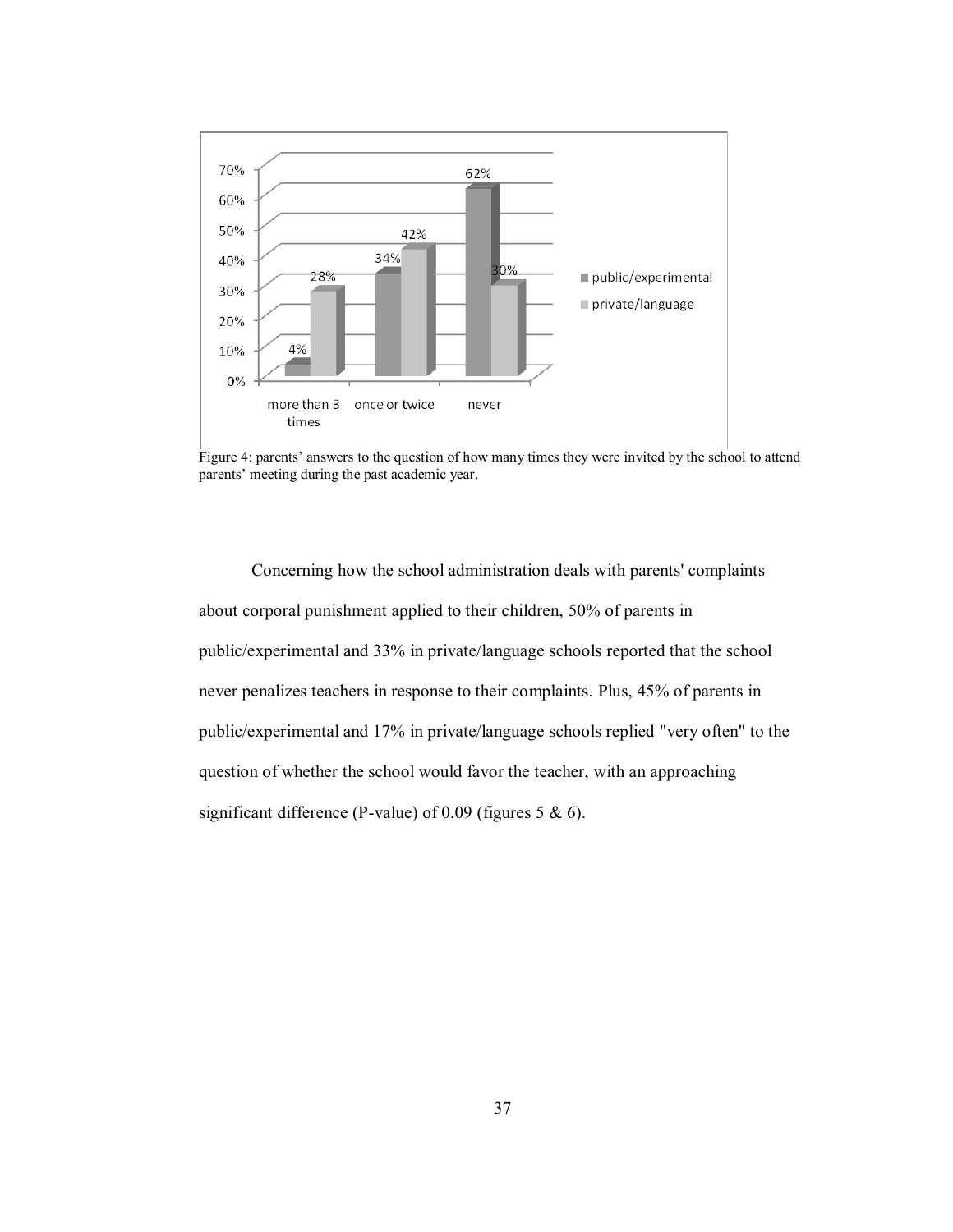

Figure 5: parents' answers to the question if the school applies sanction on teachers who corporally punish their children



Figure 6: parents' answers to the question if the school favors teachers who corporally punish their children

This rate denotes an obvious failure from the school administration to enforce policy concerning corporal punishment. This lack in penalizing teachers could be one of the reasons why some parents refrain from reporting.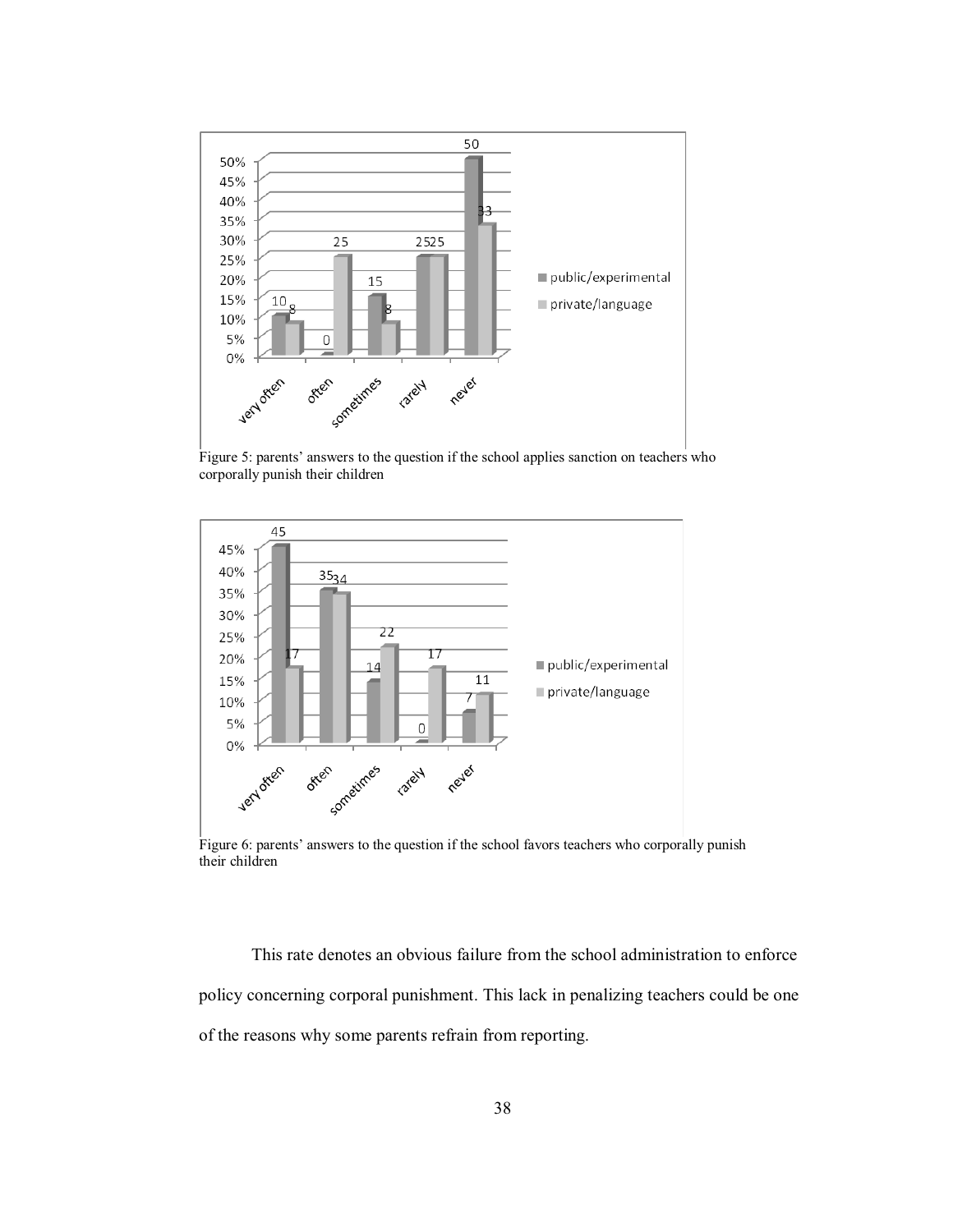Moreover, 71% of the students reported that the school principal or vice principal applied corporal punishment themselves on other students which may account for their failure to apply legal sanctions on teachers for the same practices (figure 7).



Figure 7: students' answers regarding how frequent the school principal or vice principal apply CP on students

Concerning the role of the social worker, it was rated by 88% of teachers from public/experimental schools and 84% of teachers from private/language schools as the second effective means of discipline after informing parents (Figure 8 and 9).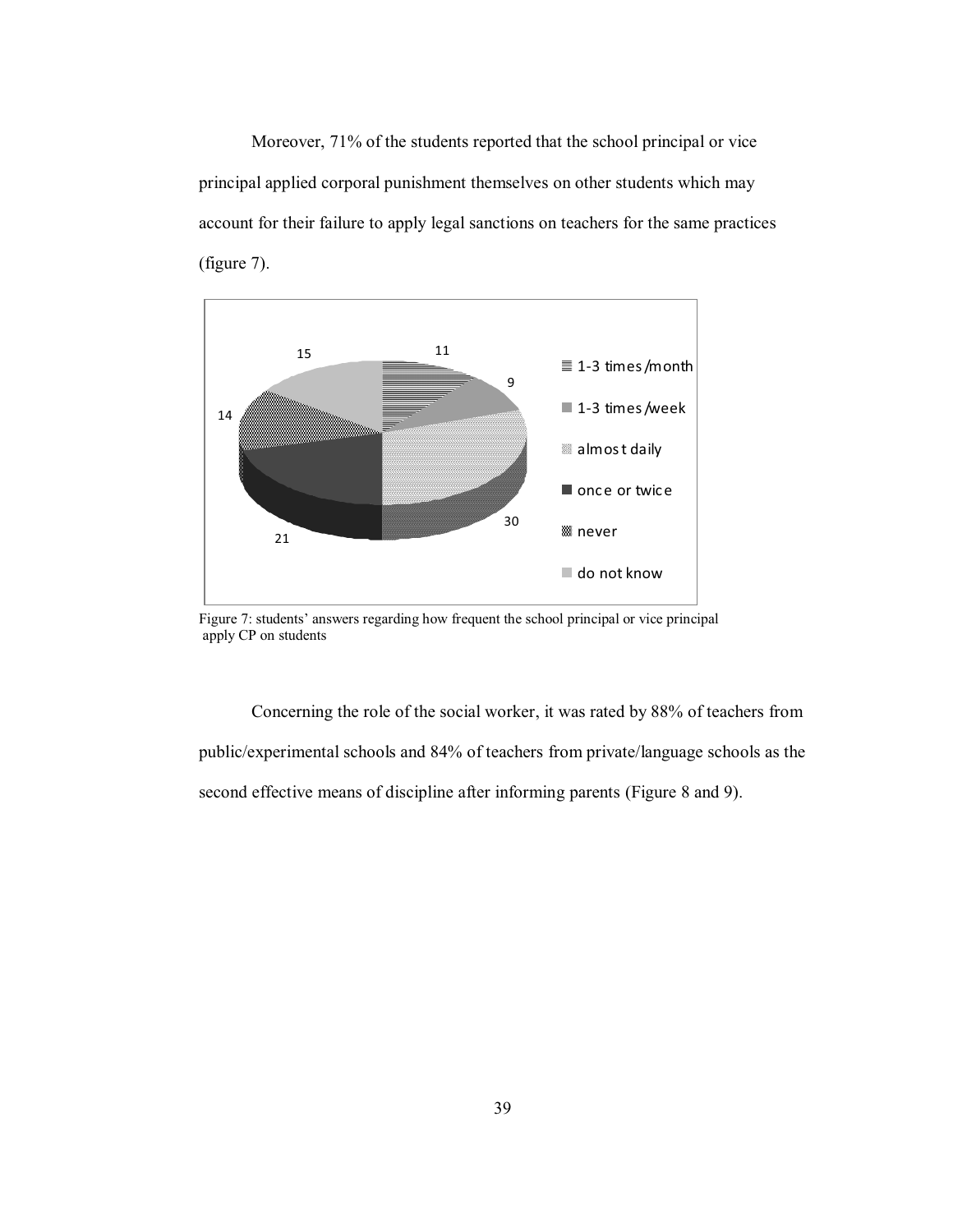

Figure 8: teachers' answers to the question if they think of informing parents as an effective means of discipline



Figure 9: teachers' answers to the question if they think of sending the students to the social worker as an effective means of discipline

This could be hypothetical because it was contradicted by the students' answers to the question if teachers send other students to the social worker. This is due to the high significant difference (p<0.01) between students' answers of almost daily, often, and sometimes, rarely, never (figure 10). Students clarified personally that teachers send students to the social worker to receive even more physical punishment not to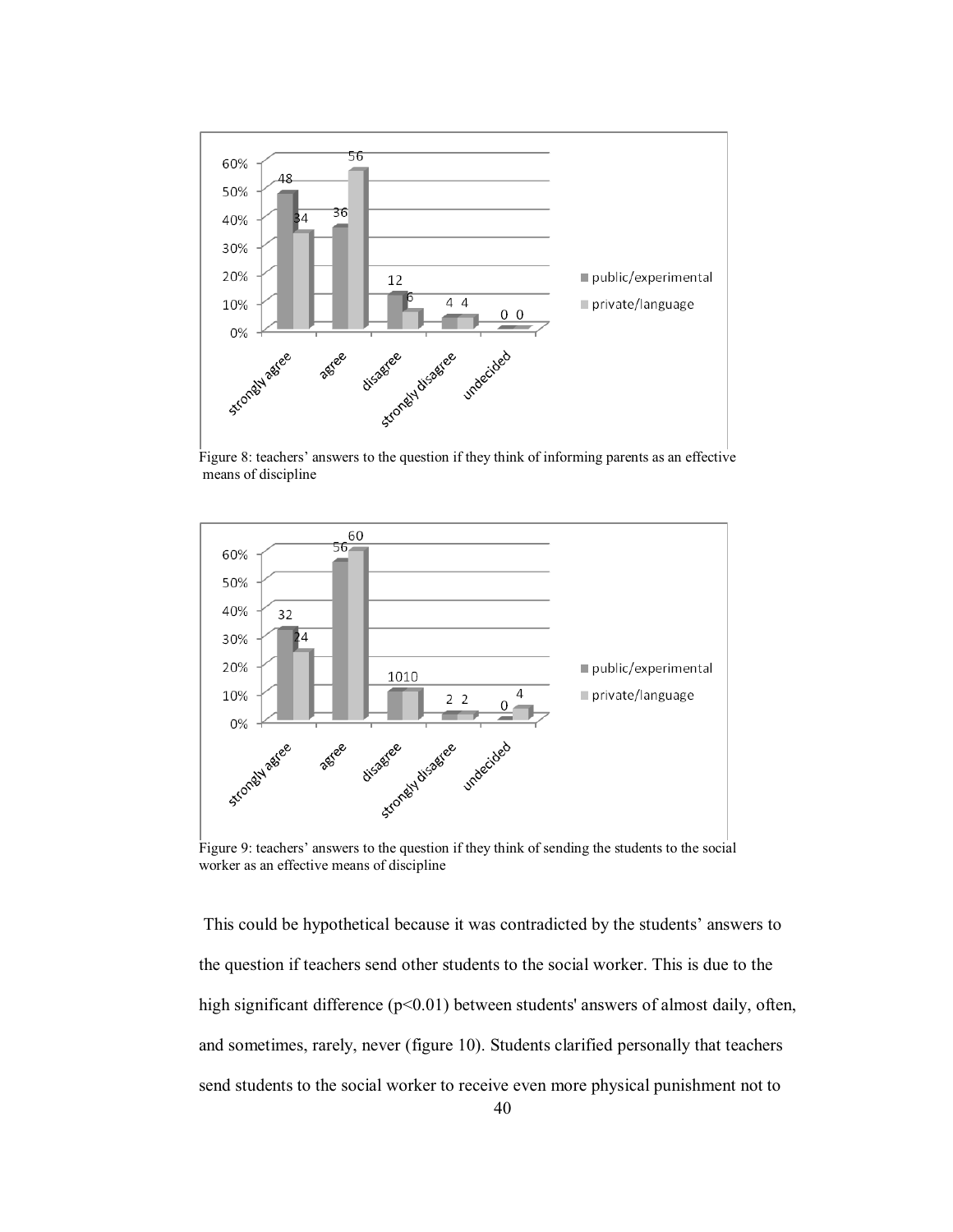solve their problems or talk to them. Thus, the social workers also apply even harder CP on students.



Figure 10: students' answers to the question of how frequent teachers send students to the social worker in their school

Plus, data indicates moderate initiation from parents to resort to the social worker in reaction to corporal punishment with an insignificant difference (P-value  $= 0.13$ ) between the two school types (figure 11).



Figure 11: parents' answers to the question if they would talk to the social worker when their children are beaten at school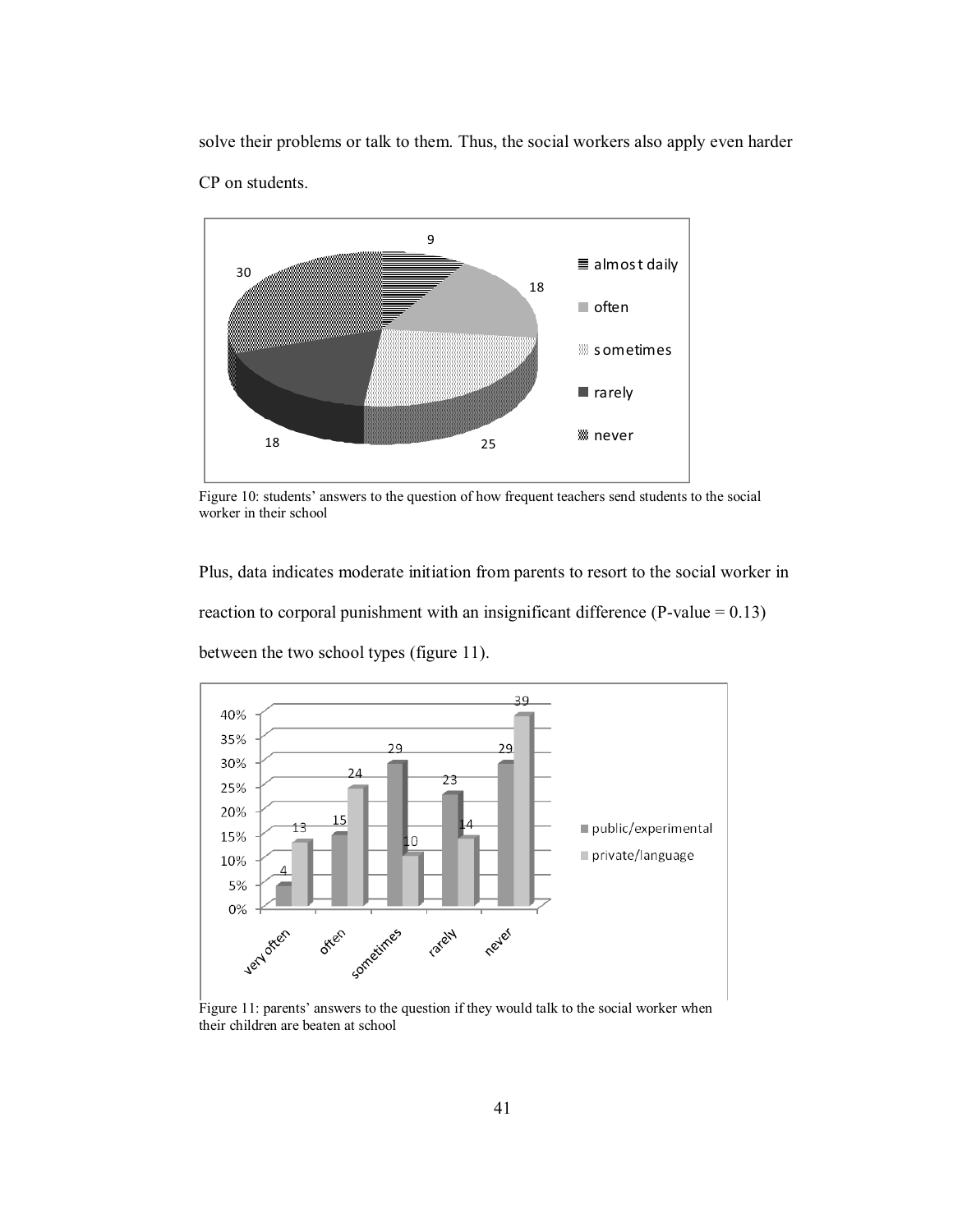When it comes to teachers' past experiences with CP, data shows that most teachers were exposed to corporal punishment in schools when they were children with no significant different (P-value =  $0.17$ ) between public and private schools (figure 12).



Figure 12: teachers' answer to the question of how frequent they were beaten at school when they were children

### **Social Acceptance and Corporal Punishment**

The data analysis regarding parents' use of corporal punishment at home accounts for 72% for public/experimental and 42% for private/language as shown in figure 13 with high significant difference (P-value  $= 0.002$ ) between parents whose children in public/experimental school and parents whose children are in private/language school. This difference conforms to what some teachers from public schools stated that children who were physically punished at home, would not behave well in schools unless they are beaten.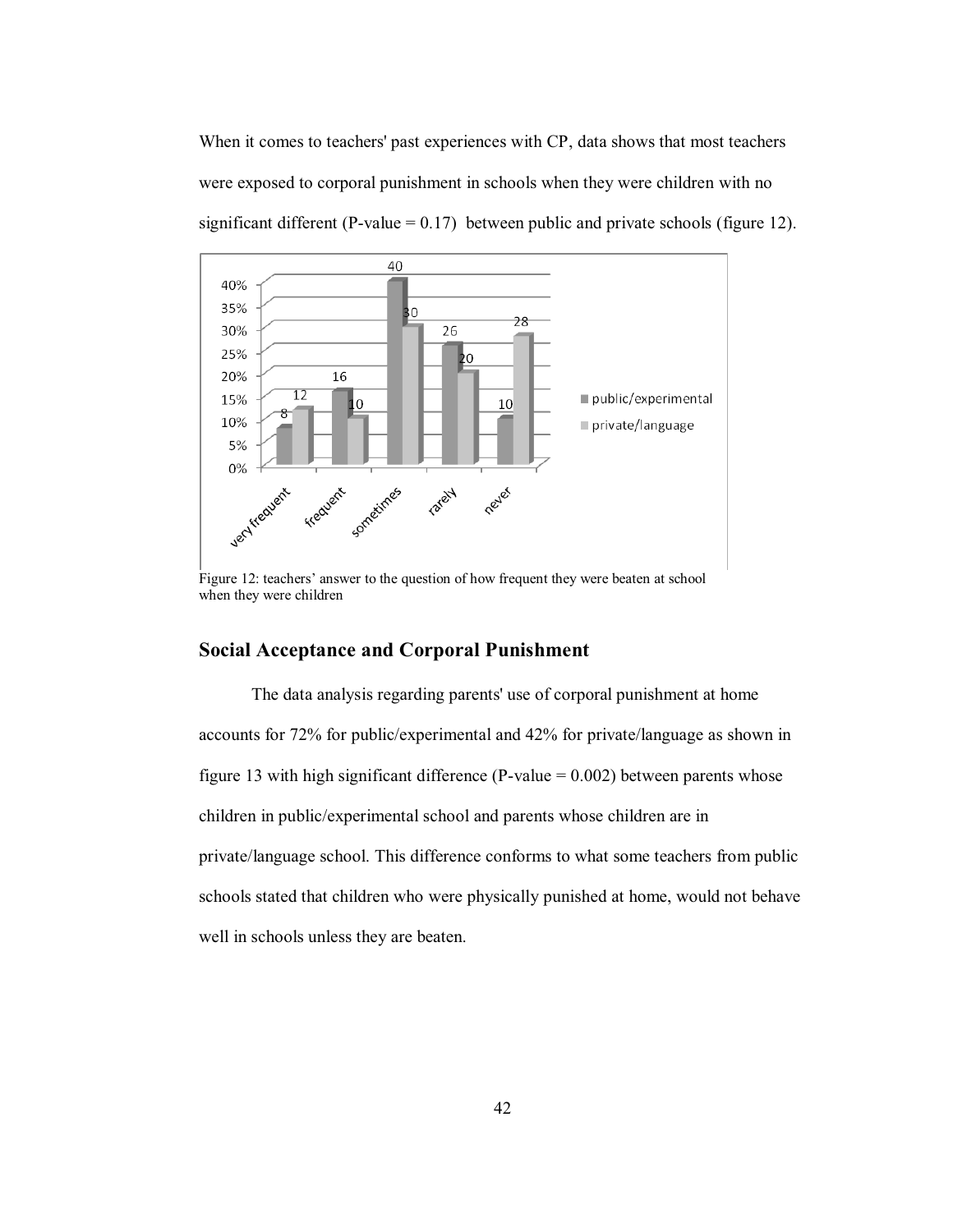

Figure 13: Rate of parents applying CP at home on their children

It is noted that 84% of parents from public/experimental school and 68% for parents from private/language school were exposed to corporal punishment when they were children at home with low significant difference of P-value=0.10 (figure 14).



Figure 14: Parents' answers to the question of how frequent they were beaten at home when they were children

Regarding parents' general attitude towards the use of corporal punishment in school, it is clear that parents whose children are in public/experimental school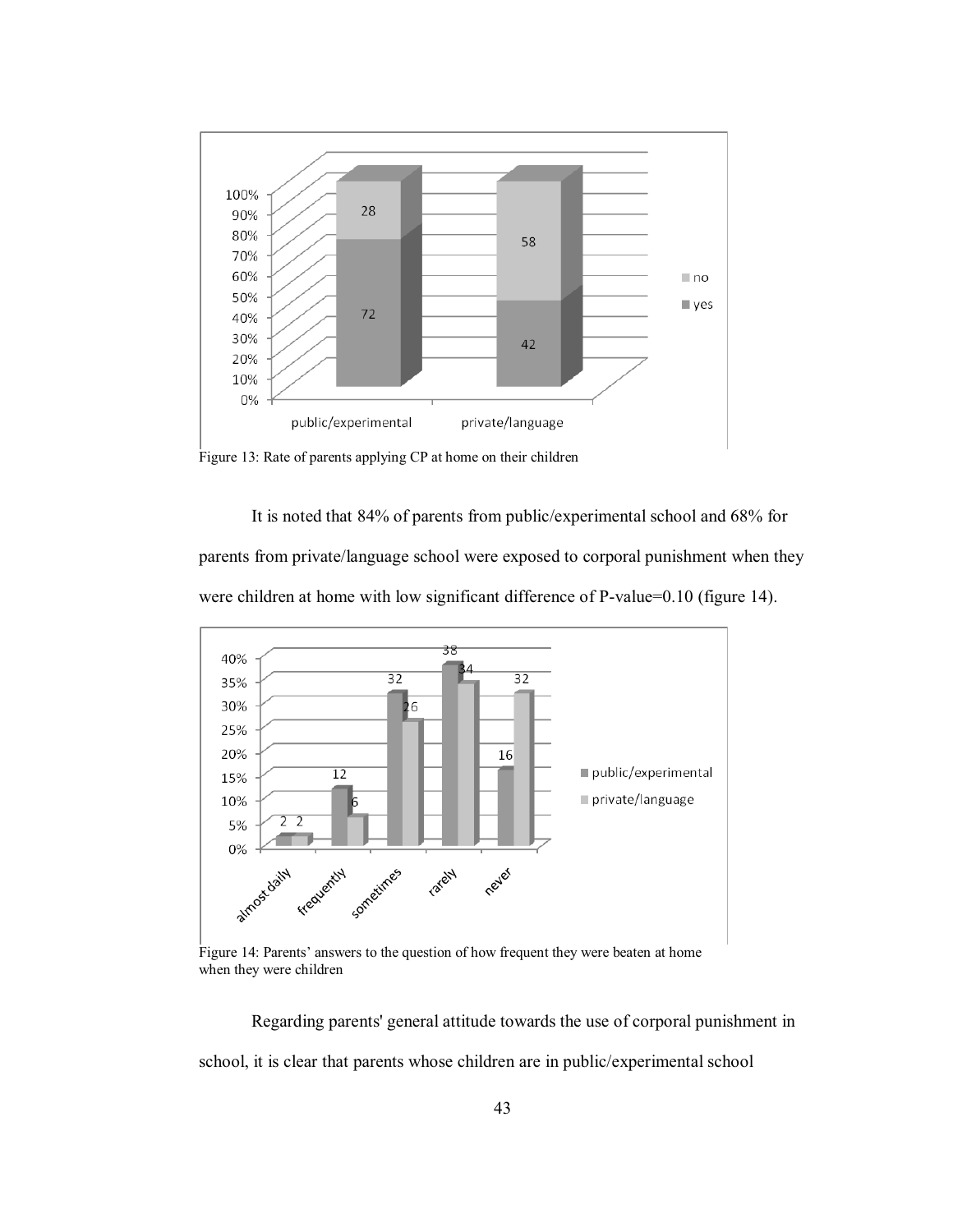disapproves of CP in school less than parents whose children are in private/language school although p-value=0.17 which is not significant (figure 15).



Figure 15: Parents' answers to the question if they agree to use CP in schools

It can be inferred also that teachers working in public/experimental schools showed higher approval rate of the use of CP than teachers working in private/experimental schools (figure 16).



Figure 16: Teachers' answers to the question if they agree to use CP in schools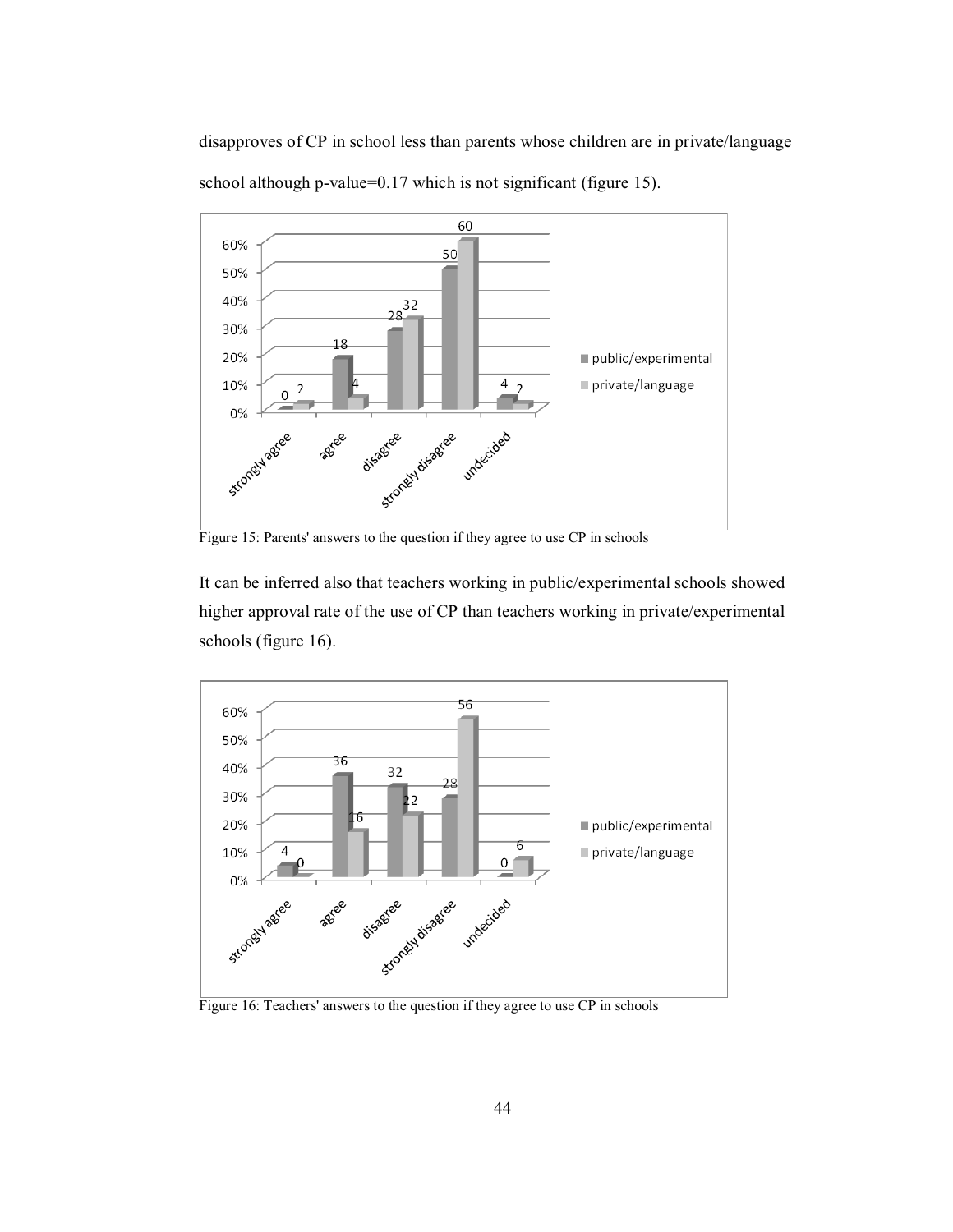Considering how parents and students were informed that CP is legally forbidden, data analysis shows that the primary channel of informing parents and students is TV or newspapers (70% and 55% respectively) whereas the percentage of parents and students who learned about current policy through information provided by the school is 8% and 1% respectively (figure 17). In other words, the school administration is hardly involved in informing parents and students about education policies and takes a passive position in raising awareness.



Figure 17: parents and students' answers to how they were informed that CP is forbidden

The question whether or not parents actively report CP incidents applied to their children reflects no significant different (p-value=0.93) between parents from public and private schools because 59% of parents (private) versus 60% of parents (public) reported that they never submitted a complaint to the school administration (figure 18). Nevertheless, we can not blame parents for being passive in reporting because their attitude could be highly influenced by the school's passive reaction to other parents' complaints.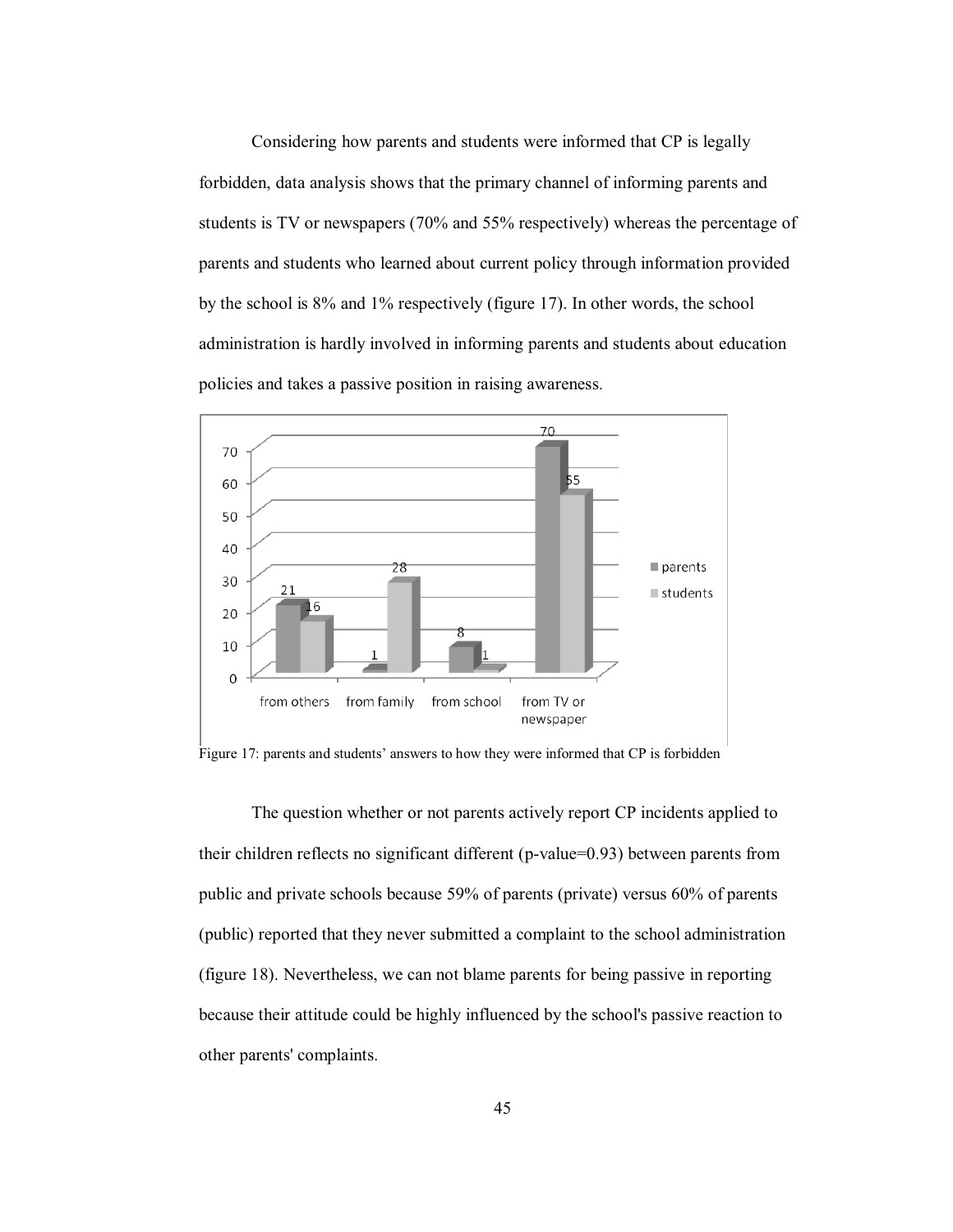

Figure 18: parents' answers if they ever reported CP incidents applied to their children

### **Is Corporal Punishment an Effective Means of Discipline?**

With regard to the consequences or outcome of using corporal punishment, 50% of the students asserted that they never respected teachers who beat them (figure 19). This contradicts the traditional assumption that CP maintains the teacher's respect.



Figure 19: students' answers on how they tend to think of teachers who used to beat them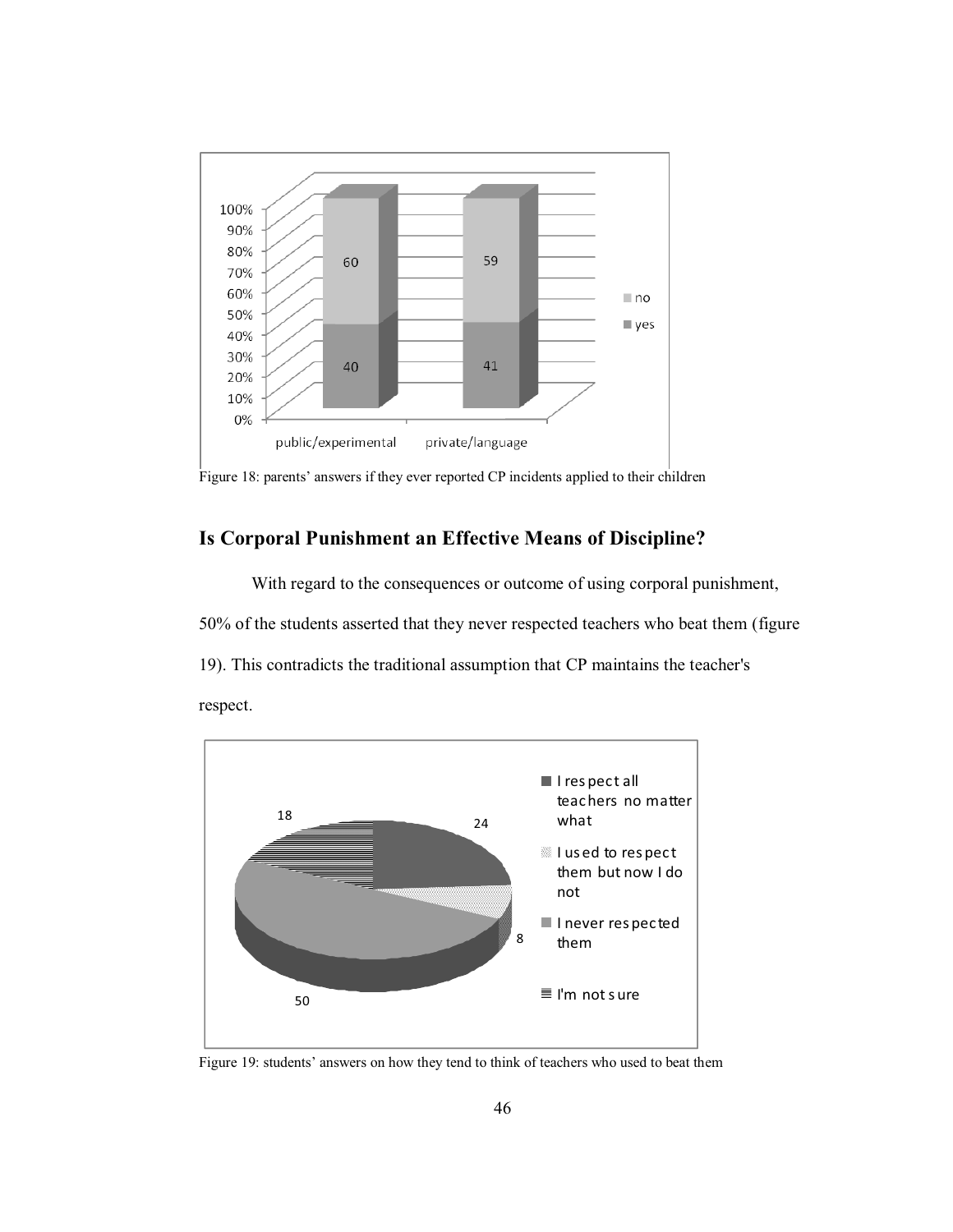Considering the effects of CP on student performance, 83% of parents (public schools) and 90% of parents (private schools) disagreed that CP helped their children perform better with a significant difference of 0.05 in parents' answers of strongly disagree and disagree between public and private schools (figure 20). For teachers, 54% of teachers (public) and 74% of teachers (private) with no significant different  $(P-value = 0.45)$  disapproved of the CP role in helping students perform better (figure 21).



Figure 20: parents' answers to the question if  $CP$  helped their children perform better in class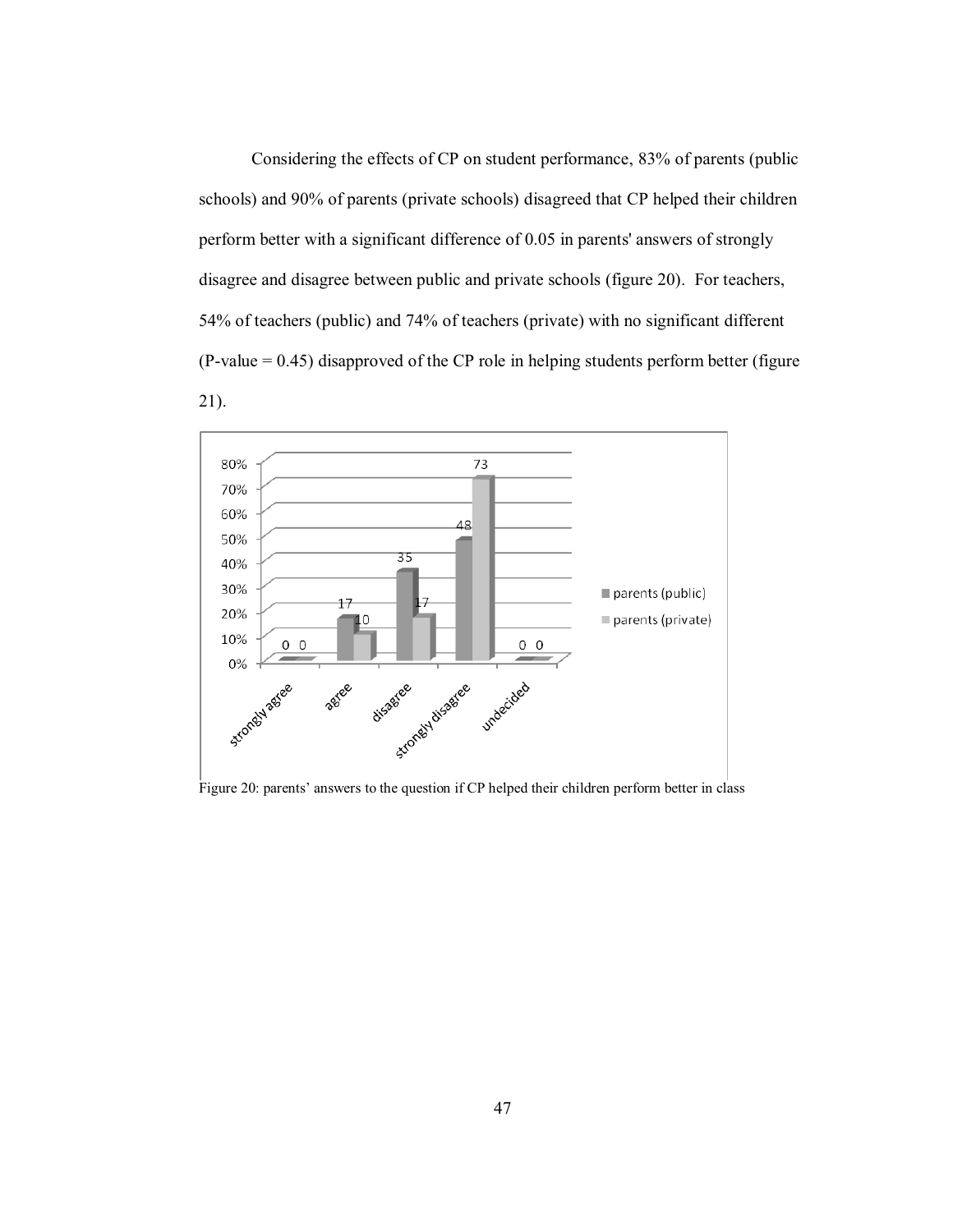

Figure 21: teachers' answers to the question if CP helped students perform better in class

Regarding the impact of CP on correcting students' misbehavior, 80% of parents (public) and 82% of parent (private) disagreed that it corrected their children misbehavior with approaching significant difference of 0.0.08 (figure 22). For teachers, 46% of teachers (public) and 62% of teachers (private) disagreed that CP corrected students' misbehavior with high significant difference of 0.01 (figure 23). The overall data tells us that teachers use CP more frequently to reform students' misbehavior rather than helping them study well.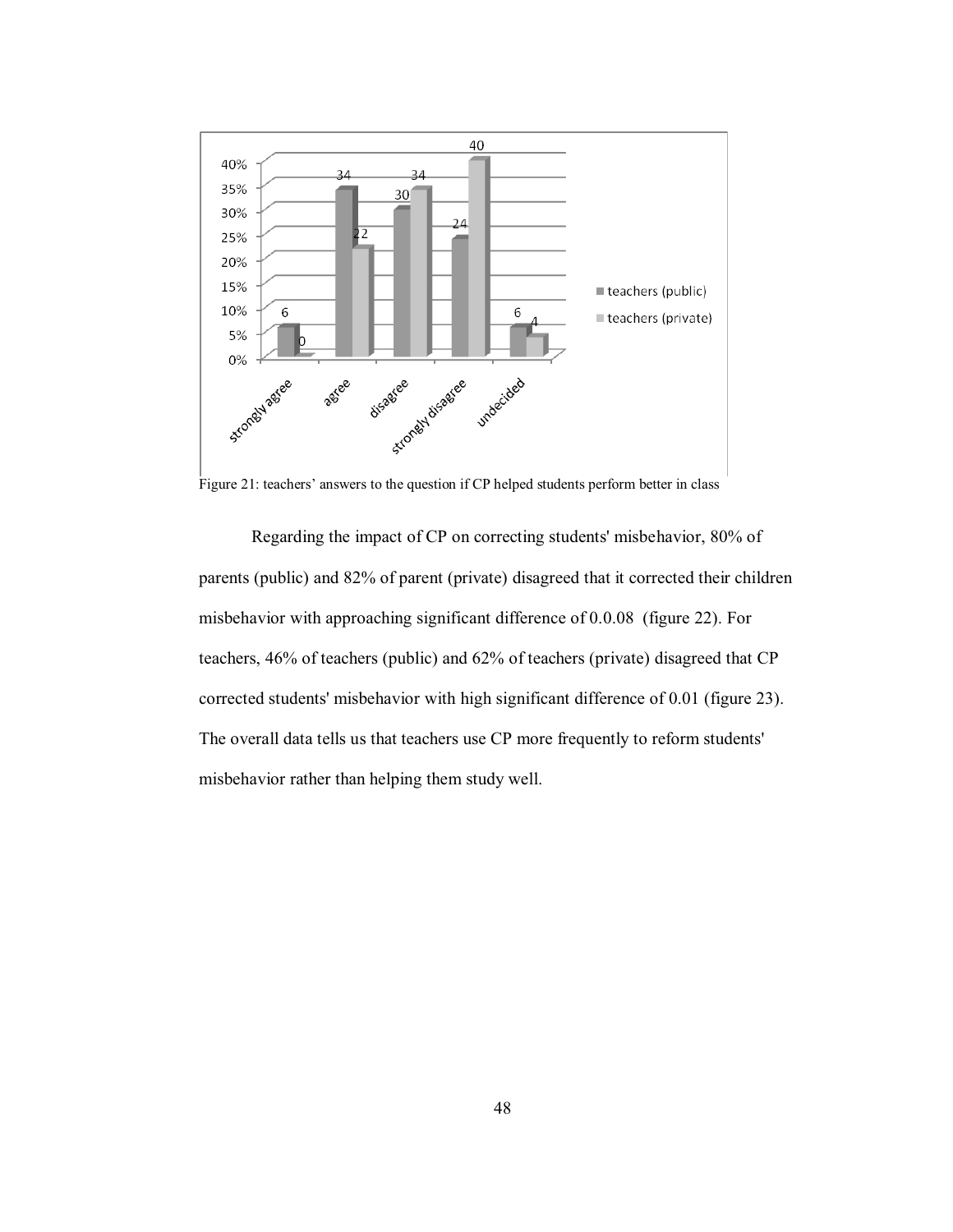

Figure 22: parents' answers to the question if CP corrected their children misbehavior in class



Figure 23: teachers' answers to the question if CP corrected students' misbehavior in class

From the students' viewpoint, 84% contradicted the idea that CP helped them improve their performance and 80% of the students disagreed that CP corrected their misbehavior. Apart from the fact that CP does not help students perform better nor help them behave well in class, other effects for CP was reported by the students in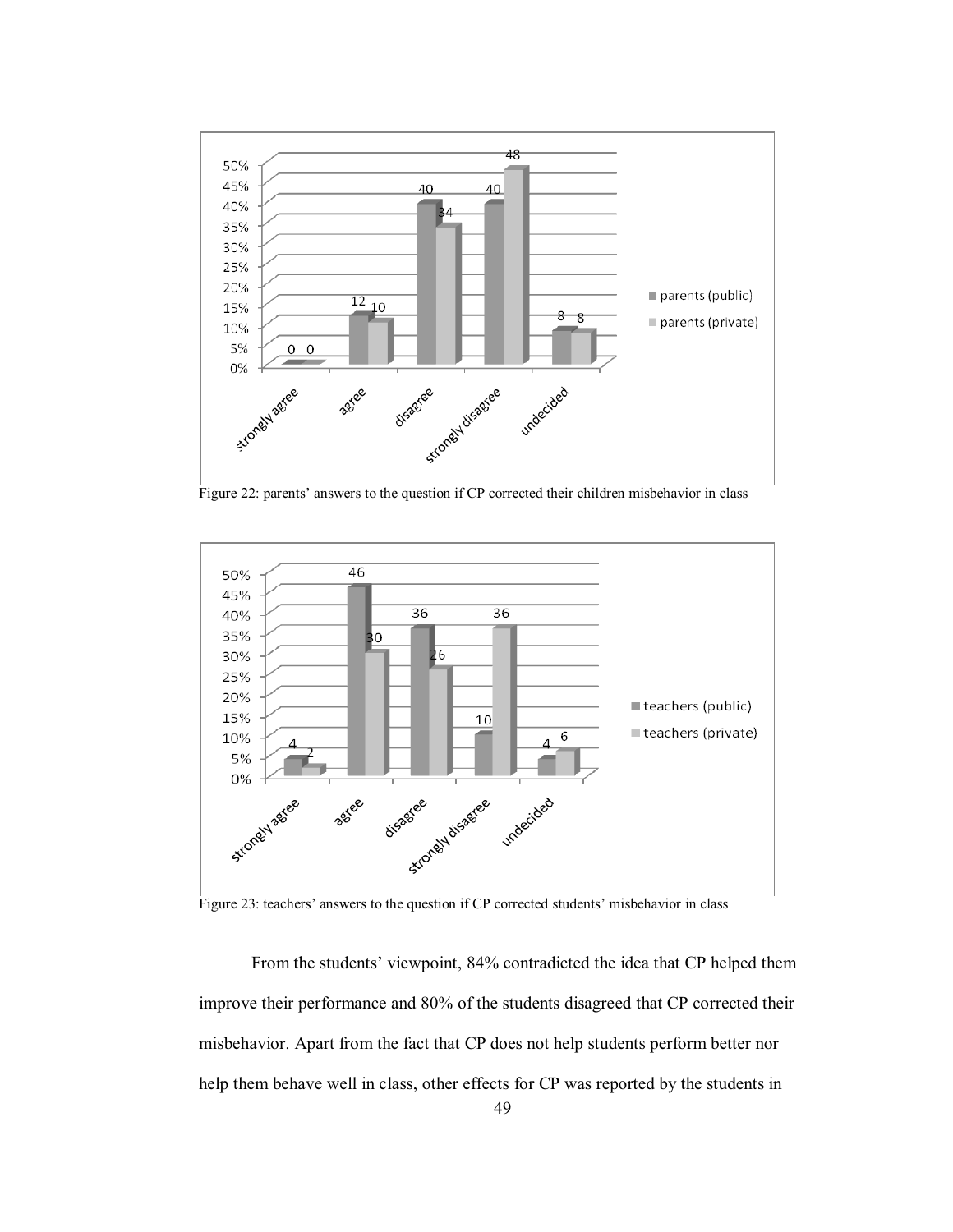the sense that 58% reported that CP made them dislike the school, 73% stated that CP made them hate their teachers, 73% asserted that CP made them challenge their teachers, and 85% confirmed that CP made them angry a lot (figures 24)



Figure 24: students' answers to the question of how CP affected them

As we have seen how CP is notably practiced more in public schools than private schools, data proves higher violence rate practiced by the students in public schools than private. For 68% of teachers from public schools while 32% of teachers from private schools reported acts of destroying the school assets by students at a high significant difference of  $P<0.01$ . The data tells us that the high rate of CP in public schools versus private schools is followed by higher rate of violence practiced by the students in public schools compared to students in private schools. Students in public schools also exhibited less commitment than those in private schools. For 75% of teachers in public schools versus 50% of teachers in private schools reported that they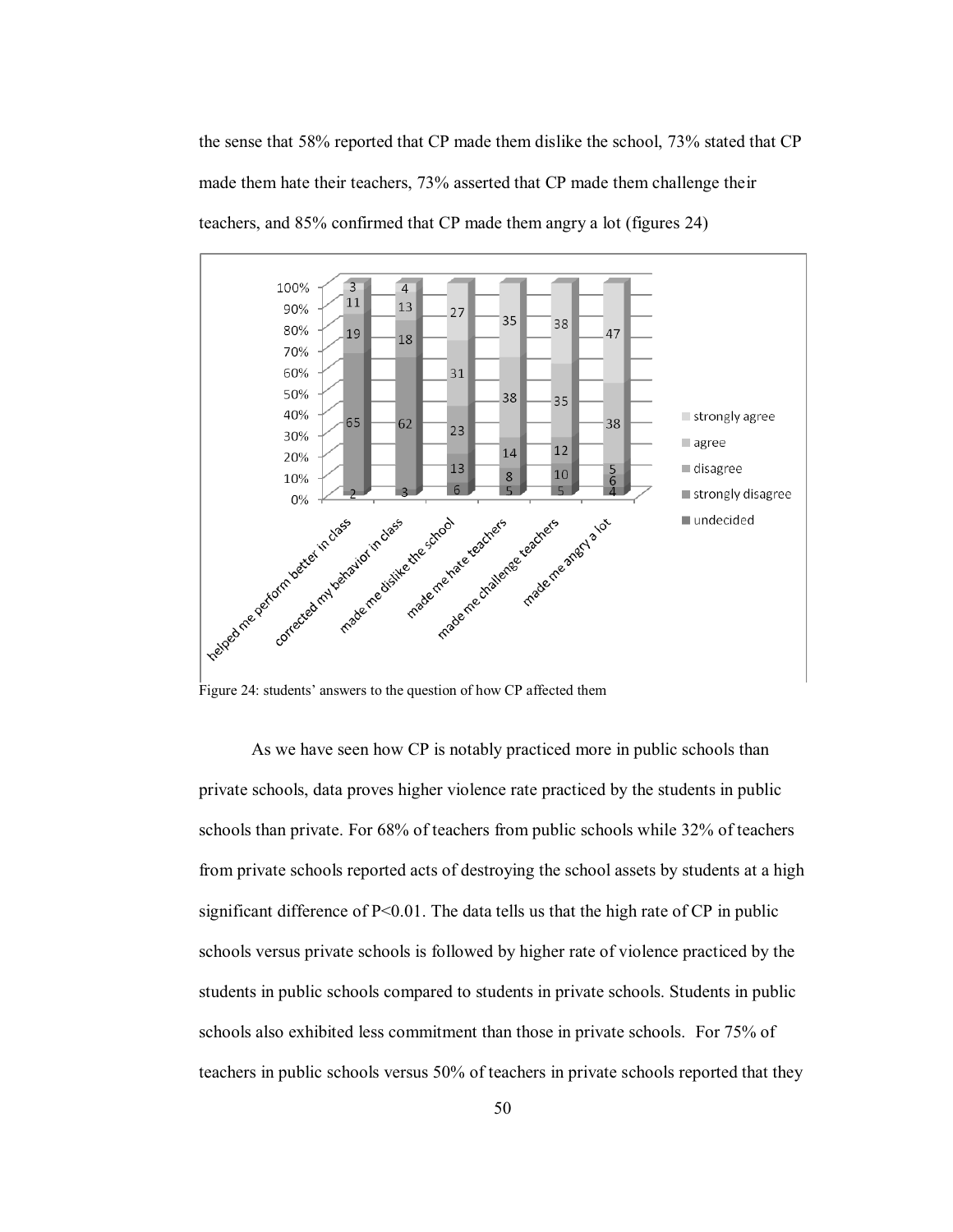beat students for talking behind the teachers' back at a significant difference of 0.029. Some students disrupt the class by talking or playing as reported by 84% of teachers in public schools and 58% of teachers in private schools at a significant rate of 0.005. Students attacking other children were reported by 75% teachers from public schools versus 48% teachers from private schools with high significant difference of 0.005.

To study the correlation between CP practiced by teachers and rate of violence from students, we construct an index representing the rate of violence from students' answers. This index is constructed by adding the response of the different questions (simple weights index). Then we computed the simple correlation coefficient using two measures; the Pearson correlation Coefficient and the Spearman correlation coefficient. We got the following results in table 1:

Table 1: Correlation between CP and students' violence

| Coefficient     | Value | <b>P-value</b> |
|-----------------|-------|----------------|
| <b>Pearson</b>  | 0.429 | 0.00           |
| <b>Spearman</b> | 0.423 | 0.00           |

It is apparent from the results that the correlation coefficient is highly significant at 5%. The value of 0.423 means there is a moderate and positive relationship between the two variables. This means that the more the teachers practice CP, the more the student practice violence in schools.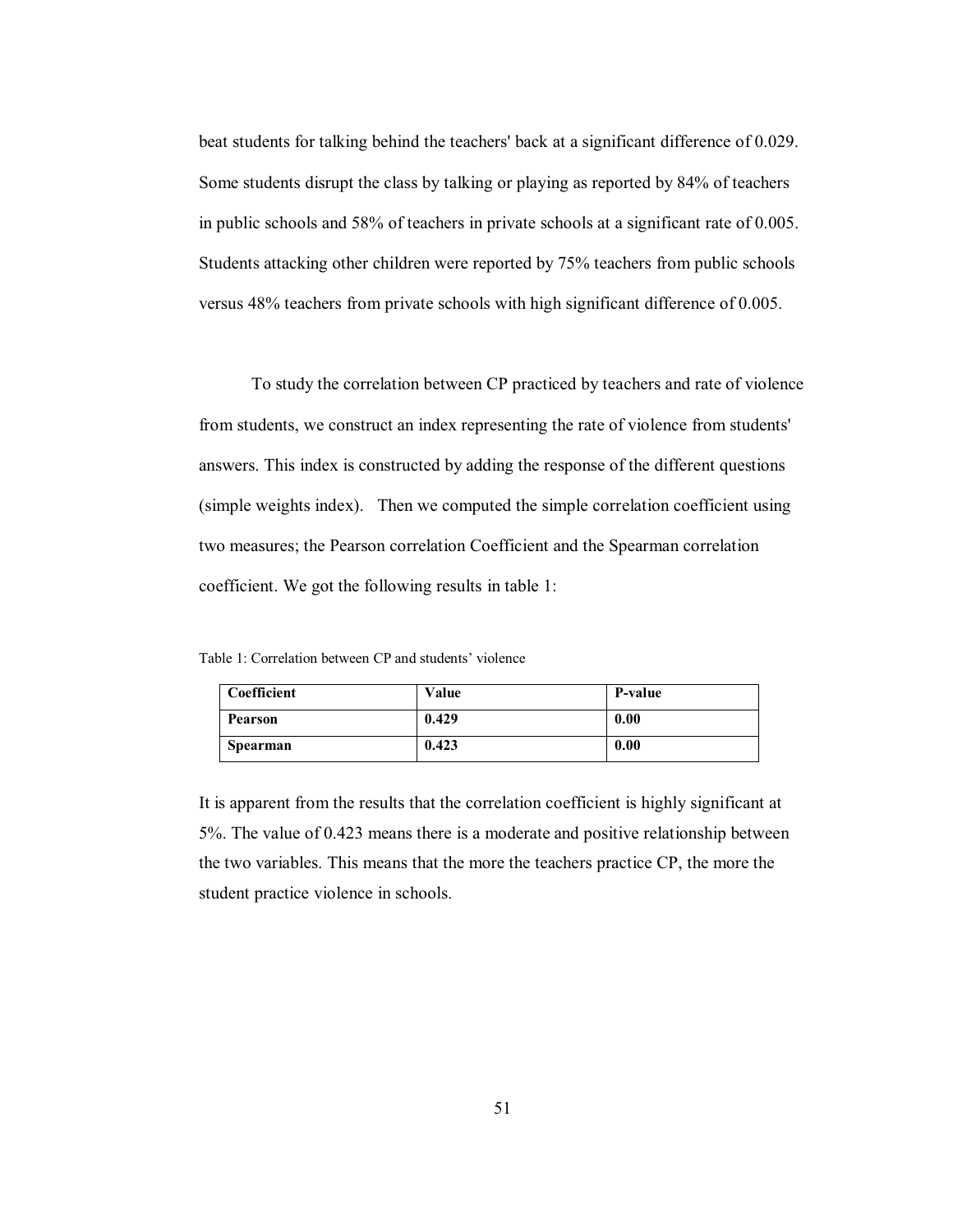# **Qualitative Data Analysis**

In addition to the data collected through the surveys, some students shared verbally and in writing on the surveys their personal experiences and views on corporal punishment. Some students stated that they were unfairly beaten for many reasons unrelated to their behavior. For example, if a student made noise or a mistake and the teacher could not tell who it was, the teacher might beat the whole class justifying this act by common slogans such as "*al mosawah fil zolm adl*" which means equality of oppression is fair; another slogan is "*al hassana takhoss wal say'a ta'om*" which means a student who acts well, will be rewarded individually and a student who acts badly will cause the whole class to be punished. In another case narrated by a student, the teacher told the class before an exam of 50 points that whoever misses a point, will be paddled on hands as many times as the points missed. That means that only those who got a perfect final grade would be exempted from physical punishment, but nobody could get 50 out of 50. The student who told this story added that she was paddled 15 times on her hands by mistake because the teacher miscounted her overall exam grade. In a second case, a student was not well-seated while the teacher was talking to him and the teacher slapped his face accordingly. As a result, the student brought his elder brother the next day to beat the teacher after the school ended.

Concerning the social worker's role in the school, students stated that a teacher sends a student to the social worker to receive even harder physical punishment not to talk to them or solve their problems. It conforms to what some teachers stated that they consider it a failure from their side to deal with students if they send a student to the social worker. Plus, some of the teachers surveyed were originally hired as social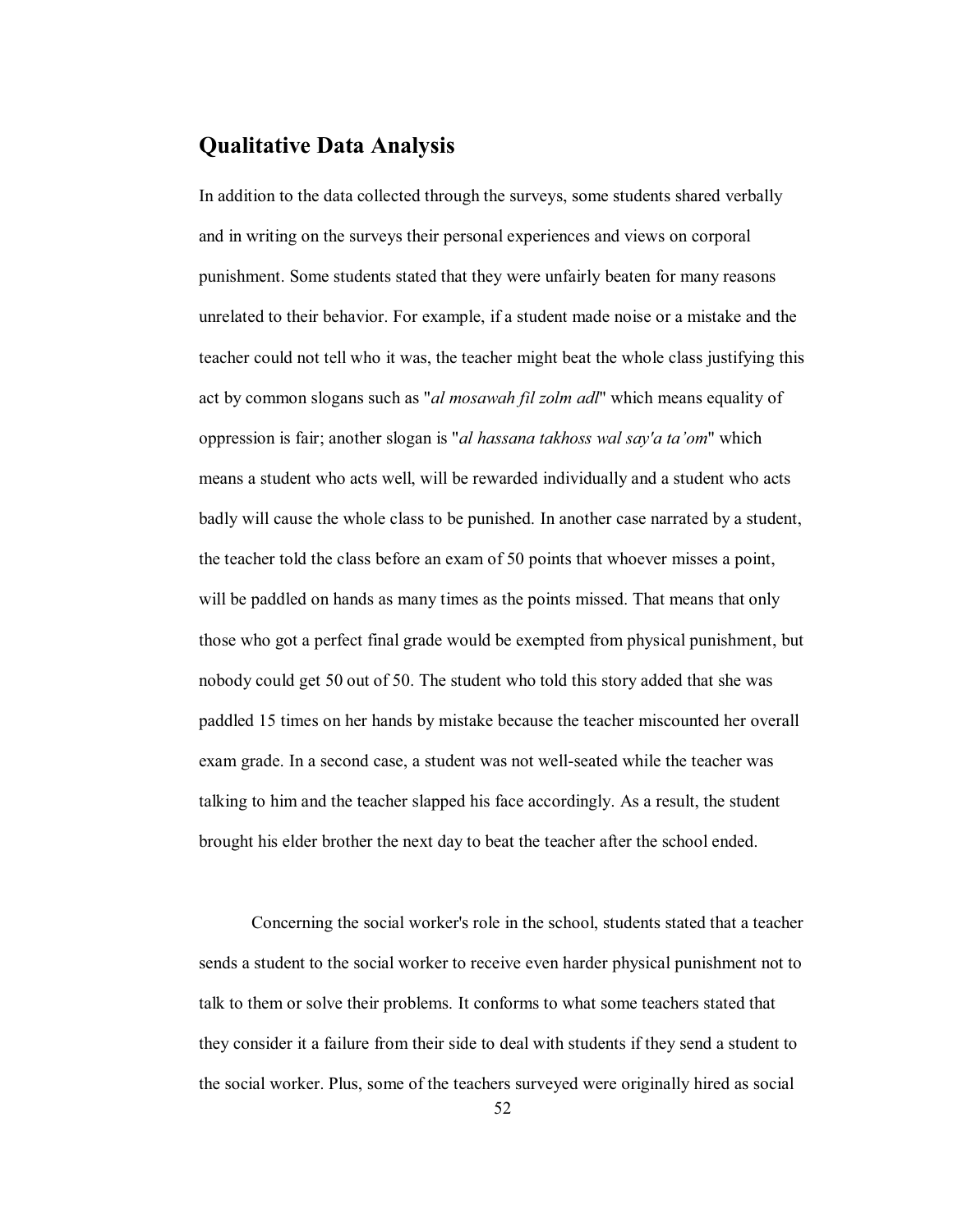workers but then they were given subjects to teach such as Arts, Music, and Religion or any other subjects because the school lacks teachers in these subjects and the social workers do not have enough work to do if they confine themselves only to the social workers' tasks.

A group of teachers that I interviewed justified the high use of corporal punishment in public schools versus less use of corporal punishment in private schools by the social, cultural and economic background. In other words, a child who used to be beaten at home to behave well before entering school, will not behave well at school unless they are beaten. Traditionally, parents from higher social classes are not accustomed to using physical punishment in child rearing and usually send their children to private or language schools that they can afford financially. The opposite applies; parents from lower social classes use physical punishment more frequently in child rearing and usually send their children to public schools due to their low income. This is how means of punishment at home determines means of punishment at school in the view of teachers as respondents. Further, the facilities provided by private and language schools attract children and give them an incentive to behave well so as to maintain the benefits they enjoy. On the contrary, punishment and humiliation of the public schools drives children away and make them indifferent to the consequences of their bad behavior which accounts for the high rate of skipping class or dropping out from public schools compared to private schools. Other teachers justified the use of corporal punishment by the fact that they are not trained during their study time at the faculty of education on convenient means of punishment and they started using corporal punishment since they were trainees in schools before graduation. This is consistent with what some students said that trainee teachers use

53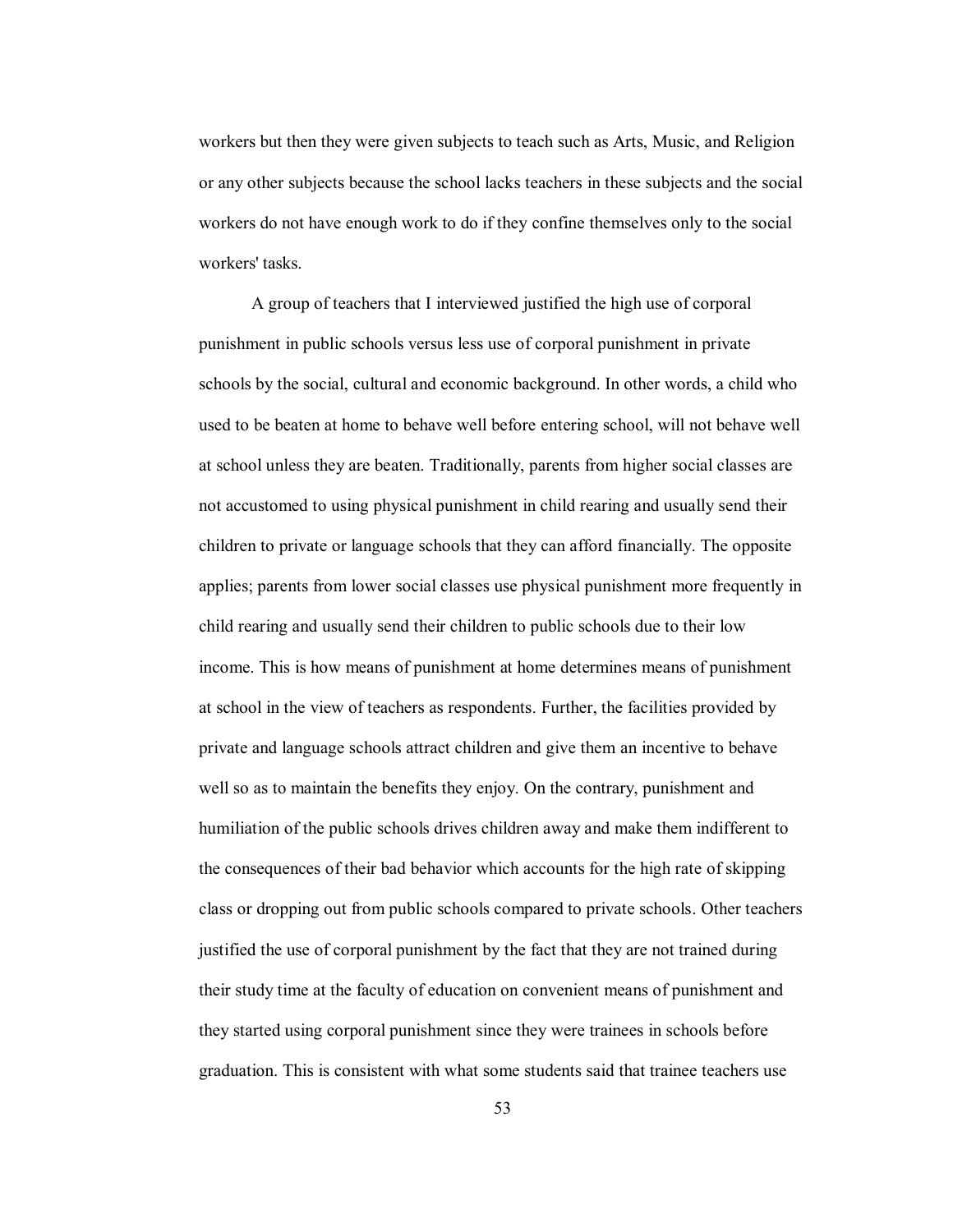corporal punishment even more than usual teachers because they do not have any other tool of authority on students than the use of force.

 Concerning communication between teachers and parents, teachers confirmed that some parents extremely favor their children; others think it is the teacher's job to deal with the student, and other parents ask teachers to beat their sons especially when they are in the secondary school. On the other hand, a lot of parents mainly from public schools who confirmed that the school administration summons them to attend parents' meeting, reported that the school administration would rather discuss budget deficits to collect donations from parents to promote the school conditions. As a result, most parents do not care to attend such meetings.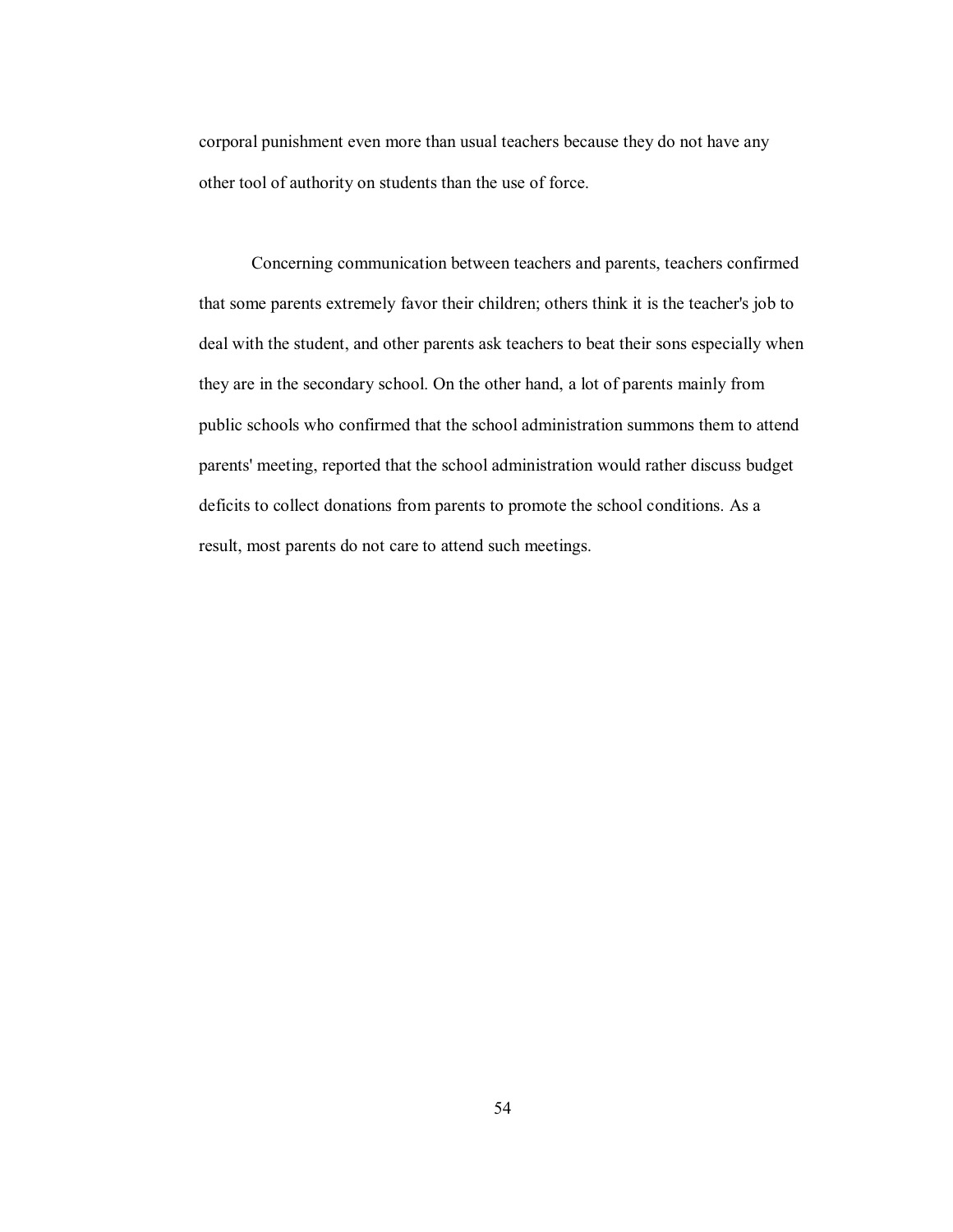# **Chapter 6**

# **Implications of the Findings and Recommendations**

This study shows that CP is widespread in schools especially in public schools. This failure of implementation was mainly attributed to administrative and social acceptance. We will consider in this chapter how to reduce the gap by dealing with factors involved. We presented earlier what strategies have been adopted in other countries to enforce the ban of corporal punishment. In this section, we will develop a professional approach to correcting student behavior that best suits the Egyptian context as a strategy for combating corporal punishment in schools, as well as specifying alternatives to corporal punishment.

Generally, policy enforcement cannot be the responsibility of one single party. Rather, all entities and organizations involved in policy making and policy implementation should collaborate to successfully reduce and then eliminate corporal punishment from schools to achieve the best interest for the child. Traditionally, the Ministry of Education represents the policy makers in terms of education legislation and policy formulation; however, empirical experience shows a critical need for other entities and organizations concerned with child rights to intervene with new programs for child protection that work in accordance with the ministry's policy. To develop an approach to combating corporal punishment in schools in Egypt, other strategies that have been successfully implemented by other countries should be taken into account and assessed with relation to the Egyptian context. In this respect, the following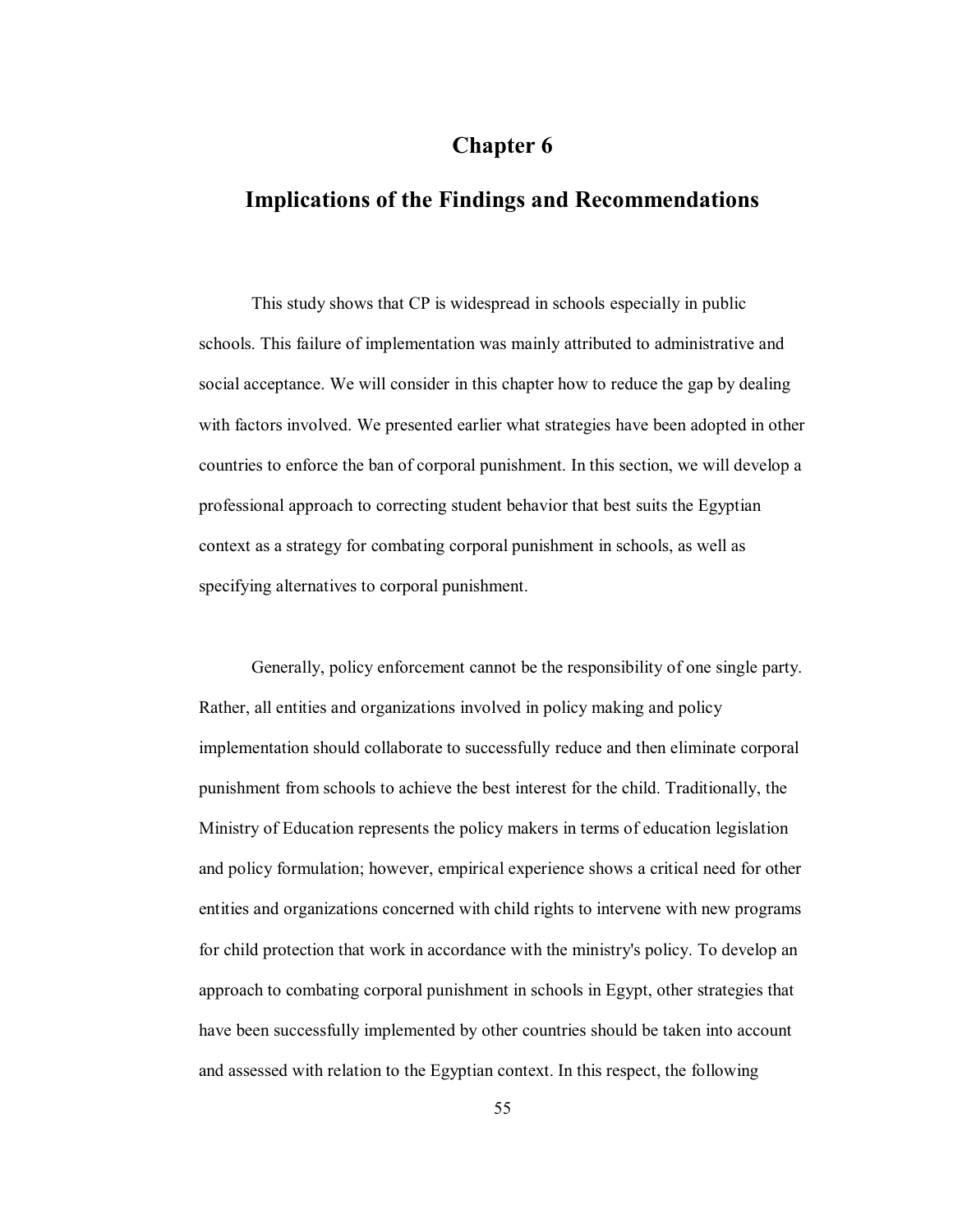proposed approach would reflect a combination of other countries' experiences in combating corporal punishment with regard to the general atmosphere in Egypt.

To start with the school-based factors, professional programs designed by specialized NGOs such as Save the Children and UNICEF should be introduced and supported by the Ministry of Education. As discussed previously in the literature review section, the model of the child-friendly school presented by the UNICEF in Australia and the Eastern Caribbean; could be adopted and piloted in Egypt also. The pilot already implemented by Save the Children in Alexandria demonstrates a way forward in this regard.

 The practical experience of the latter project demonstrates that even successful projects cannot avoid going through the long path of bureaucracy in order to scale up their approach. There must be full awareness that policy enforcement will not be attained without providing required facilities that accelerate program initiations by entities and organizations assisting in policy implementation. This would also facilitate scaling up these programs. With reference to the UNICEF module, the schools where the program is being piloted should be labeled with a different name like "child-friendly school" to distinguish them from regular schools, just as experimental public schools are distinguished from regular public schools. As explained above, the project is in need for proper financial support to continue as it relies heavily on external donations.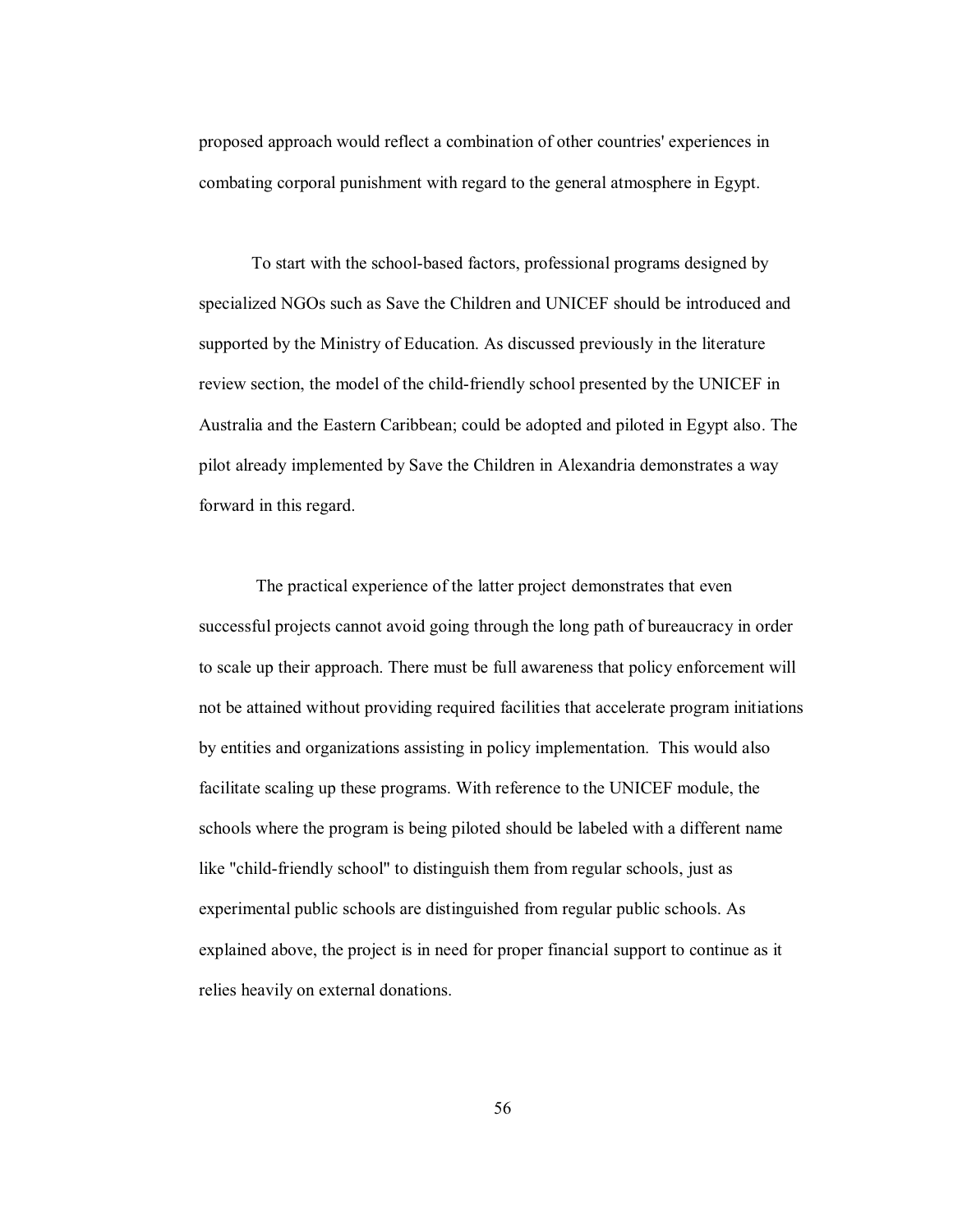One approach to overcome the budget issue, might be to allocate part of the education budget to finance these programs as long as the final outcome would be directly associated with developing education system in schools. Data findings and other studies indicate that eliminating CP from schools will require the MOE to spend some money as a partial step to develop education. This budget allocation would not exceed the cost required to give annual training to teachers, social workers, and school principals along the lines of the annual training for schools in preparation for the annual school contest sponsored by the USAID.

Along with budget redistribution, the mass media could play a pivotal role in announcing to the public the need for donations. In the past, media advertising was exclusive for businesses but the role of media has expanded to support national plans to overcome domestic issues such as female circumcision and to collect donations such as for the child cancer hospital. Similarly, violence against children should be adopted and presented to the public in the same way to stimulate public participation in reducing the rate of corporal punishment and foster big companies' financial contribution to implementing successful official programs. Due to the increasing recognition for the role of civil society in development, multinational companies are expected to adopt such programs to ensure their corporate social responsibility, gain public recognition and promote their products indirectly.

Another possible sub-strategy is to ally efforts among NGOs working towards child protection to avoid redundancy of work and to make full advantage of experiences of previous analogous programs. The MOE would steer the role of NGOs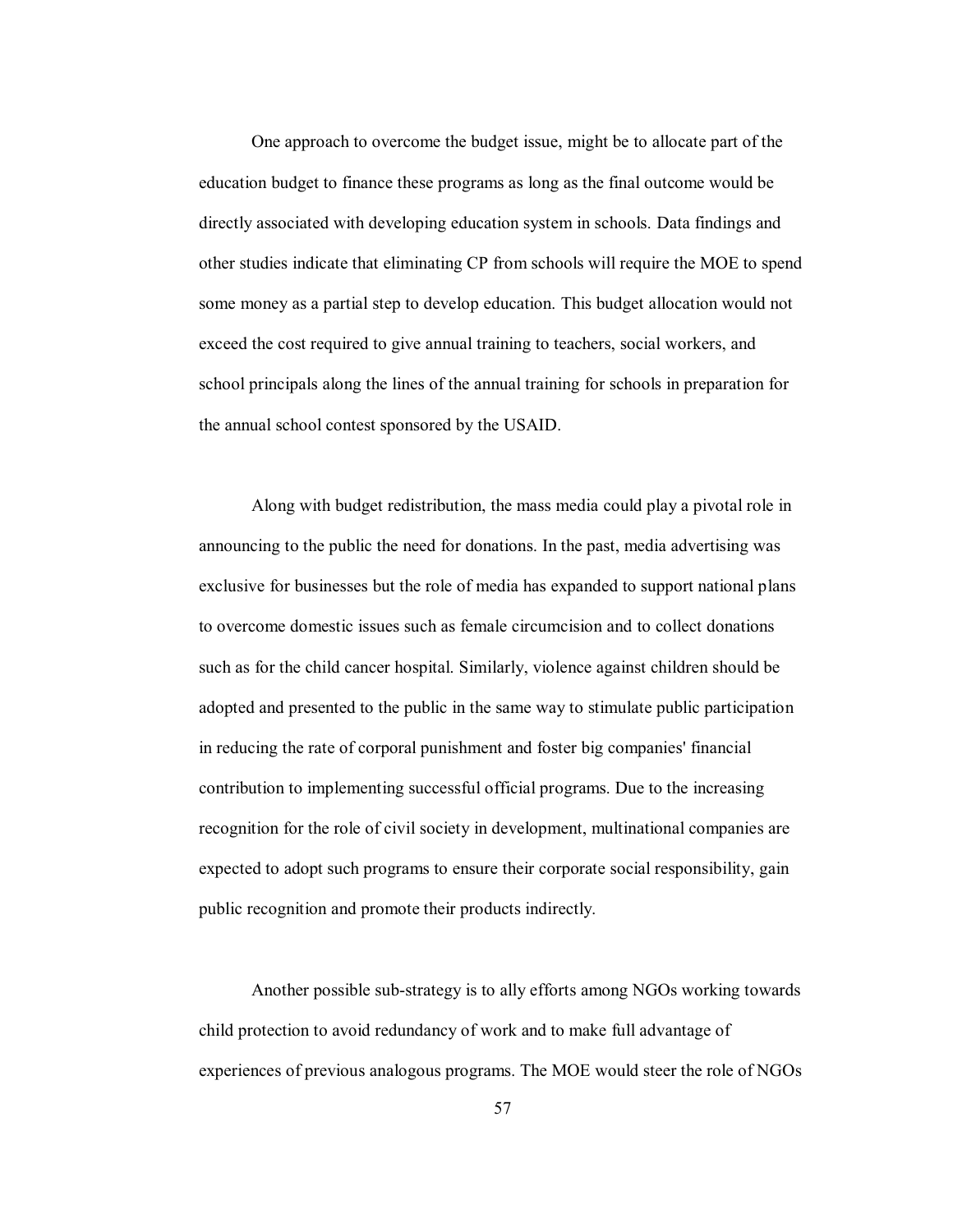though hiring a coordinating committee to assist NGOs in launching education programs to monitor, guide, and coordinate effort and, actions taken, report progress and forestall potential problems.

At the school level, **the role of social workers** in schools needs to be activated to match what is stated in their job description. In other words, a social worker would represent a mediator or facilitator between students and teachers in order to supervise the relation between them, sustain policy enforcement, report policy violation cases, and investigate students' learning and behavior problems so as to solve them. In order to add this dimension to the social workers' job, they should be empowered by the ministry and receive professional training through specialists in NGOs concerned with education and learning processes. Activating the social worker's role this way would take from the teacher the burden of correcting students' deviant or violent behavior and the role of teacher would be exclusively for teaching and reporting the students' progress to their principals. In order to empower and activate the social worker's mission in monitoring policy enforcement and reporting policy violation, they should report directly to the Ministry of Education. So, instead of having a general inspector who comes to school once or twice per semester to evaluate teachers' performance in class and make sure that everything is going well, with the social worker's assistance, the whole school would be consistently committed.

**With regard to the teacher**, it is obvious that most teachers lack proper qualifications as indicated in previous sections. The process of qualifying teachers and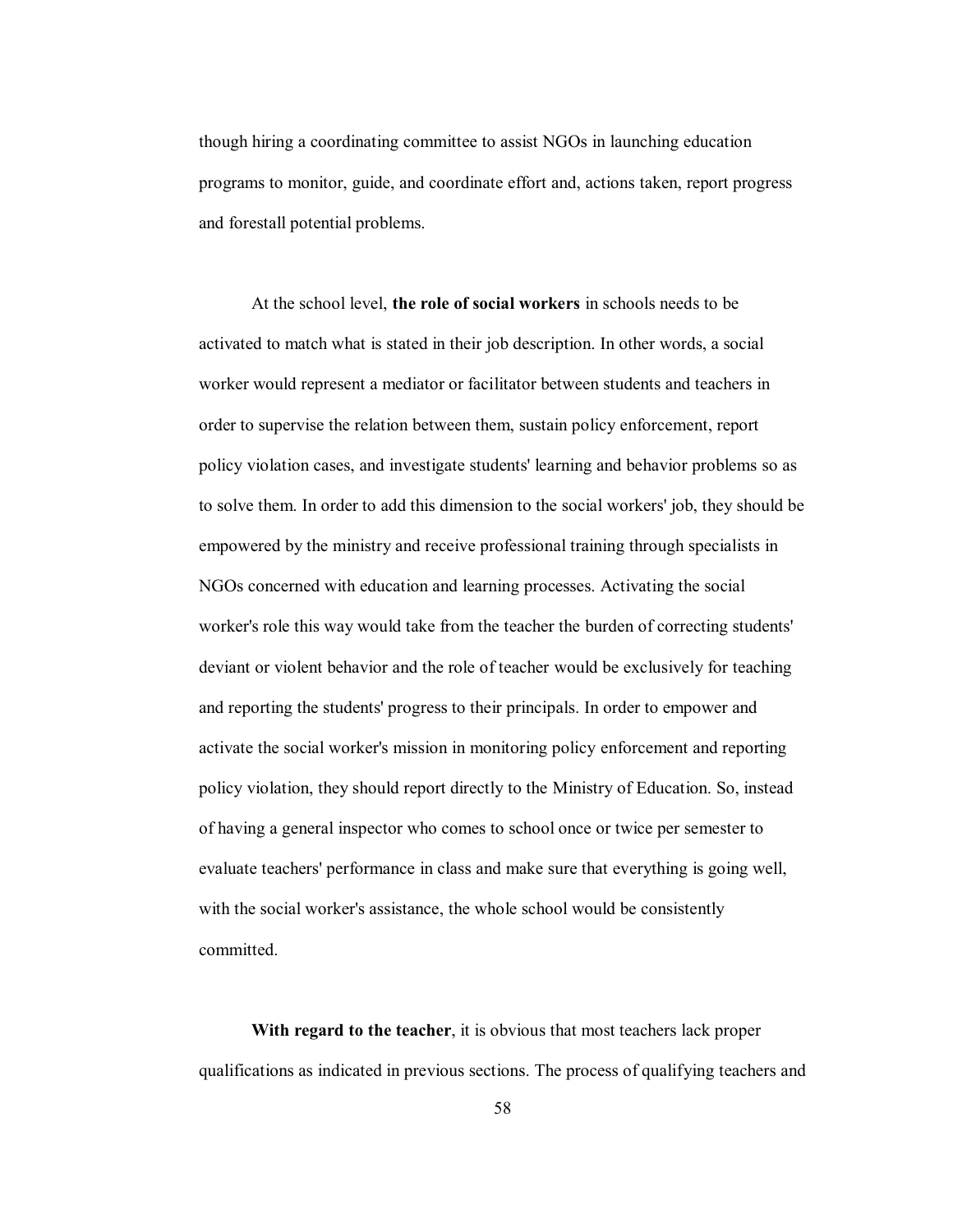continuing their development should start at early stages. To start from scratch, teachers should be aquatinted with alternatives to non-violent disciplinary techniques and behavior-management techniques early through the faculty of education where they first learn the basics of teaching. The two years of training they spend in schools before graduation would be an appropriate venue to practice those techniques and discuss with their professors the challenges they face. Later, upon actual recruitment, they ought to receive regular training by the ministry or specialized NGOs as part of a piloted program. Teachers who exhibit commitment and excellence in such training could be awarded a professional certificate from a reputable educational organization. As a necessary complement to the promotional and training programs, there should be a well-developed deterrent policy for teachers who still use corporal punishment despite training. Depending on the size of policy violation, the sanction policy would state that those teachers would for example have a permanent mark in their career file, have delay in their promotion, or be prevented from receiving any kind of usual incentives.

**Considering disciplinary techniques**, educators need to find means of punishment that are not degrading or humiliating to students to communicate a message to the students that it is the misbehavior that is being punished not the student himself. One of the most proactive means of discipline is "Meaningful Work" which curbs the student's misbehavior through assigning tasks to them such as raising the flag for a while, helping out in the school's cafeteria or any other tasks that require physical effort. This strategy is apparently one of the best ones because ostensibly it incurs punishment but actually it satisfies the student's need to feel important by

59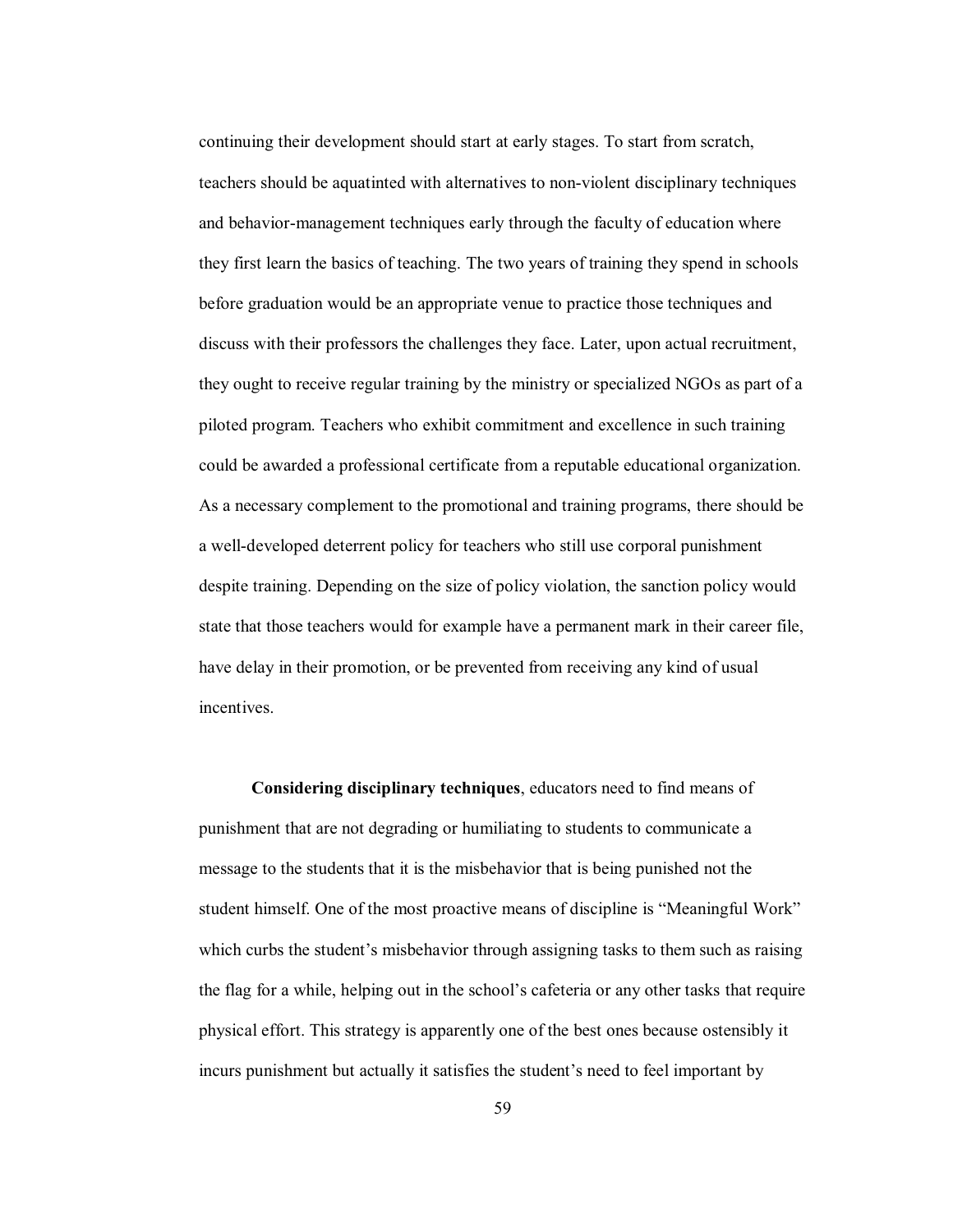doing something useful. Another example proposed as an alternative to corporal punishment is to increase the time spent on doing school-related tasks such as by giving extra homework. In-class time outs also would be a good alternative technique which aims at temporary isolation for the student from the class to give them a chance to calm down and rethink his or her mistake. Additionally, the student could be punished through depriving his or her from participating in any of the school's activities or from taking a break. Finally, there could be a daily progress sheet for each student where teachers can take notes of the student's misbehavior. This sheet would be sent daily to the student's parents to involve them in reforming the student's misbehavior and keep them updated with the student weaknesses. In cases where none of these approaches work, suspension for some days could be used as a punishment resulting in expulsion if the overall numbers of suspension days exceeded a maximum number.

Apart from finding alternative disciplinary techniques to corporal punishment, rewarding techniques needs to be presented equally to students not only to those with the highest grades but also to well-behaved, best committed, and talented students. This is because some students would not be good or behave well unless the school gives him/her positive reason to be so.

 To create a more positive environment overall, the schools should periodically organize activities such as football matches and occasional trips for students to absorb their energy and enjoy a better learning atmosphere. Exceptional students in any of the categories above could be granted tickets to free trips,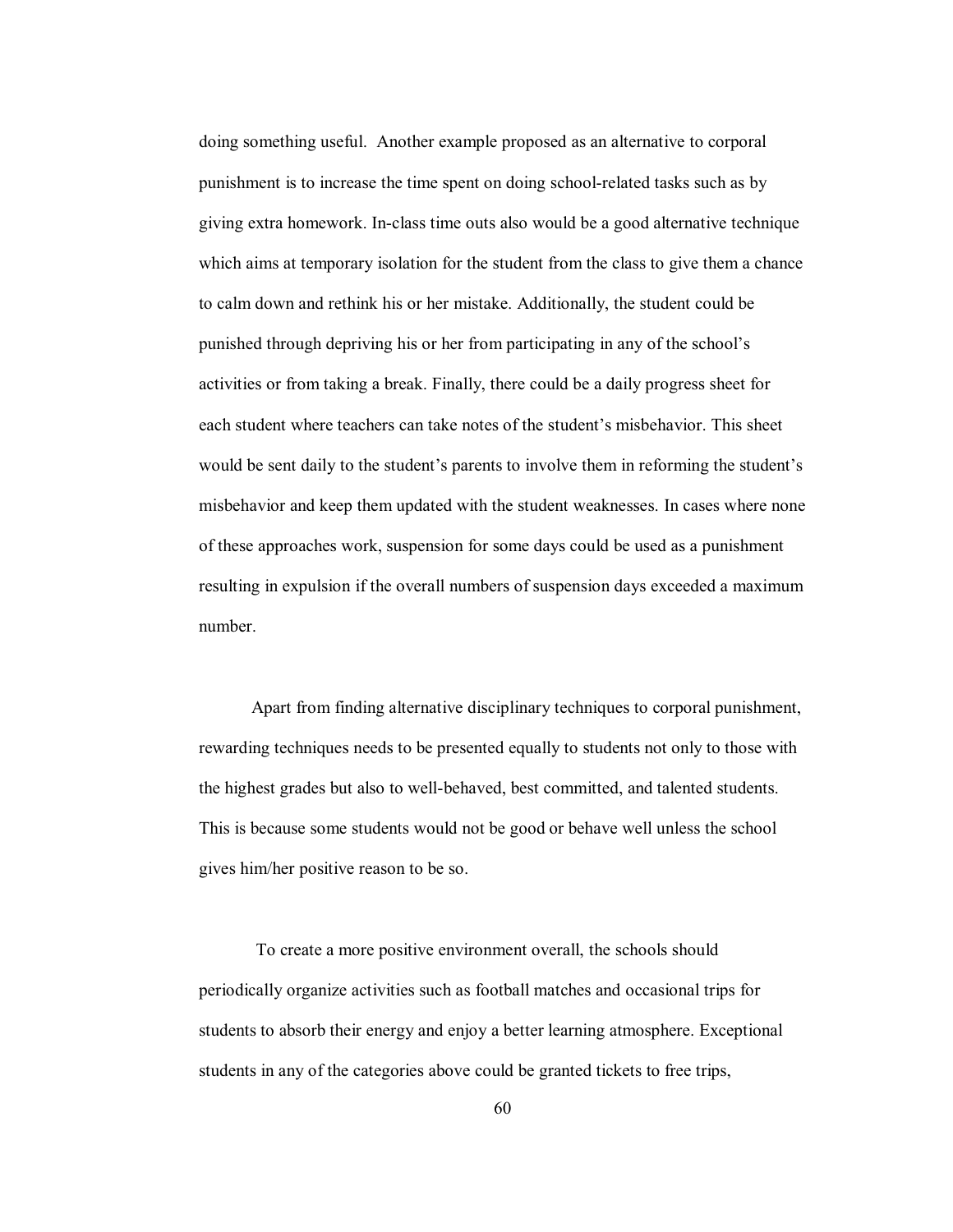recommended to win monthly prizes, or honored by posting their names in the schools' newspapers or bulletin board. To ensure that the process of student evaluation would be fair and bias-free, there should be a clearly announced system for gaining and losing points in each student's "evaluation card" in terms of students' behavior in class, obedience to teacher, respecting classmates, participating actively in class, punctuality, and commitment to the school policy versus aggressive behavior, disrupting the class, disobeying teachers, and violent acts. There must be clear criteria written and announced to students and their parents regarding the school policy in adding points to reward a student versus subtracting points as a sort of punishment. The overall reward system should be based on the students' progress in obtaining points rather than simply maintaining a high score without remarkable progress. The accumulative nature of scores gives students a reasonable incentive to sustain progress and reduce misbehavior in order to gain as many points as possible. Conversely, losing points for students or depriving them from participating in general activities or trips organized by the school, would represent a non-violent disciplinary tool and discourage students from acting disruptively in class.

Now that we have presented some recommendations to overcome the schoolbased factors causing CP in schools, we will now discuss how to overcome the family-based factors. To combat family-based factors, more effort should be exerted to raise parents' awareness of the CP damage done at home and encourage them report their children's exposure to CP at school. Considering family-based factors, as we indicated in our model, family acceptance of their children being corporally punished in school, beating them at home, or refraining from reporting is part of the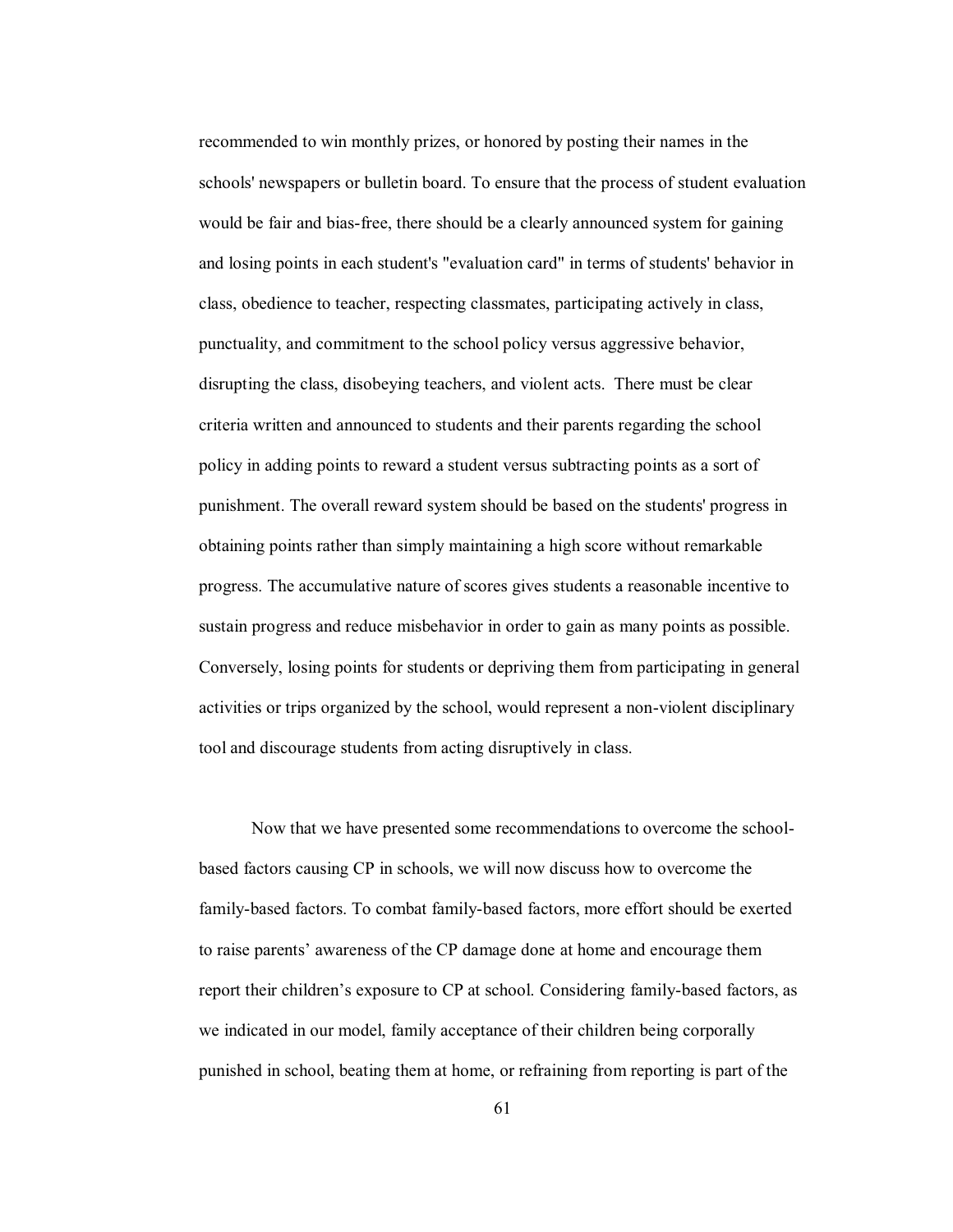reason why it is widely practiced by teachers. We cannot eliminate corporal punishment from schools while parents still use it at home because parents' approval of corporal punishment would destroy the school's new techniques for discipline and because the school is part of the general culture of the society. Hence, if we want to alleviate corporal punishment in schools, we need to change the social attitude towards it through intensive efforts to raise awareness of child rights to protection, current policy implications, the negative consequences in the long run for using corporal punishment as a tool for discipline, and the right course of action to be taken to report corporal punishment incidents.

In principle, NGOs such as organizations working in child rights, mass media like TV and newspapers, and religious organizations play an important role in raising awareness. Raising awareness should take the first place in the agenda of any program piloted by NGOs just as we referred above in discussing the project of Save the Children. One suggested strategy is to schedule regular meetings and information sessions between the school administration and parents to change the ideology of corporal punishment and agree on better means of discipline. Practically speaking, raising awareness was one of the most important prerequisites for many other countries to embark on eliminating corporal punishment, as seen in such examples as Jordan and Bangladesh. Accordingly, it is not enough to depend on one entity to accomplish this task but various types of civil society organizations should be employed to serve the same purpose. For example, TV represents one of the most popular sources of information to the majority of people and TV commercials can be effectively used as a tool to maintain child protection and security, and report abuses.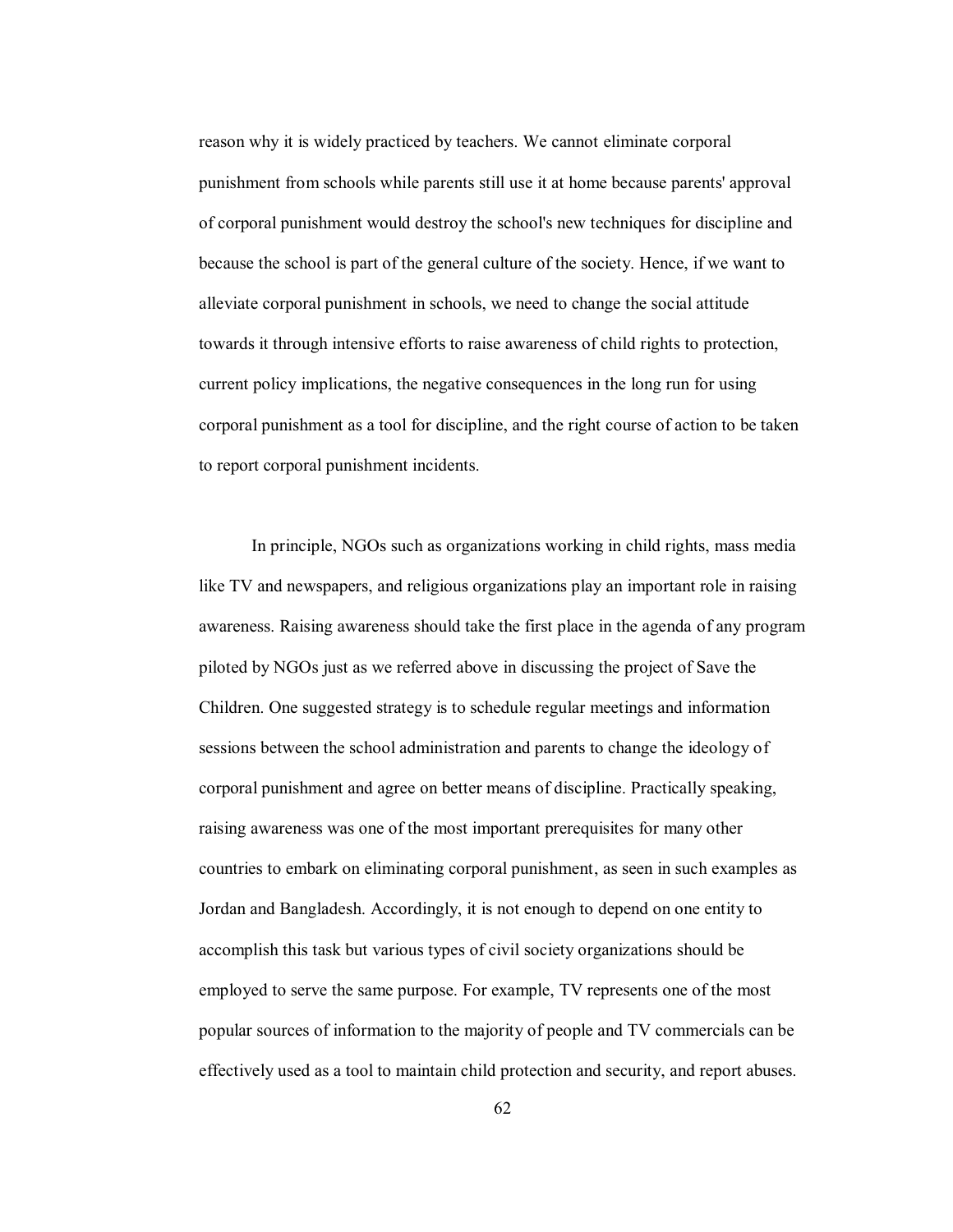One of the attempts that we noted earlier in this respect was the Child Help Line or hotline 16000 in 2005 piloted by NCCM which is hardly known or used by the public at present; however, commercial campaigns should go beyond just reporting to informing people about child laws and policies, developing societal approach against child violence, and highlighting the damages associated with corporal punishment.

It should be noted also that religious communities such as churches and mosques can be used to back the general approach of eliminating violence against children and emphasize child's dignity. The religious speech in Egypt has a direct impact on people's behavior through religious institutions, universities, schools, books, internet sites and TV channels. People tend to think of any societal practices that are not religiously forbidden as being automatically allowed until it is labeled "wrong" in religion. So, having religious leaders communicate to people that the use of corporal punishment against children should be banned altogether just as the case of Mauritania, would greatly assist in changing people's thoughts and behavior towards children.

In addition to increasing public awareness, there must be a way to restore the trust of parents in the school administration. As data shows, a large percentage of parents believed that the school administration would defend teachers most of the time and doubt that any legal action will be taken if they report corporal punishment cases. This notion should be changed through the school's justice in applying legal sanctions on teachers in response to parents' complaints though encouraging parents to report such incidents and specify the right course of action to be taken.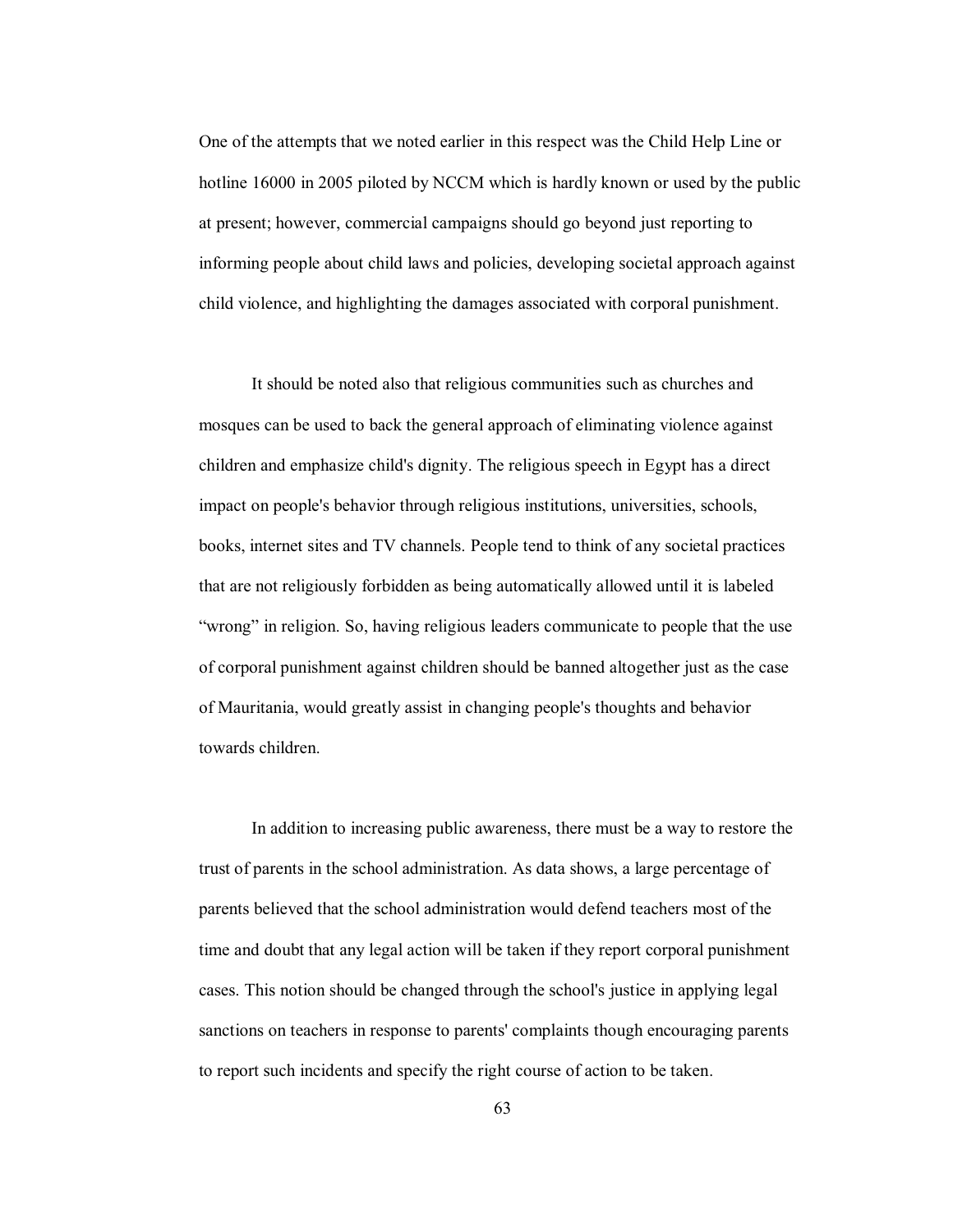To sum up, no single entity can enforce a policy that bans corporal punishment, rather all civil society organizations, large business, and the Ministry of Education should collaborate to combat this phenomenon. Action is needed both inside the school by reforming the school administration and building up capacities, and outside the school by changing social attitude towards the use of corporal punishment on children.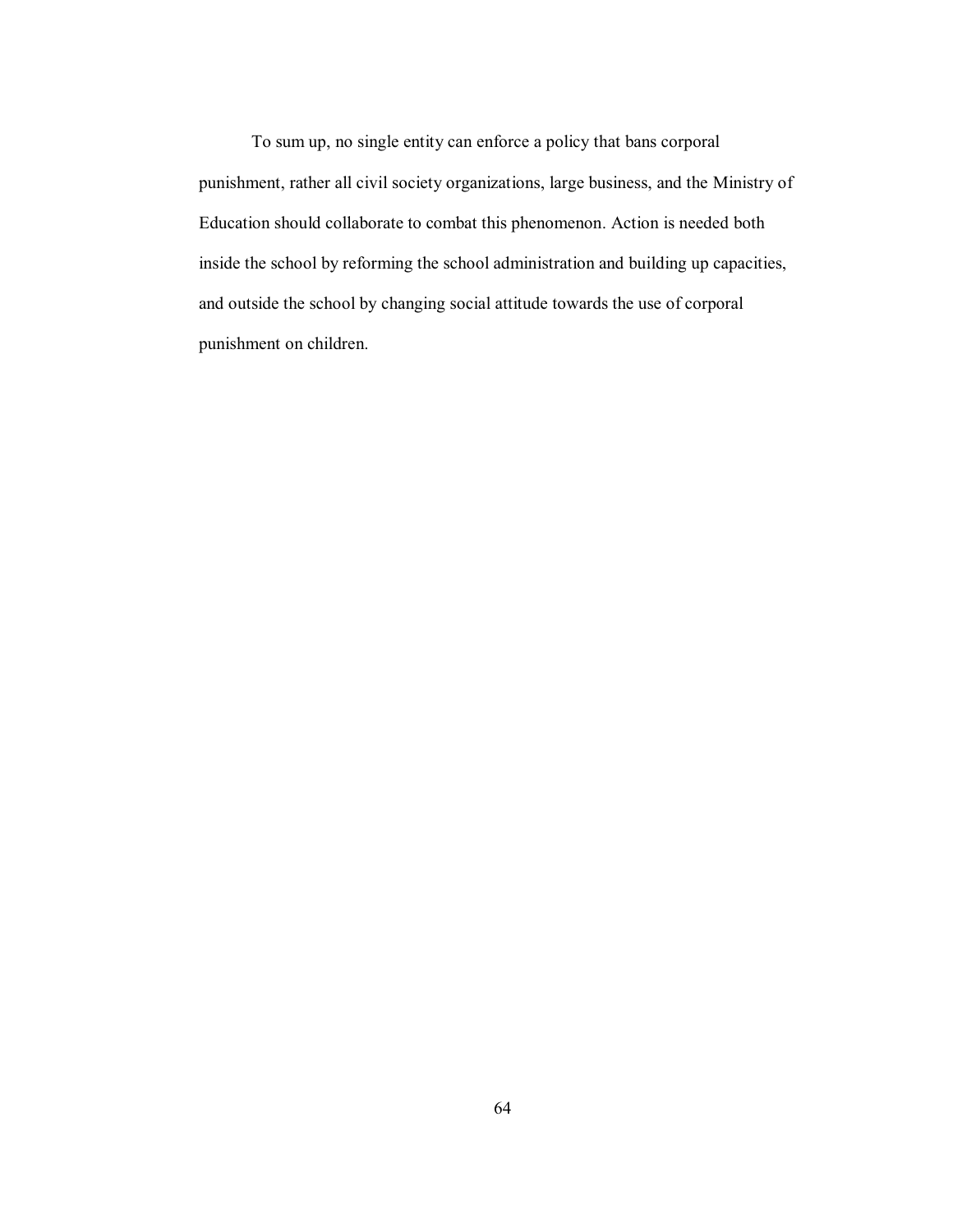# **Chapter 7**

## **Conclusion and Future Research**

The research findings proved a positive relation between administrative acceptance and the use of corporal punishment in schools in the sense that school administrators themselves practice corporal punishment. Moreover, they deal passively with parents' complaints, do not communication with parents, hardly apply sanction on teachers violating law, and have failed to activate the role the social worker. The research findings also proved a direct relation between social acceptance and the use of corporal punishment in schools in terms of practicing corporal punishment at home with children, poor follow up with the school, approval of corporal punishment in school, and refrain from reporting actively their children exposure to corporal punishment.

It can be concluded also from the research findings that corporal punishment is not seen by most parents or teachers as an effective means of discipline, although a minority see it as somewhat useful. Thus, there should be sufficient support for nonviolent means of discipline if they are properly selected and implemented. This result denies the traditional assumption that corporal punishment helps students to study and behaves well, and maintains the teachers' respect in class. Conversely, the findings support a conclusion that violence triggers more violence among students, creates a grudge against teachers and the school, and causes students to challenge teachers.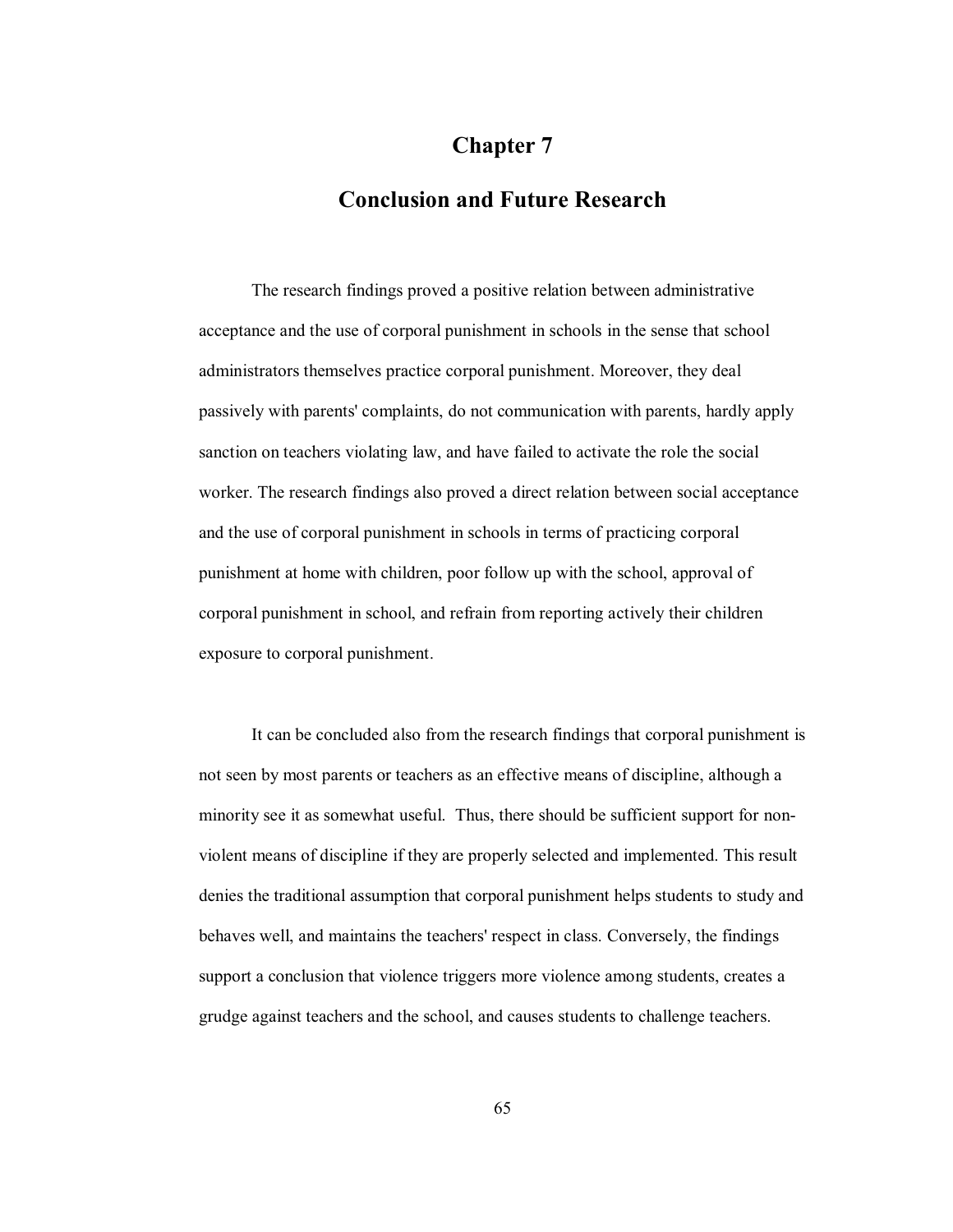In response to the study findings that conforms to our hypothesis, recommendations were formulated to deal with school-based factors and family-based reasons for corporal punishment in schools. Regarding the school, it has been recommended that policies must be enforced by applying sanctions on practitioners; that the social worker should be more involved in reforming students and organizing activities; and that teachers need more training on disciplinary techniques. Schools should involve parents more in reforming their children's behavior. Concerning parents, it has been suggested that civil society organizations including the media and religious communities could help in raising parents' awareness of the necessity to remove CP from school and home, specifying the right course of action to report it, and clarifying the damage of CP on children . Plus, parents' attention should be drawn to the right course of action to be taken against corporal punishment against their children and better means provided for doing so.

In this research work we have focused on CP in schools. Future research work should focus additional attention on CP in the family setting. What could be the causes of using CP within the family sphere? What policies can be implemented in Egypt to eliminate CP from home? This is because eliminating CP from schools would certainly require eliminating it from households. Another potential future research might be needed to go further into the effects of CP specifically on the learning process or what incentive-based policies can be implemented to improve education and learning.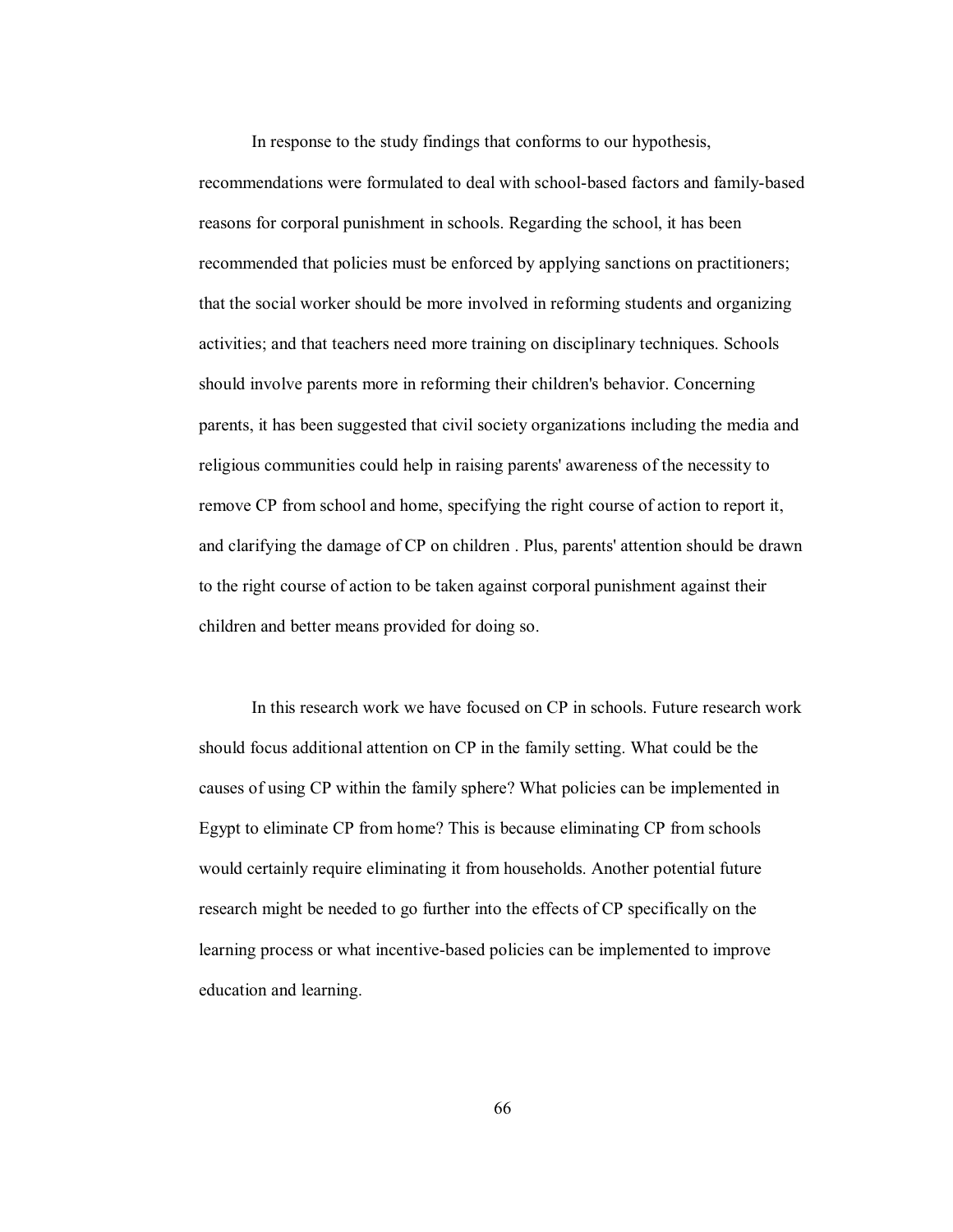#### **References:**

- 1. Abdel Aziz, Safia (2005): National Criminal Magazine, Volume 2
- 2. Aly, Wael (2008): Al Masry Alyoum, http://www.almasry-alyoum.com/article2.aspx?ArticleID=184905
- 3. Bryson, John M. (2004): "Strategic Planning For Public And Non-Profit Organizations"
- 4. Children Are Unbeatable! Alliance News (2010): http://www.childrenareunbeatable.org.uk/
- 5. Chiang, Yi-Ching (2009): "Taiwan's Ban on Corporal Punishment Teachers' Perceptions of Impact and Meanings"
- 6. Child Law no. 12/1996 amended by law no. 126/2008
- 7. Convention on the Rights of the Child, (1990), Article 19.
- 8. Egypt Public Health (2007): "Prevalence and Risk Factors of Violence among Elementary School Children in Cairo. By Community Medicine Dept. Ain Shams University.
- 9. El Mougy, Sahar (2010). "Guantanamo Al Taaleem Al Masry", Al Masry Alyoum http://www.almasry-alyoum.com/article2.aspx?ArticleID=243112
- 10. El Wady, Nadia (2010): "Corporal Punishment in Schools in Egypt's Schools: A Personal Testimony" URL: http://nadiaelawady.wordpress.com/2010/04/12/corporal-punishment-in-egyptsschools-a-personal-testimony/
- 11. Global Report (2008). "Ending Legalized Violence Against Children"
- 12. Guepet, Sharon (2002): "Parental Contact and Student Discipline in the Classroom Setting"
- 13. Itani, Nadia (2009): "Child Labor in Egypt"
- 14. Jehle, Catherine (2004): "Treatment of Corporal Punishment Acceptability in Public Schools"
- 15. McGrath R. (1999): The Removal of Corporal Punishment from the School System: Something Lost or Something Gained?"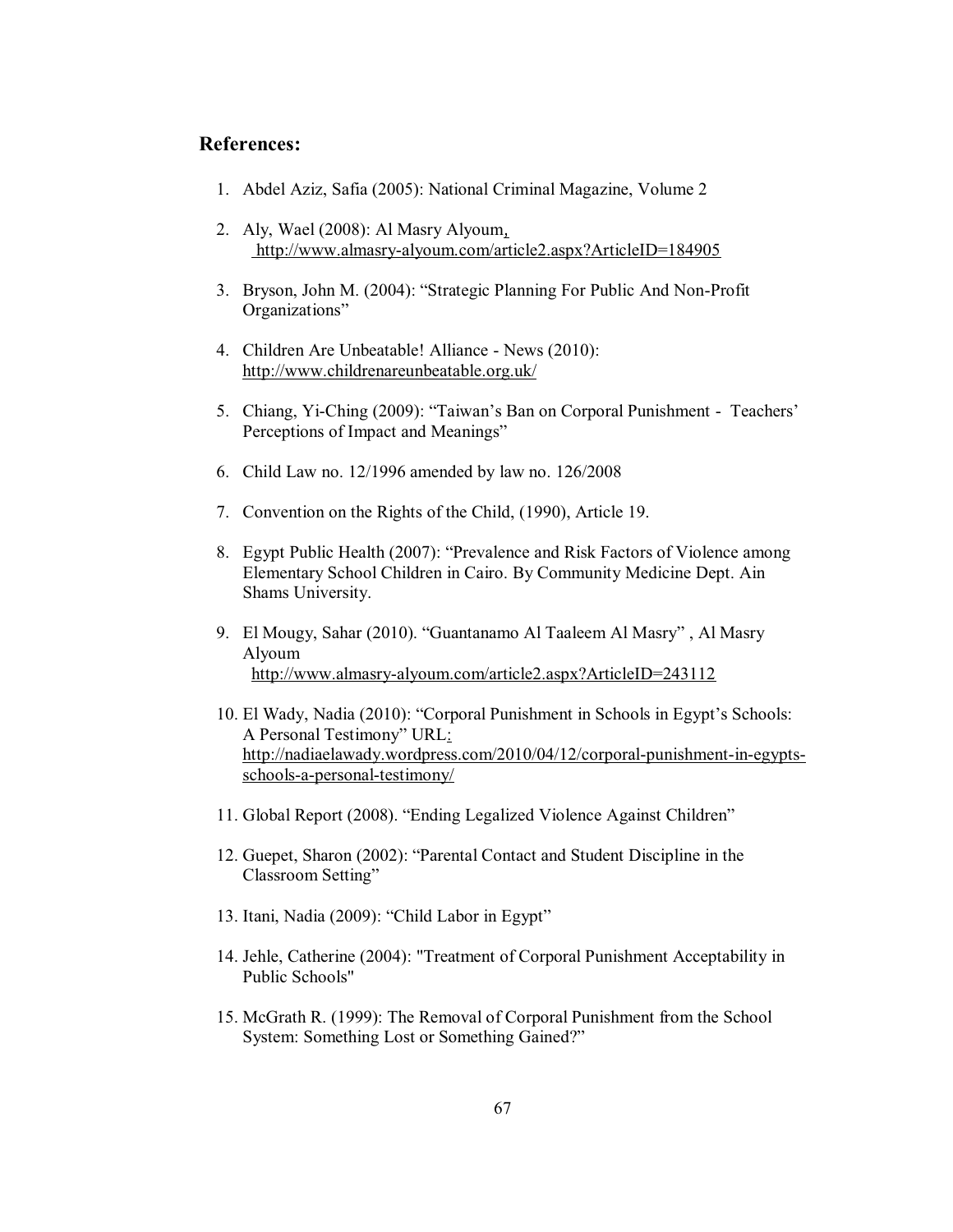- 16. Mansour, Albert L. & Khalil, Mufid H. (2008). "Research on Social, Educational, Economic reasons for Students Dropping off Schools in Haggana" p. 53
- 17. Mehwar Channel (2010). TV show Sabaya on: http://www.youtube.com/watch?v=\_G\_dsAwh0Qc http://www.youtube.com/watch?v=J9VxYsJwoBY&NR=1
- 18. Ministerial Decree no. 591/1998, Prohibiting Violence in Schools.
- 19. Ministerial Decree no. 515/1998, Reforming Student Behavior.
- 20. Ministerial Decree no. 334, issued on 14/09/2006
- 21. Moussa, Rashad & Al Ayesh, Zeinab (2009): "Psychology of Violence against Children".
- 22. Nasr, Sameha (2004): "Violence among Students in School, Some Psychological Variables" issued by The National Center for Social and Criminal research.
- 23. National Association of School Nurses (NASN), (2010): "Corporal Punishment in Schools" URL: http://www.nasn.org/Default.aspx?tabid=214
- 24. NCCM, (2005): "Every child has the right to be protected from all forms of violence" The MENA Regional Consultation on Violence Against Children for the United Nations Study on Violence Against Children.
- 25. Ritchie J. (1981): "Spare the Rod" Boston: Allen and Unwin.
- 26. Salama, Mohamed Tawfik (2000): "Violence in Secondary Schools in Egypt"
- 27. Save the Children (2010): "Report on Community-based Child Protection Pilot Project"
- 28. Scarre, Geoffrey (2003). "Ethical Theory and Moral Practice" , Vol. 6, No. 3 (Sep., 2003), pp. 295-316, URL: http://www.jstor.org/stable/27504271
- 29. Shawky, Hisham (2010): "Modaress Yaksar Zeraa Telmeez Mareed Bel Saratan Motaaseran Betasrehat Al Wazeer" Al Masry Alyoum http://www.almasry-alyoum.com/article2.aspx?ArticleID=245208
- 30. Shehab, Mae (2004): "Study on School Failure and Dropout in Primary Schools"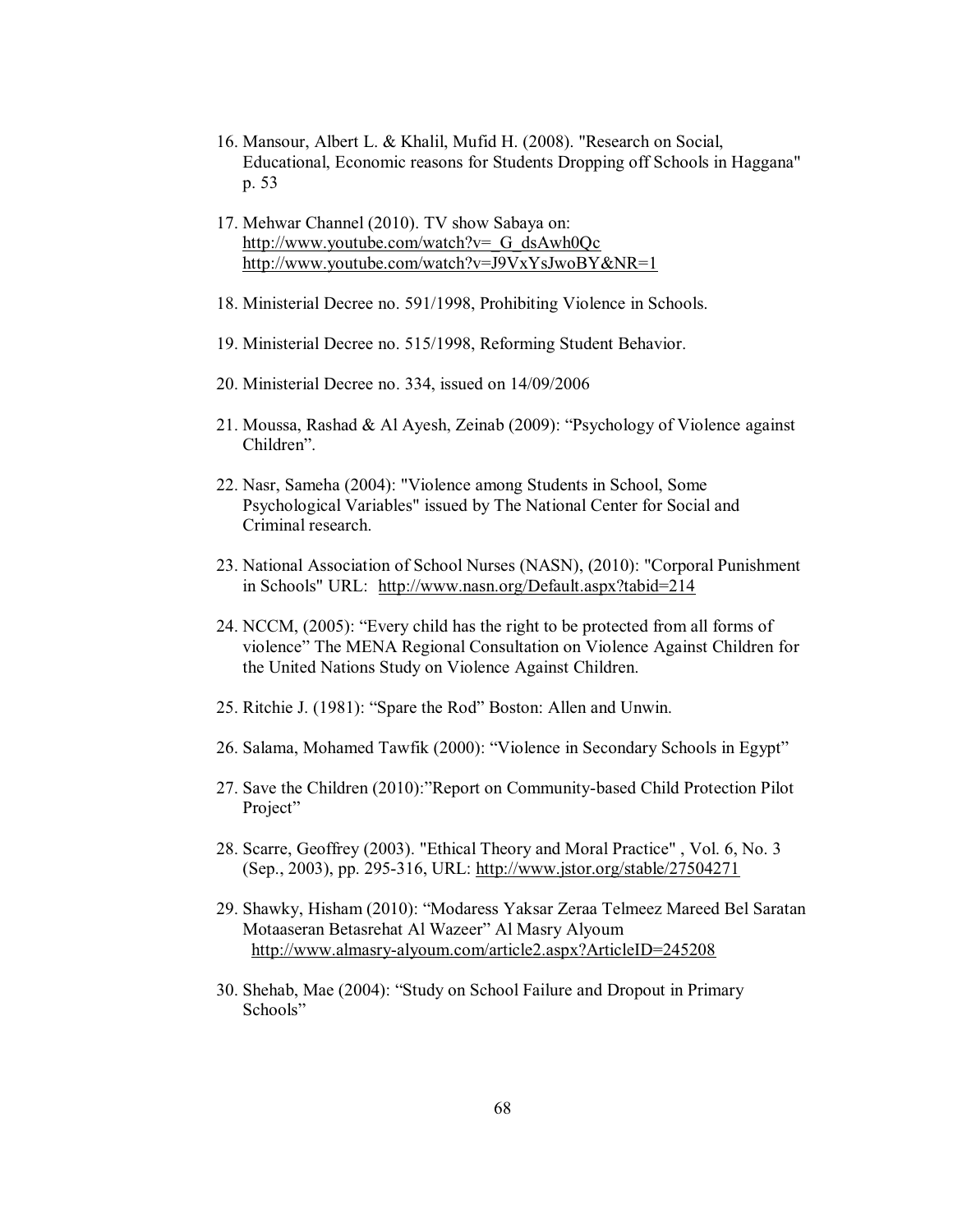- 31. Stop Smacking Newsletters (2008): http://www.endcorporalpunishment.org/children/countries/bangladesh/banglade sh-conference-on-corporal-punishment.html
- 32. Shidler, L. (2001). "Teacher-sanctioned violence". Childhood Education, 77, 167.
- 33. Social Research Center (2006): "Towards Policies for Child Protection: A Field Study to Assess Child Abuse in Deprived Communities in Cairo and Alexandria"
- 34. Soliman, Saeed (2003): "Study on School Dropouts in Prep. Schools"
- 35. Tomazin, Farrah (2004). "Review may Ban Strap in Schools". From School corporal punishment. URL: http://www.corpun.com/aus00409.htm
- 36. UNICEF (2002): "A World Fit for Children", Millennium Development Goals.
- 37. UNICEF global site (2007): "Child Protection"
- 38. UNICEF (2007): "Violence against Children Study in Jordan" http://www.unicef.org/jordan/VAC\_Study\_English\_FOR\_SCREEN(1).pdf
- 39. UNICEF (2008): "Violence against children high on the political agenda in Jamaica" http://www.unicef.org/infobycountry/jamaica\_43003.html
- 40. UNICEF (2009): "Annual Report"
- 41. UNICEF (2009): "Parliamentarians act on violence against children in Latin America and the Caribbean" http://www.unicef.org/infobycountry/costarica\_51065.html
- 42. UNICEF (2009): "The State of The World's Children", special edition, celebrating 20 years of the convention on the rights of the child.
- 43. UNICEF (2010): "What Religious Communities Can Do to Eliminate Violence against Children"
- 44. Universal Declaration of Human Rights, (1948), Articles 3 & 5.
- 45. WHO (2002): "the Universal Report on Violence and Health"
- 46. WHO (2009): "The Universal Report on Prevention of Child Injuries"
- 47. Zayed, Ahmed (2007): National Criminal Magazine, Volume no. 3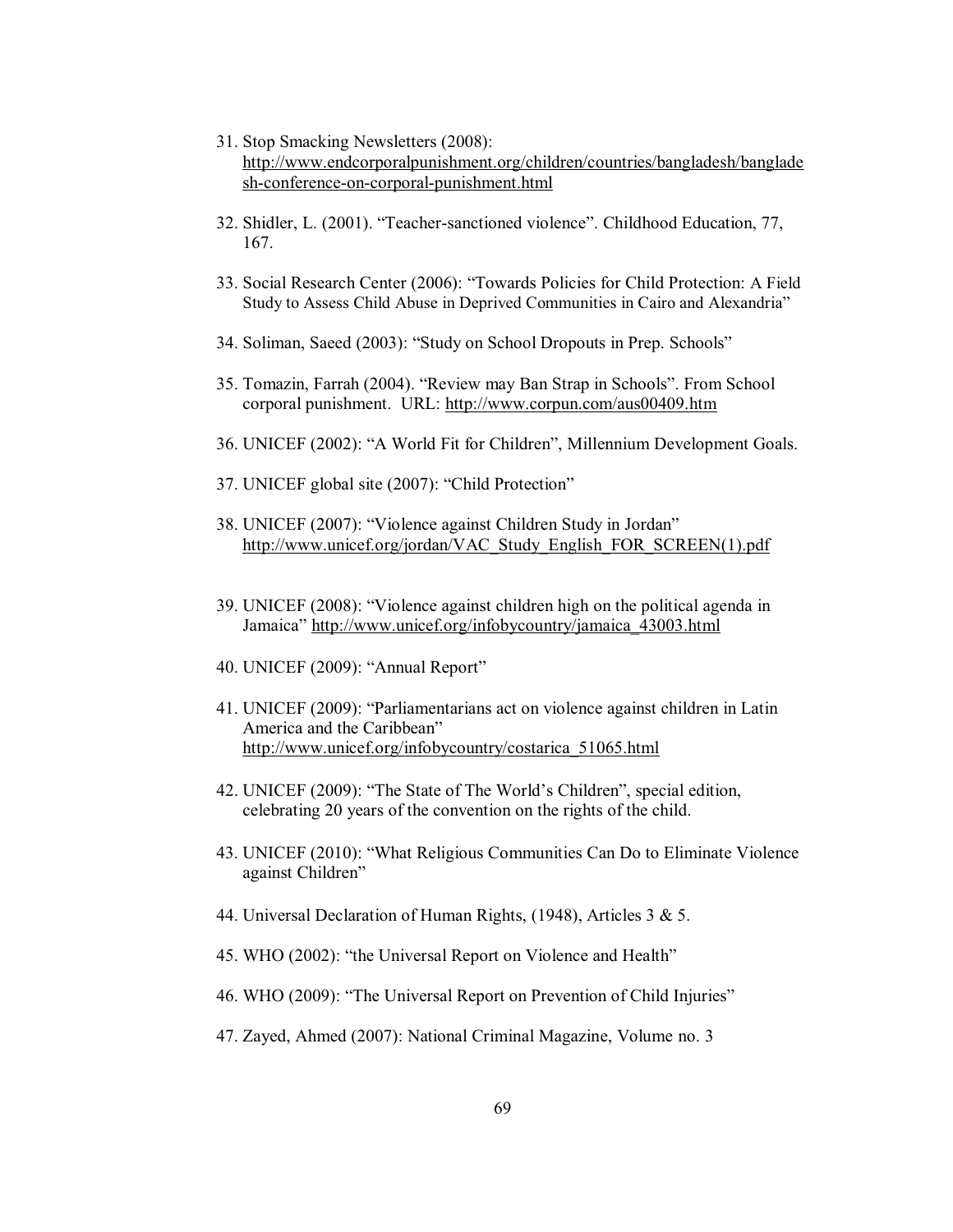# **Appendix A**

### **QUESTIONNAIRE FOR PARENTS**

Child Age: ............... (if you have more than one child, apply these **questions to the eldest child in school) Educational Stage: 1) Primary 2)Preparatory 3)Secondary School Type: 1) Public/experimental 2) Private/language Child Gender: 1) Male 2) Female** 

#### **1- In any of your child's school stages, did teachers use corporal** punishment to reform students' behavior?

- 1. Yes
- 2. No (go to question 15)

#### **2- If yes: how frequently was your child beaten by teachers?**

- 1. 1-3 times per month
- 2. 1-3 times per week
- 3. Almost daily
- 4. Rarely

#### **3- In your opinion, which of the following reasons cause teachers to beat your child in class?**

- 1. Low grades in exams 1) Yes 2) No
- 2. Not doing homework 1) Yes 2) No
- 3. Giving a wrong answer to a question  $1)$  Yes  $2)$  No
- 4. Forgetting books or any of the class materials 1) Yes 2) No
- 5. Talking behind the teacher's back 1) Yes 2) No
- 6. Disrupting the class by talking or playing  $1)$  Yes  $2)$  No
- 7. Attacking another student 1) Yes 2) No
- 8. Disobeying teacher's orders 1) Yes 2) No
- 9. Making you take private lesson 1) Yes 2) No
- 10. Beating unrelated to the student's behavior  $1)$  Yes  $2)$  No

### **4- Considering the most severe incident that you ever heard about in your**  child's school, was it done by:

- 1. A male teacher
- 2. A female teacher
- 3. A male administrator
- 4. A female administrator
- 5. I don't know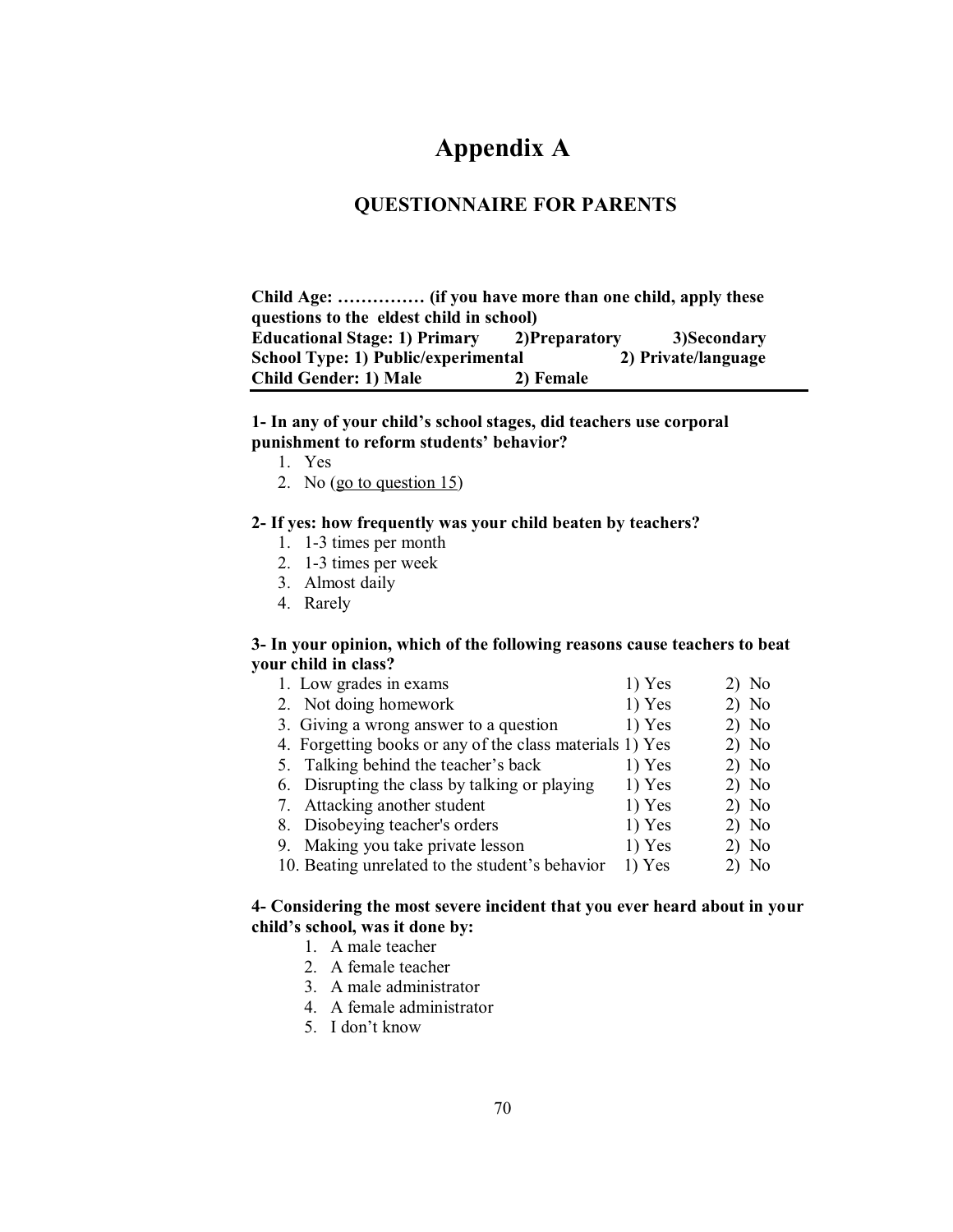#### **5- Do you think that the higher the educational grade, the less teachers use corporal punishment in school:**

1) Strongly agree 2) Agree 3)Disagree 4) Strongly disagree 5)Undecided

### **6- What would be your reaction if your child was beaten at school ?**

| 1. The child must have done something wrong in class |  |                                     |           |         |  |  |  |
|------------------------------------------------------|--|-------------------------------------|-----------|---------|--|--|--|
|                                                      |  | 1) Very often 2) Often 3) Sometimes | 4) Rarely | 5)Never |  |  |  |
| 2. I would go and see the teacher                    |  |                                     |           |         |  |  |  |
|                                                      |  | 1) Very often 2) Often 3) Sometimes | 4) Rarely | 5)Never |  |  |  |
| 3. I would report it to the school principal         |  |                                     |           |         |  |  |  |
|                                                      |  | 1) Very often 2) Often 3) Sometimes | 4) Rarely | 5)Never |  |  |  |
| 4. I have to talk to the social worker               |  |                                     |           |         |  |  |  |
|                                                      |  | 1) Very often 2) Often 3) Sometimes | 4) Rarely | 5)Never |  |  |  |
| 5. There is nothing I can do about it                |  |                                     |           |         |  |  |  |
| 1) Very often $2)$ Often                             |  | 3) Sometimes                        | 4) Rarely | 5)Never |  |  |  |

### **7- To your knowledge, is corporal punishment in schools legally forbidden?**

- 1. Yes
- 2. No  $(g_0 \text{ to question } 9)$
- 3. I don't know (go to question 9)

#### **8- How did you know that corporal punishment was forbidden?**

- 1. Through other people
- 2. From my child
- 3. From information provided at the school
- 4. Through TV or newspaper

#### **9- Have you ever complained to the school that your child was corporally punished?**

- 1. Yes
- 2. No (go to question 11)

#### **10- How did the school administrators deal with your complaint**?

1. They applied legal sanction on the teacher

|                                                              |                                           |  | 1) Very often 2) Often 3) Sometimes                       | 4) Rarely | 5)Never |  |
|--------------------------------------------------------------|-------------------------------------------|--|-----------------------------------------------------------|-----------|---------|--|
|                                                              | 2. They promised it will not happen again |  |                                                           |           |         |  |
|                                                              |                                           |  | 1) Very often 2) Often 3) Sometimes 4) Rarely             |           | 5)Never |  |
| 3. They said that the student must have done something wrong |                                           |  |                                                           |           |         |  |
|                                                              |                                           |  | 1) Very often 2) Often 3) Sometimes 4) Rarely             |           | 5)Never |  |
|                                                              |                                           |  | 4. They assumed that the student deserved that punishment |           |         |  |
|                                                              |                                           |  | 1) Very often 2) Often 3) Sometimes                       | 4) Rarely | 5)Never |  |

### **11 ± Some of the reasons why I never submitted a complaint to the school against a teacher who physically punished my child are**:

1. I think the child deserved it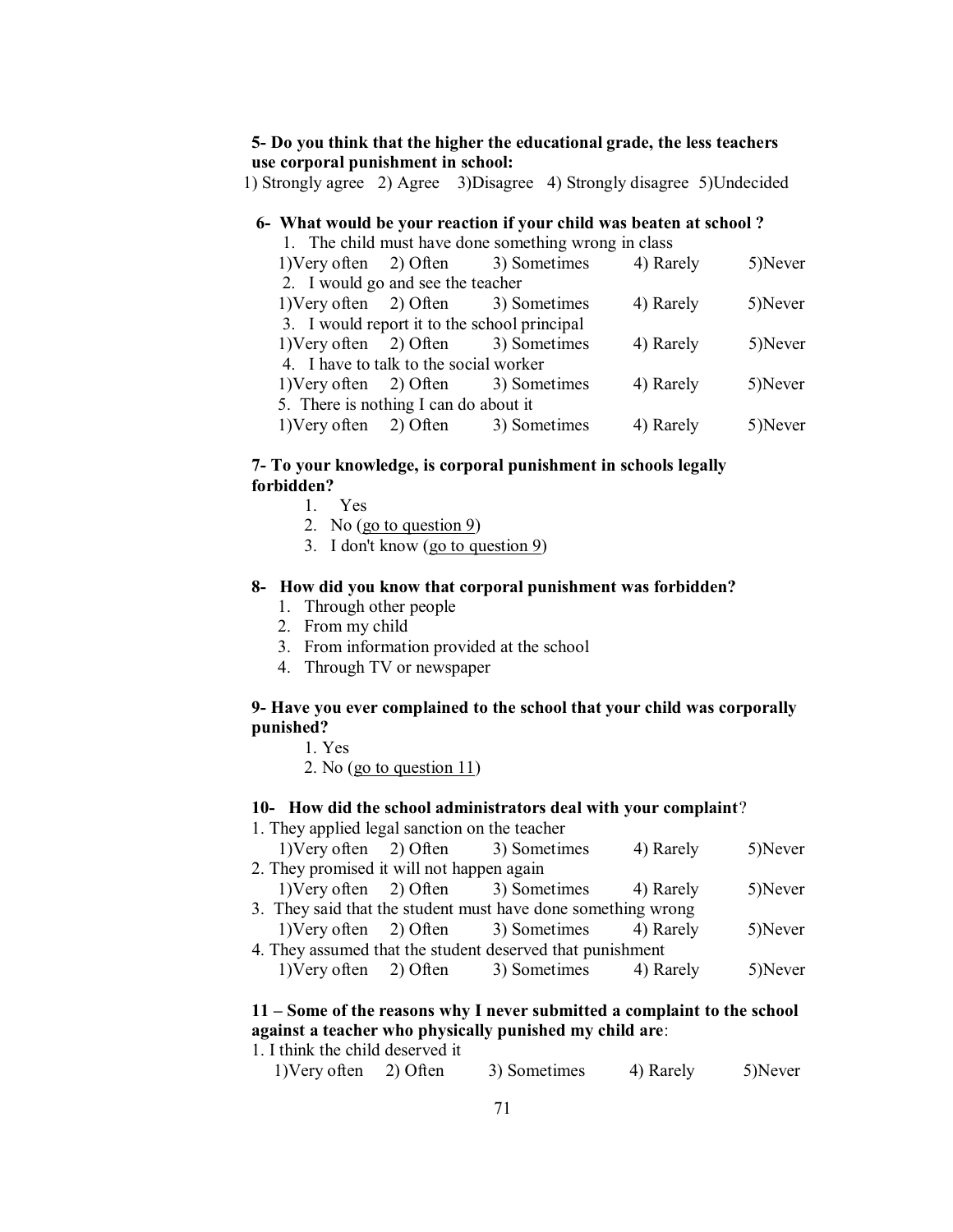| 2. The school administration will favor the teacher no matter what |  |                                                                   |           |         |
|--------------------------------------------------------------------|--|-------------------------------------------------------------------|-----------|---------|
|                                                                    |  | 1) Very often 2) Often 3) Sometimes 4) Rarely                     |           | 5)Never |
|                                                                    |  | 3. My input will not prevent future physical punishment           |           |         |
|                                                                    |  | 1) Very often 2) Often 3) Sometimes 4) Rarely                     |           | 5)Never |
|                                                                    |  | 4. My complaint may cause bad effects on the child                |           |         |
|                                                                    |  | 1) Very often 2) Often 3) Sometimes 4) Rarely                     |           | 5)Never |
|                                                                    |  | 5. I let my child take a private lesson with the teacher instead. |           |         |
| 1) Very often $2)$ Often                                           |  | 3) Sometimes                                                      | 4) Rarely | 5)Never |

#### **2- Some of the successful approaches that you have taken to make a teacher less use corporal punishment to your child are:**

| 1. Talking to the teacher in a friendly way |          |                                                           |           |         |  |
|---------------------------------------------|----------|-----------------------------------------------------------|-----------|---------|--|
| 1) Very often 2) Often                      |          | 3) Sometimes                                              | 4) Rarely | 5)Never |  |
| 2. Fighting with the teacher                |          |                                                           |           |         |  |
| $1)$ Very often $2)$ Often                  |          | 3) Sometimes                                              | 4) Rarely | 5)Never |  |
| 3. Complaining to the school principal      |          |                                                           |           |         |  |
| 1) Very often $2)$ Often                    |          | 3) Sometimes                                              | 4) Rarely | 5)Never |  |
|                                             |          | 4. Making the child take private lessons with the teacher |           |         |  |
| 1) Very often                               | 2) Often | 3) Sometimes                                              | 4) Rarely | 5)Never |  |
|                                             |          |                                                           |           |         |  |

#### **13- What do you think of the following statement as applied to your child?**

1. Physical punishment helped my child perform better in class

1) Strongly agree 2) Agree 3)Disagree 4) Strongly disagree 5)Undecided

2. Physical punishment corrected my child's behavior in class

- 1) Strongly agree 2) Agree 3)Disagree 4) Strongly disagree 5)Undecided 3. Physical punishment is an ineffective means and must be forbidden
- 1) Strongly agree 2) Agree 3)Disagree 4) Strongly disagree 5)Undecided 4. Physical punishment must be used only when necessary
- 1) Strongly agree 2) Agree 3)Disagree 4) Strongly disagree 5)Undecided 5. Physical punishment should be used under clear conditions
- 1) Strongly agree 2) Agree 3)Disagree 4) Strongly disagree 5)Undecided 6. Physical punishment is a successful way to control the class
- 1) Strongly agree 2) Agree 3)Disagree 4) Strongly disagree 5)Undecided 7. Physical punishment made my child maintain teachers' respect
- 1) Strongly agree 2) Agree 3)Disagree 4) Strongly disagree 5)Undecided 8. Non-violent means of punishment must be implemented

1) Strongly agree 2) Agree 3)Disagree 4) Strongly disagree 5)Undecided

#### **14- In general, do you think that your child is being punished in the same way for the same level of offense:**

1)Very often 2) Often 3) Sometimes 4) Rarely 5)Never

# **15**- **During the past academic year, how many times did the school require to talk to you about your child behavior or class performance:**

- 1. Never
- 2. Once or twice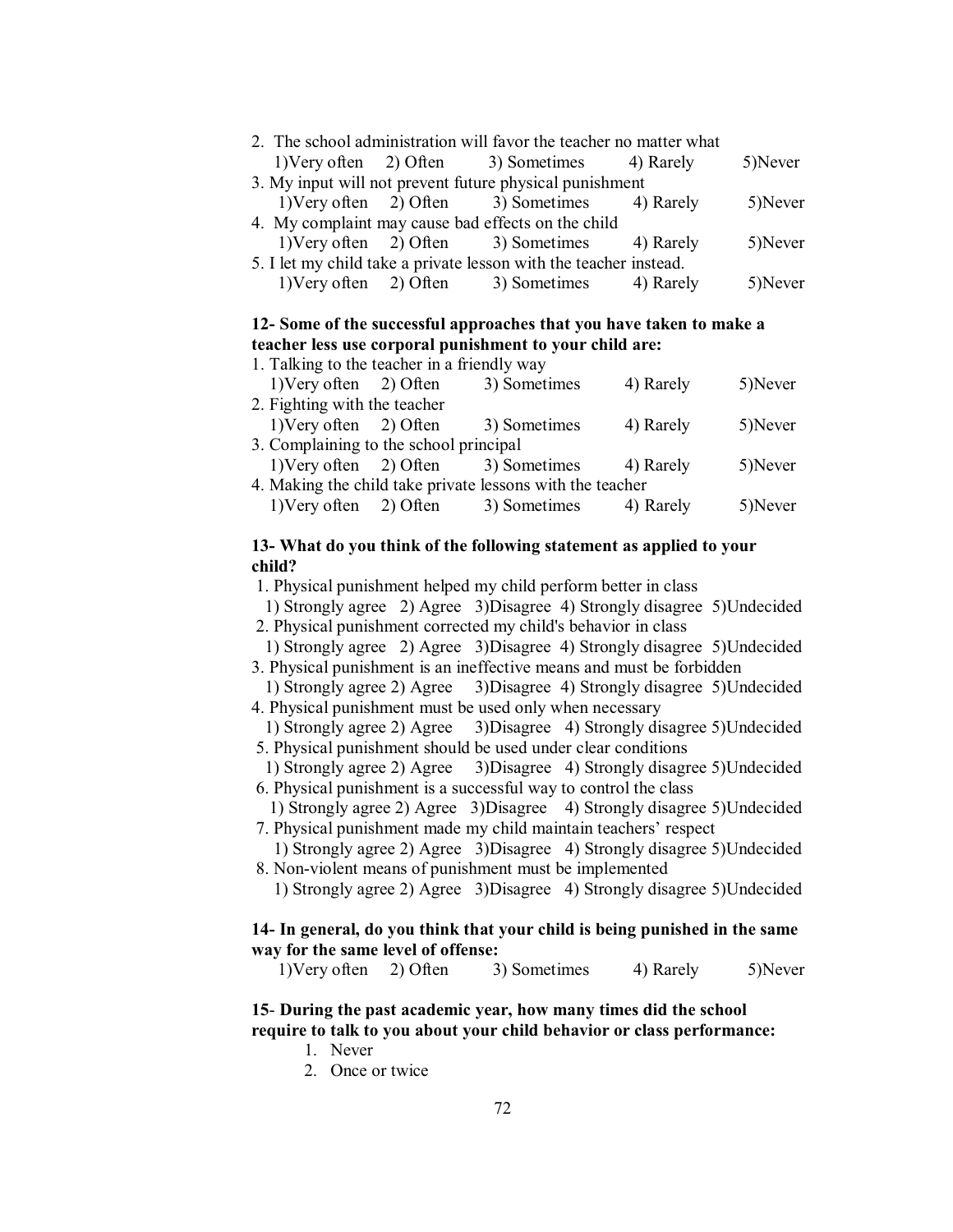- 3. From 3 to 7 times
- 4. More than 7 times

### - **During the past academic year, how many times did the school contact you to attend a meeting for parents:**

- 1. Never
- 2. Once or twice
- 3. More than 3 times

- **In general, do you agree with using corporal punishment in schools?**  1) Strongly agree 2) Agree 3)Disagree 4) Strongly disagree 5)Undecided

# **18-How commonly do teachers in your child's school use the following methods to punish students:**

|                                 |                                    | 1. Beating with a ruler, a hose, by hand, or throwing something at the child |           |         |
|---------------------------------|------------------------------------|------------------------------------------------------------------------------|-----------|---------|
|                                 |                                    | 1) Very often 2) Often 3) Sometimes 4) Rarely                                |           | 5)Never |
| 2. Dismissal from classroom     |                                    |                                                                              |           |         |
| $1)$ Very often $2)$ Often      |                                    | 3) Sometimes                                                                 | 4) Rarely | 5)Never |
| 3. Verbal assault and yelling   |                                    |                                                                              |           |         |
|                                 | 1) Very often 2) Often             | 3) Sometimes                                                                 | 4) Rarely | 5)Never |
| 4. Giving low grades            |                                    |                                                                              |           |         |
|                                 |                                    | 1) Very often 2) Often 3) Sometimes 4) Rarely                                |           | 5)Never |
|                                 |                                    | 5. Counting the child as absent although he/she is present                   |           |         |
|                                 |                                    | 1) Very often 2) Often 3) Sometimes                                          | 4) Rarely | 5)Never |
|                                 | 6. Informing the child's parents   |                                                                              |           |         |
|                                 |                                    | 1) Very often 2) Often 3) Sometimes                                          | 4) Rarely | 5)Never |
| 7. Sending to the social worker |                                    |                                                                              |           |         |
|                                 |                                    | 1) Very often 2) Often 3) Sometimes                                          | 4) Rarely | 5)Never |
|                                 | 8. Sending to the school principal |                                                                              |           |         |
|                                 |                                    | 1) Very often 2) Often 3) Sometimes 4) Rarely                                |           | 5)Never |
|                                 |                                    | 9. Making the student stand or raise their hands for a long time             |           |         |
|                                 |                                    | 1) Very often 2) Often 3) Sometimes                                          | 4) Rarely | 5)Never |

#### **9- Which of the following acts does your child do at school:**

| 1. Fighting with other children:              |                                     |           |         |
|-----------------------------------------------|-------------------------------------|-----------|---------|
|                                               | 1) Very often 2) Often 3) Sometimes | 4) Rarely | 5)Never |
| 2. Scratching on the walls, boards and desks: |                                     |           |         |
| 1) Very often $2)$ Often                      | 3) Sometimes                        | 4) Rarely | 5)Never |
| 3. Escaping from school before the day ends:  |                                     |           |         |
| 1) Very often 2) Often                        | 3) Sometimes                        | 4) Rarely | 5)Never |
| 4. Challenging the teacher:                   |                                     |           |         |
| 1) Very often 2) Often                        | 3) Sometimes                        | 4) Rarely | 5)Never |
| 5. Refusing to obey orders:                   |                                     |           |         |
| 1) Very often 2) Often                        | 3) Sometimes                        | 4) Rarely | 5)Never |
|                                               |                                     |           |         |

# **20- Do you ever physically punish your child at home?**

1. Yes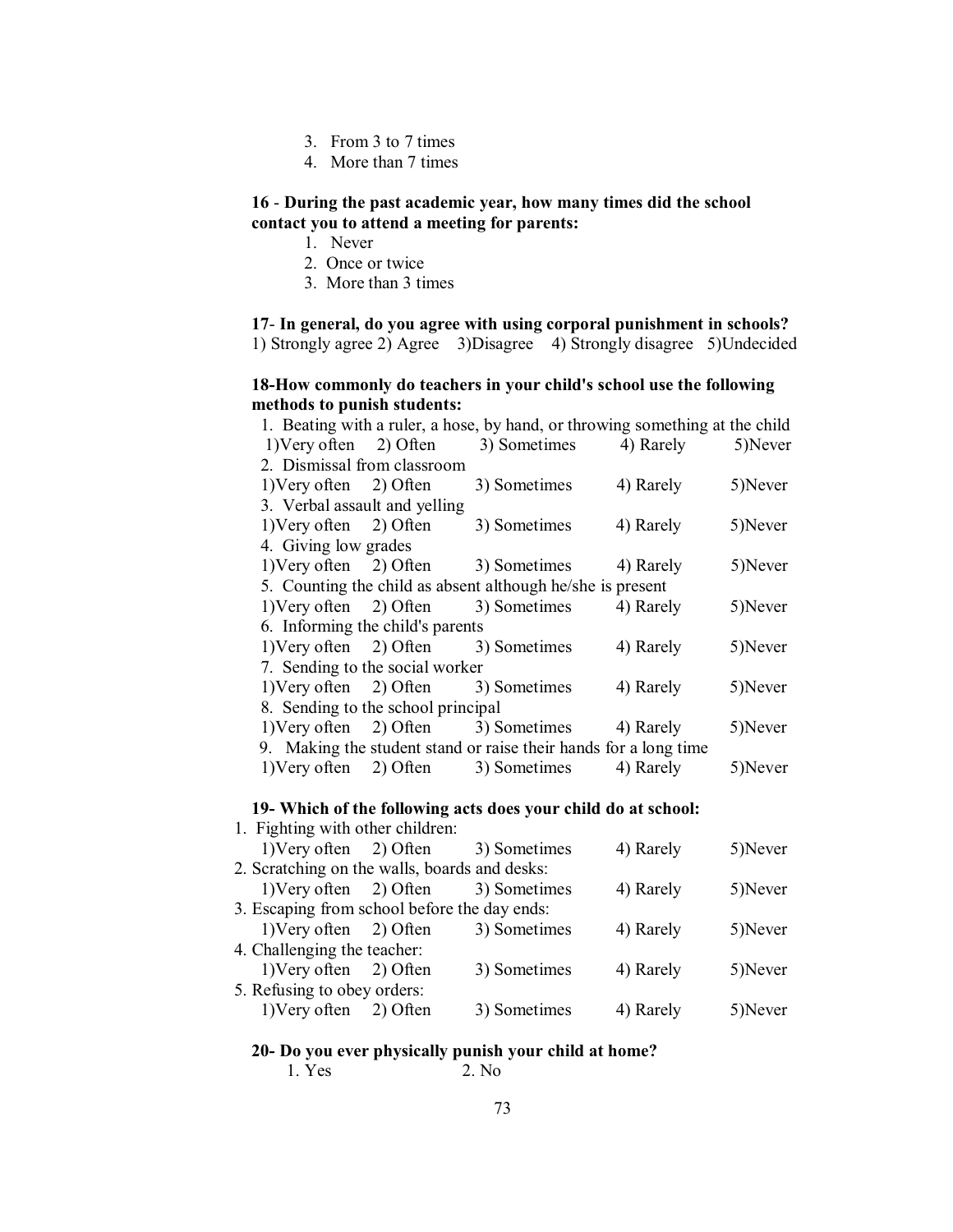| 21- Were you physically punished when you were little?<br>1. At school: |  |                              |          |  |  |
|-------------------------------------------------------------------------|--|------------------------------|----------|--|--|
| 1) Almost daily 2) Frequently                                           |  | 4) Rarely                    | 5) Never |  |  |
| 1) Almost daily 2) Frequently                                           |  | 4) Rarely                    | 5) Never |  |  |
|                                                                         |  | 3) Sometimes<br>3) Sometimes |          |  |  |

#### **22- In your opinion, the best ways to end corporal punishment in schools?**

- 1. Teachers should receive more training on alternative means of punishment 1) Strongly agree 2) Agree 3)Disagree 4) Strongly disagree 5)Undecided
- 2. The social workers must be more involved in reforming students 1) Strongly agree 2) Agree 3)Disagree 4) Strongly disagree 5)Undecided
- 3. Parents must be regularly informed about their children's progress in class 1) Strongly agree 2) Agree 3)Disagree 4) Strongly disagree 5)Undecided
- 4. Teachers must be punished if they use corporal punishment 1) Strongly agree 2) Agree 3)Disagree 4) Strongly disagree 5)Undecided
- 5. There is no way to end the use of corporal punishment in schools 1) Strongly agree 2) Agree 3)Disagree 4) Strongly disagree 5)Undecided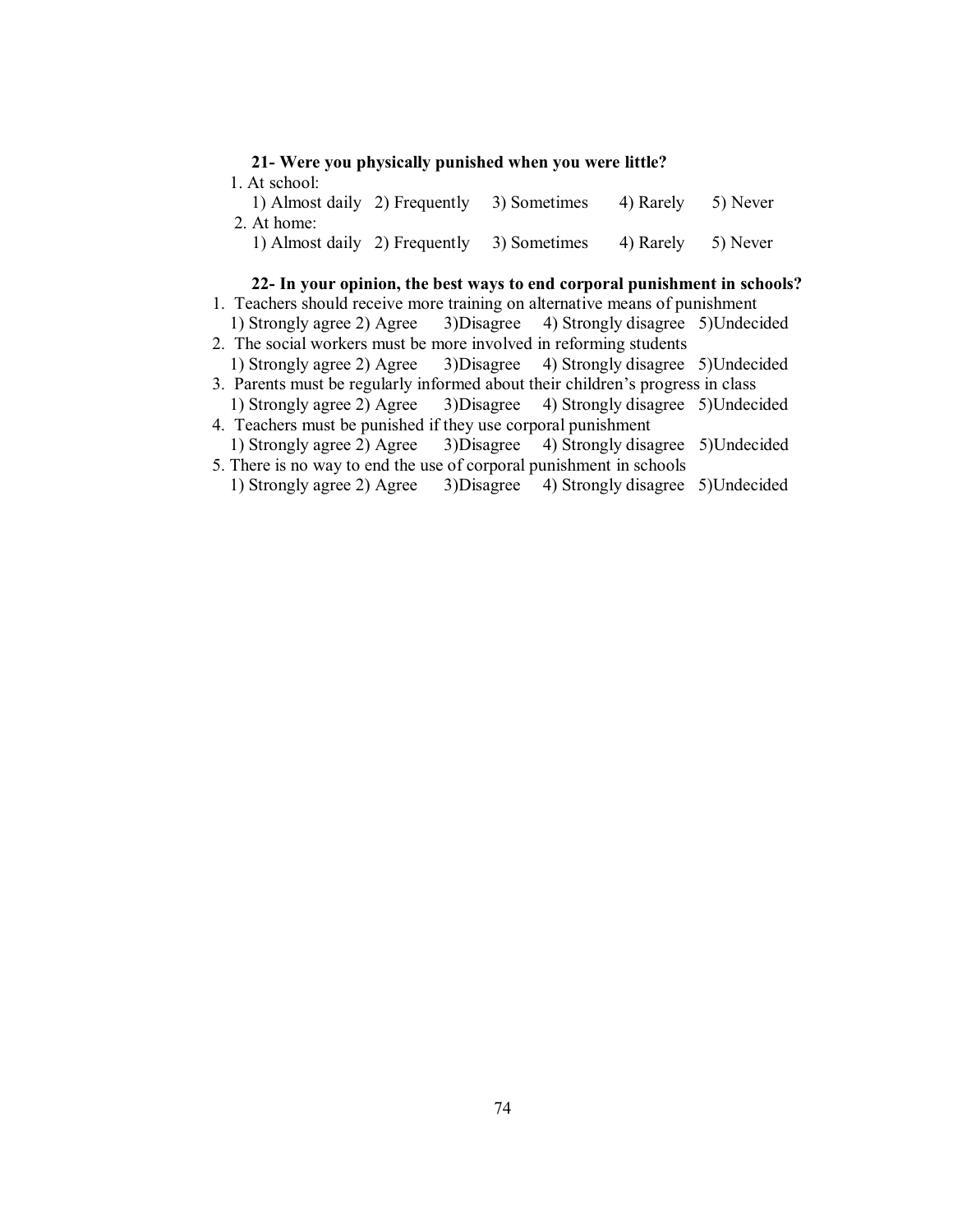# **Appendix B**

# **QUESTIONNAIRE FOR RECENT GRADUATE STUDENTS**

| <b>School Type:</b> | 1) Public/experimental |           |
|---------------------|------------------------|-----------|
| <b>Gender:</b>      | 1) Male                | 2) Female |
| Student age now:    |                        |           |

- **1- In any of your school stages, did teachers use corporal punishment to**  reform students' behavior?
	- 1. Yes
	- 2. No (go to question 17)
- **2- The educational stage where students in your class were beaten least frequently was:** 
	- 1. Primary school
	- 2. Preparatory school
	- 3. Secondary school

# **3- The educational stage where students in your class were beaten most frequently was:**

- 1. Primary school
- 2. Preparatory School
- 3. Secondary school

#### **4- In the stage where there was most frequent beating, how often were you beaten?**

- 1. 1-3 times per month
- 2. 1-3 times per week
- 3. Almost daily
- 4. Rarely

#### **- What did you do when you were beaten in class?**

| 1. Cry and do nothing:               |  |                                               |                    |          |  |  |  |
|--------------------------------------|--|-----------------------------------------------|--------------------|----------|--|--|--|
| 1) Very often $2)$ Often             |  | 3) Sometimes                                  | 4) Rarely          | 5) Never |  |  |  |
|                                      |  | 2. Continue with the things I was beaten for: |                    |          |  |  |  |
| 1) Very often $2)$ Often             |  | 3) Sometimes                                  | 4) Rarely 5) Never |          |  |  |  |
| 3. Stop the things I was beaten for: |  |                                               |                    |          |  |  |  |
|                                      |  | 1) Very often 2) Often 3) Sometimes           | 4) Rarely 5) Never |          |  |  |  |
| 4. Inform my parents:                |  |                                               |                    |          |  |  |  |
| 1) Very often 2) Often               |  | 3) Sometimes                                  | 4) Rarely 5) Never |          |  |  |  |
| 5. Complain to the social worker:    |  |                                               |                    |          |  |  |  |
| 1) Very often $2)$ Often             |  | 3) Sometimes                                  | 4) Rarely          | 5) Never |  |  |  |
|                                      |  |                                               |                    |          |  |  |  |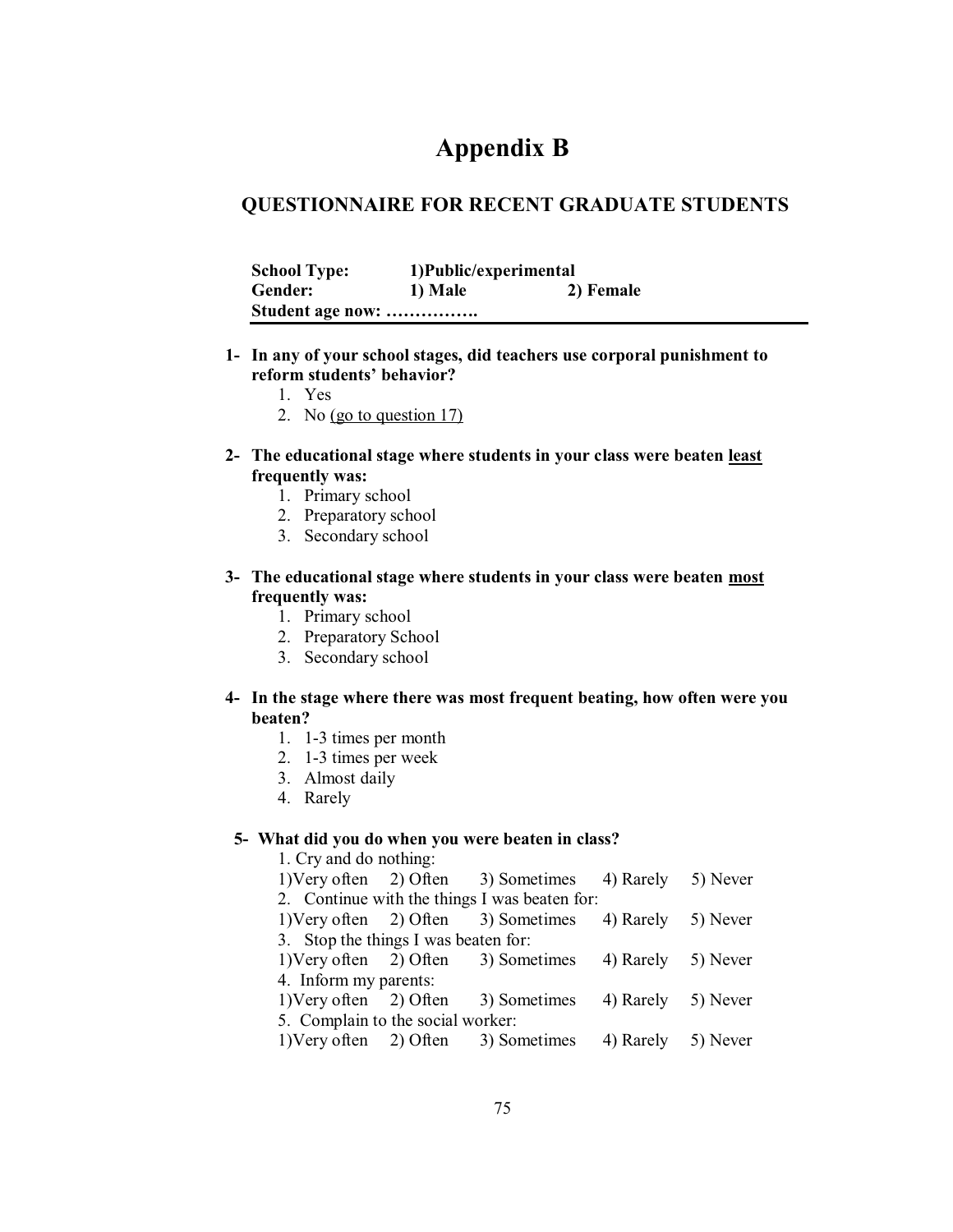#### **- How often did you tell your parents that you were beaten in class?**

- 1. Every time
- 2. If the teacher asked me to inform them
- 3. Sometimes
- 4. Never (go to question 8)

#### **- What did your parents do when you informed them that you were beaten in class?**

| 1. Tell me I must have done something wrong in class |  |                                      |                                                                                                                                                                                                                                                                                                                         |  |  |  |
|------------------------------------------------------|--|--------------------------------------|-------------------------------------------------------------------------------------------------------------------------------------------------------------------------------------------------------------------------------------------------------------------------------------------------------------------------|--|--|--|
|                                                      |  |                                      |                                                                                                                                                                                                                                                                                                                         |  |  |  |
|                                                      |  |                                      |                                                                                                                                                                                                                                                                                                                         |  |  |  |
|                                                      |  |                                      |                                                                                                                                                                                                                                                                                                                         |  |  |  |
|                                                      |  |                                      |                                                                                                                                                                                                                                                                                                                         |  |  |  |
|                                                      |  |                                      |                                                                                                                                                                                                                                                                                                                         |  |  |  |
| 4. Tell me they have to talk to the social worker    |  |                                      |                                                                                                                                                                                                                                                                                                                         |  |  |  |
|                                                      |  |                                      |                                                                                                                                                                                                                                                                                                                         |  |  |  |
| 5. They did nothing                                  |  |                                      |                                                                                                                                                                                                                                                                                                                         |  |  |  |
| $1)$ Very often $2)$ Often                           |  |                                      |                                                                                                                                                                                                                                                                                                                         |  |  |  |
|                                                      |  | 3. Report it to the school principal | 1) Very often 2) Often 3) Sometimes 4) Rarely 5) Never<br>2. Tell me they would go and see the teacher<br>1) Very often 2) Often 3) Sometimes 4) Rarely 5) Never<br>1) Very often 2) Often 3) Sometimes 4) Rarely 5) Never<br>1) Very often 2) Often 3) Sometimes 4) Rarely 5) Never<br>3) Sometimes 4) Rarely 5) Never |  |  |  |

#### **8- You never told your parents that you were physically punished in school**

#### **because:**

| 1. They will punish me too         | $1)$ Yes | $2)$ No |
|------------------------------------|----------|---------|
| 2. They can't do nothing about it  | $1)$ Yes | 2) No   |
| 3. They think I deserve punishment | $1)$ Yes | 2) No   |

4. They may go and fight with the teacher and this may cause other bad effects on me 1) Yes 2) No

#### **9- Did any of the following ever happen to you as a result of beating?**

- 1. Had to get medical treatment 1) Yes 2) No
- 2. Missed time at school to rest at home 1) Yes 2) No
- 3. Reported to the school or to police  $1)$  Yes  $2)$  No
- 4. A scar in your body 1) Yes 2) No

#### **10- In the stage where there was most frequent beating, did other students use to receive physical punishment?**

- 1. Yes all of them one way another
- 2. Most of them
- 3. Only some of them

#### **11**- **Considering the most severe incident that you ever heard about in your school, was it done by:**

- 1. A male teacher
- 2. A female teacher
- 3. A male administrator
- 4. A female administrator
- 5. I don't know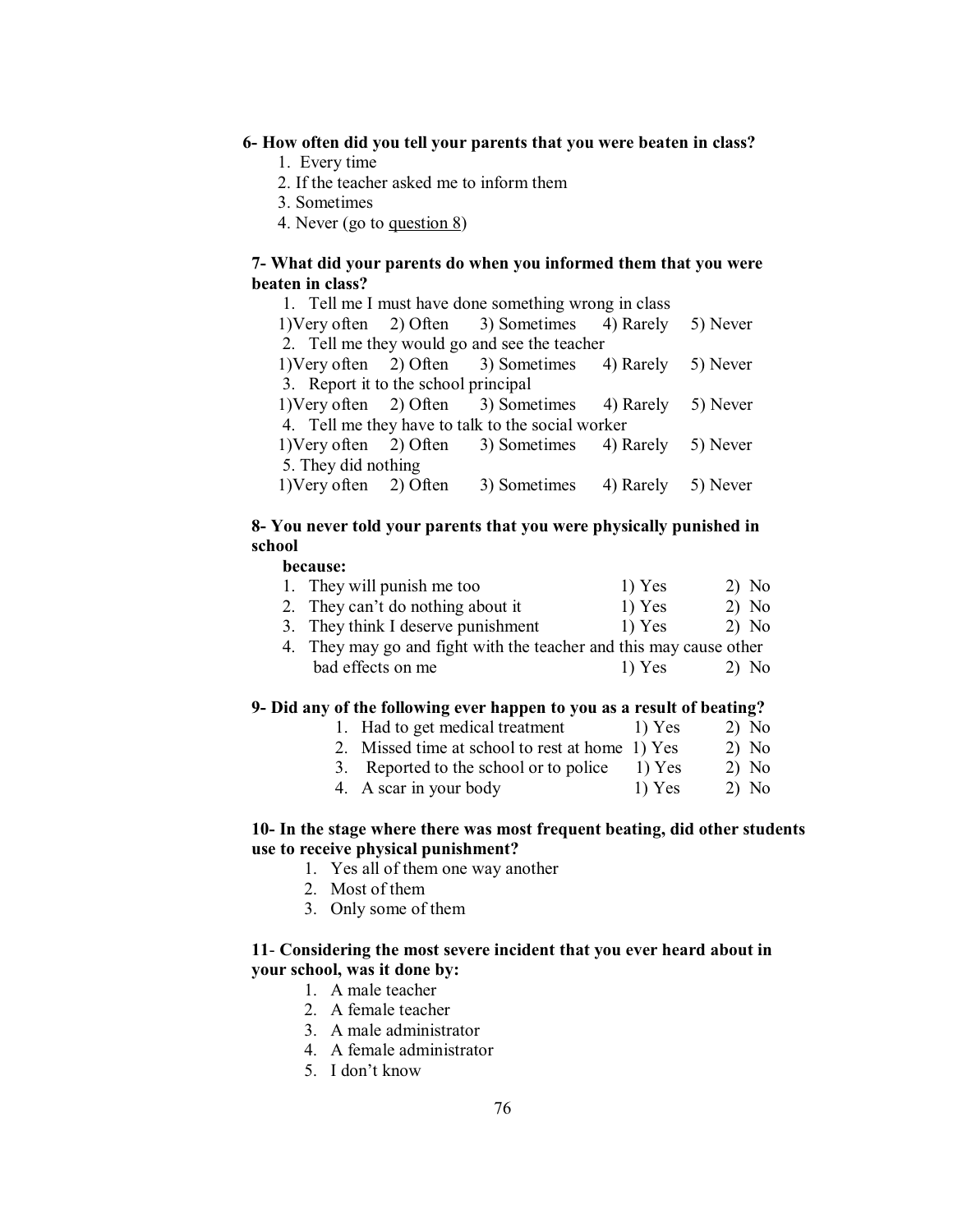#### **12- Did the school principal ever physically punish students?**

- 1. Yes,1-3 times per month
- 2. Yes, 1-3 times per week
- 3. Yes, almost daily
- 4. Once or twice
- 5. Never
- 6. I don't know

#### **13- In your opinion, which of the following appeared to be the teachers motivation for beating students in your class?**

| 1. Low grades in exams                                   | $1)$ Yes | $2)$ No |
|----------------------------------------------------------|----------|---------|
| 2. Not doing homework                                    | $1)$ Yes | $2)$ No |
| 3. Giving a wrong answer to a question                   | $1)$ Yes | $2)$ No |
| 4. Forgetting books or any of the class materials 1) Yes |          | $2)$ No |
| 5. Talking behind the teacher's back                     | 1) Yes   | $2)$ No |
| 6. Disrupting the class by talking or playing            | $1)$ Yes | $2)$ No |
| 7. Attacking another child                               | $1)$ Yes | $2)$ No |
| 8. Disobeying teacher's orders                           | $1)$ Yes | $2)$ No |
| 9. Making students take private lesson                   | $1)$ Yes | $2)$ No |
| 10. Beating unrelated to the student's behavior          | 1) Yes   | 2) No   |

#### **14**- **In general, do you think that students were punished in the same way for the same level of offense?**

- 1. Often
- 2. Sometimes
- 3. Rarely
- 4. Never
- $5.$  I'm not sure

# **15- What do you think of the following statement?**

- 1. Physical punishment helped me perform better in class
- 1) Strongly agree 2) Agree 3)Disagree 4) Strongly disagree 5)Undecided 2. Physical punishment corrected my behavior in class
	- 1) Strongly agree 2) Agree 3)Disagree 4) Strongly disagree 5)Undecided
- 3. Physical punishment made me dislike the school
- 1) Strongly agree 2) Agree 3)Disagree 4) Strongly disagree 5)Undecided 4. Physical punishment made me hate teachers
- 1) Strongly agree 2) Agree 3)Disagree 4) Strongly disagree 5)Undecided 5. Physical punishment made me challenge teachers
- 1) Strongly agree 2) Agree 3)Disagree 4) Strongly disagree 5)Undecided 6. Physical punishment made me angry a lot
	- 1) Strongly agree 2) Agree 3)Disagree 4) Strongly disagree 5)Undecided

#### **16- How do you tend to think of teachers who used to beat you in class?**

- 1. I respect all teachers no matter what
- 2. I used to respect them but now I don't
- 3. I never respected them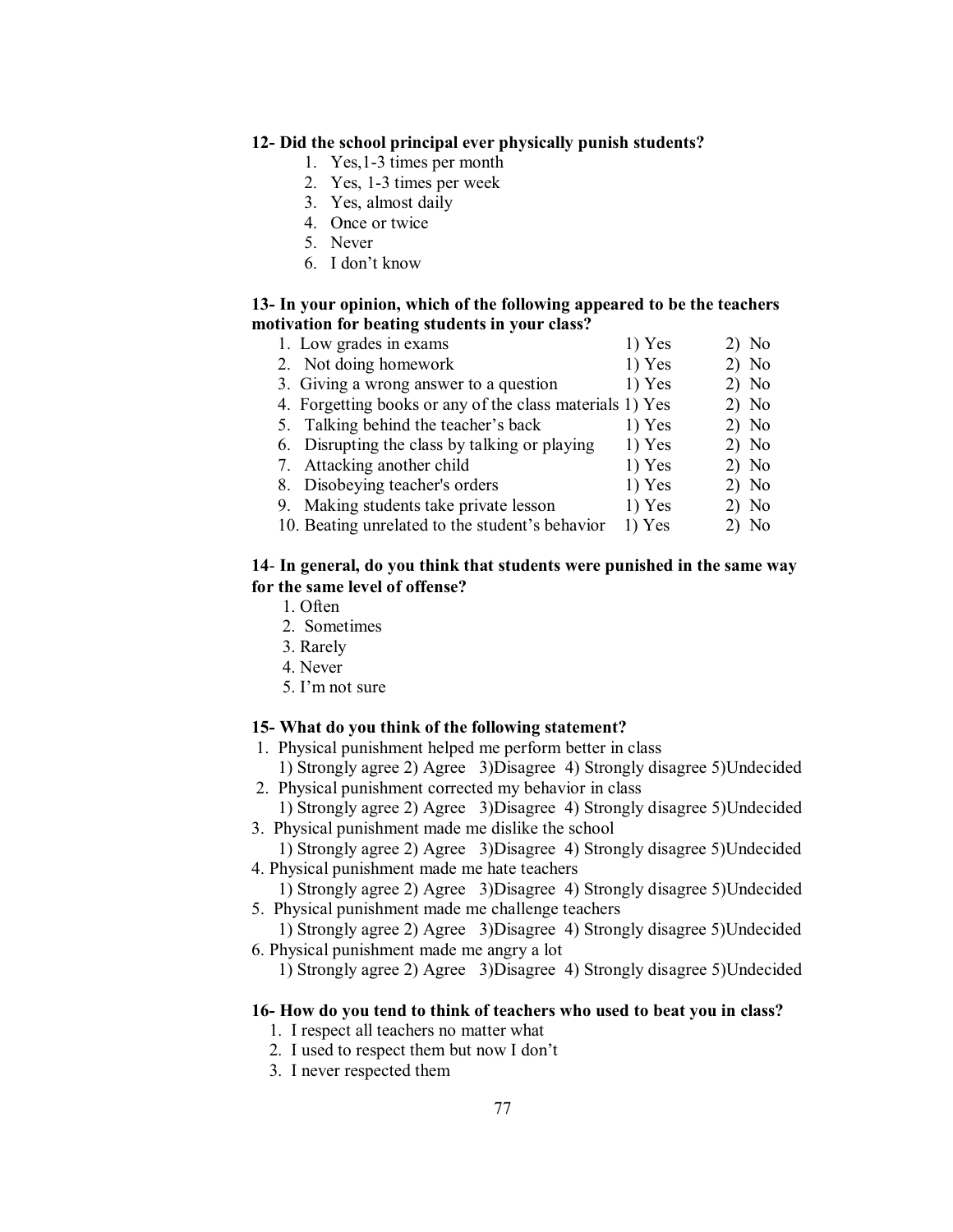4. I'm not sure

# **17- Throughout your whole school time, how many times did teachers request a meeting to talk to your parents about your behavior or your class performance?**

1. Never

- 2. Once or twice
- 3. From 3 to 7 times
- 4. More than 7 times

#### **18- Which of the following acts did you used to do at school?** 1. Fighting with other children:

| 1. Fighting with other children.              |              |           |          |
|-----------------------------------------------|--------------|-----------|----------|
| 1) Very often $2)$ Often                      | 3) Sometimes | 4) Rarely | 5) Never |
| 2. Scratching on the walls, boards and desks: |              |           |          |
| 1) Very often $2)$ Often                      | 3) Sometimes | 4) Rarely | 5) Never |
| 3. Escaping from school before the day ends:  |              |           |          |
| $1)$ Very often $2)$ Often                    | 3) Sometimes | 4) Rarely | 5) Never |
| 4. Challenging the teacher:                   |              |           |          |
| 1) Very often 2) Often                        | 3) Sometimes | 4) Rarely | 5) Never |
| 5. Refusing to obey orders:                   |              |           |          |
| 1) Very often 2) Often                        | 3) Sometimes | 4) Rarely | 5) Never |
|                                               |              |           |          |

#### **19- How commonly have teachers in your school used the following means of** correcting students' behavior:

| 1. Dismissal from classroom                                          |          |              |           |          |
|----------------------------------------------------------------------|----------|--------------|-----------|----------|
| 1) Almost daily                                                      | 2) Often | 3) Sometimes | 4) Rarely | 5) Never |
| 2. Verbal assault and yelling                                        |          |              |           |          |
| 1)Almost daily                                                       | 2) Often | 3) Sometimes | 4) Rarely | 5) Never |
| 3. Giving low grades                                                 |          |              |           |          |
| 1) Almost daily 2) Often                                             |          | 3) Sometimes | 4) Rarely | 5) Never |
| 4. Counting as absent although he\she is present                     |          |              |           |          |
| 1) Almost daily 2) Often                                             |          | 3) Sometimes | 4) Rarely | 5) Never |
| 5. Informing your parents                                            |          |              |           |          |
| 1) Almost daily 2) Often                                             |          | 3) Sometimes | 4) Rarely | 5) Never |
| 6. Sending to the social worker                                      |          |              |           |          |
| 1) Almost daily 2) Often                                             |          | 3) Sometimes | 4) Rarely | 5) Never |
| 7. Sending to the school principal                                   |          |              |           |          |
| 1)Almost daily                                                       | 2) Often | 3) Sometimes | 4) Rarely | 5) Never |
| 8. Making the student stand or raise their hands for a long time     |          |              |           |          |
| 1)Almost daily                                                       | 2) Often | 3) Sometimes | 4) Rarely | 5) Never |
| 9. Beating with a ruler, a hose, by hand, or throwing with something |          |              |           |          |
| 1) Almost daily                                                      | 2) Often | 3) Sometimes | 4) Rarely | 5) Never |
|                                                                      |          |              |           |          |

#### **20- To your knowledge, was corporal punishment in schools legally forbidden when you were at school?**

- 1. Yes
- 2. No (go to question 22)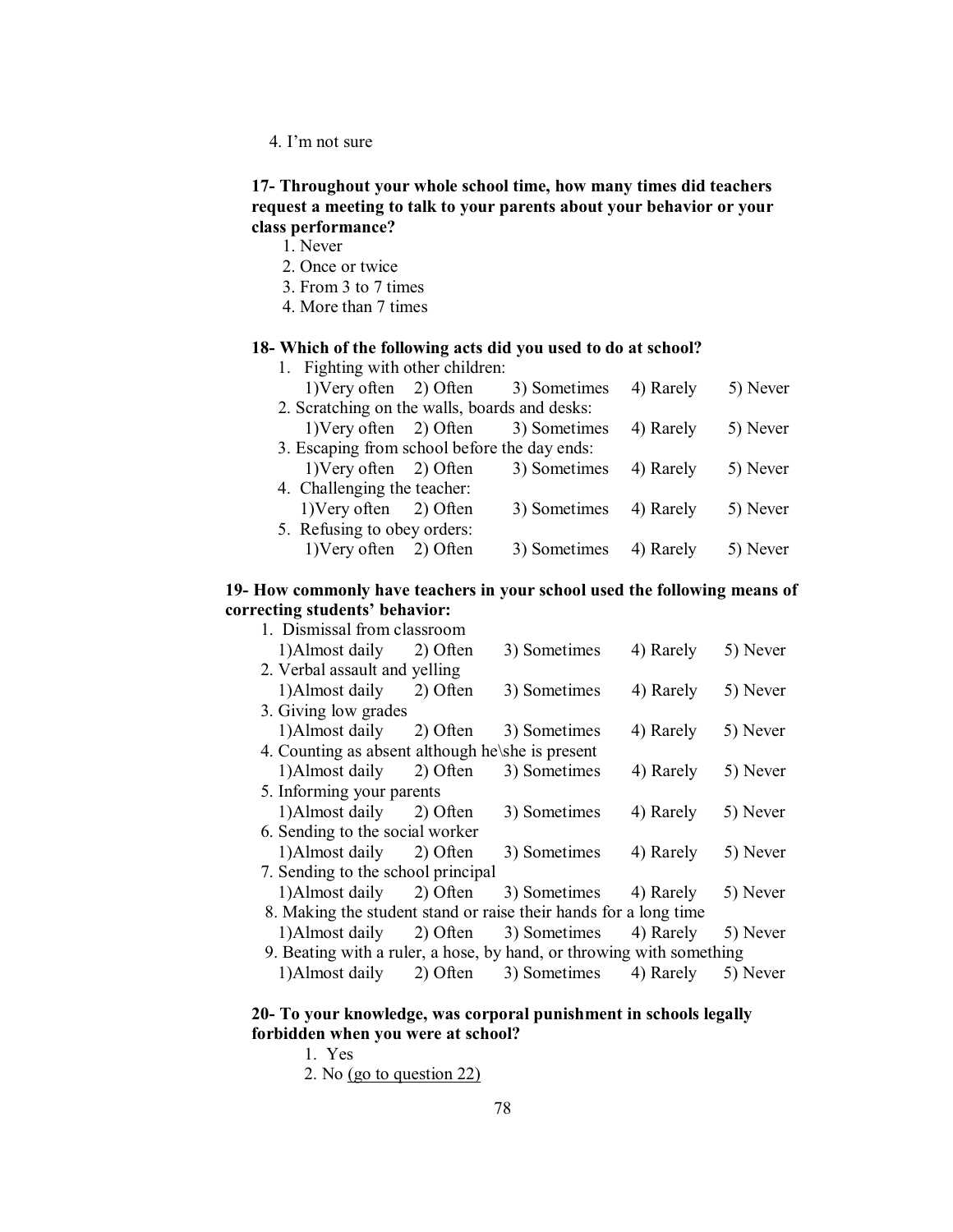3. I didn't know (go to question  $22$ )

#### **21- How did you know that corporal punishment was forbidden?**

- 1. From other students
- 2. From my family
- 3. From information provided at the school
- 4. Through TV or newspaper

# **22- In your opinion, what are the best ways to end corporal punishment in schools?**

- 1. Teachers should receive more training on alternative means of punishment
- 1) Strongly agree 2) Agree 3)Disagree 4) Strongly disagree 5)Undecided 2. The social workers must be more involved in reforming students
- 1) Strongly agree 2) Agree 3)Disagree 4) Strongly disagree 5)Undecided 3. Parents must be regularly informed about their children's progress in class
- 1) Strongly agree 2) Agree 3)Disagree 4) Strongly disagree 5)Undecided 4. Teachers must be punished if they use corporal punishment
- 1) Strongly agree 2) Agree 3)Disagree 4) Strongly disagree 5)Undecided 5. There is no way to end the use of corporal punishment in schools
	- 1) Strongly agree 2) Agree 3)Disagree 4) Strongly disagree 5)Undecided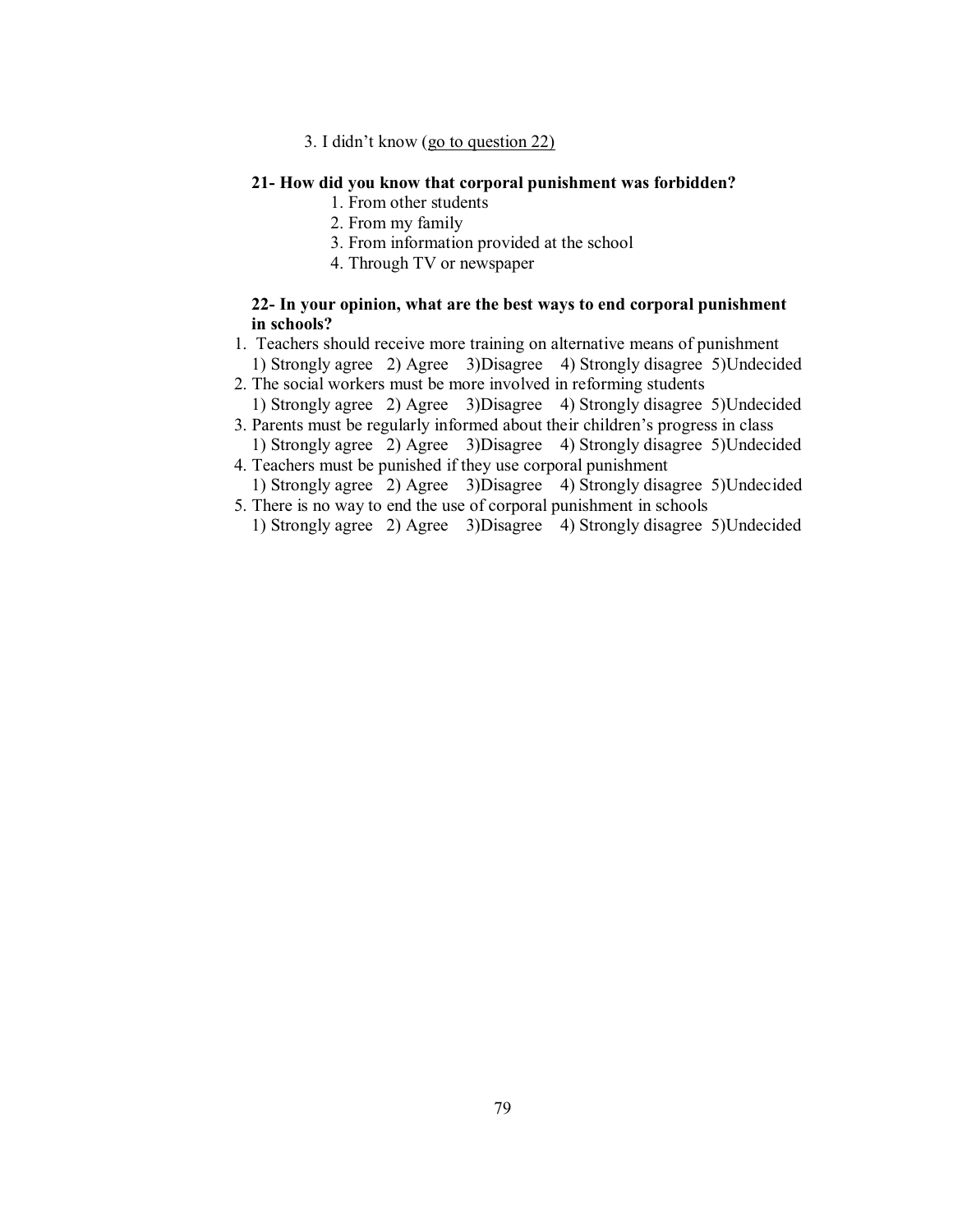# **Appendix C**

# **QUESTIONNAIRE FOR TEACHERS**

| <b>School Type:</b>          | 1) Public/experimental |                | 2) Private/language |  |
|------------------------------|------------------------|----------------|---------------------|--|
| <b>Current school stage:</b> | 1) Primary             | 2) Preparatory | 3)                  |  |
| <b>Secondary</b>             |                        |                |                     |  |
| Gender:                      | 1) Male                | 2) Female      |                     |  |

# **1- Among the educational stages that you taught, students were most violent in:**

- 1. Primary school
- 2. Preparatory School
- 3. Secondary school
- 4. About the same in all levels
- 5.  $\Gamma$ m not sure

#### **2- Some of the common misbehaviors that students practice in your current school include:**

1. Fighting with other children:

|                             | 1) Very often 2) Often                        |          | 3) Sometimes | 4) Rarely | 5) Never |  |  |
|-----------------------------|-----------------------------------------------|----------|--------------|-----------|----------|--|--|
|                             | 2. Scratching on the walls, boards and desks: |          |              |           |          |  |  |
|                             | $1)$ Very often $2)$ Often                    |          | 3) Sometimes | 4) Rarely | 5) Never |  |  |
|                             | 3. Escaping from school before the day ends:  |          |              |           |          |  |  |
|                             | $1)$ Very often $2)$ Often                    |          | 3) Sometimes | 4) Rarely | 5) Never |  |  |
|                             | 4. Absence from school for no reason:         |          |              |           |          |  |  |
|                             | 1) Very often 2) Often                        |          | 3) Sometimes | 4) Rarely | 5) Never |  |  |
| 5. Challenging the teacher: |                                               |          |              |           |          |  |  |
|                             | 1) Very often 2) Often                        |          | 3) Sometimes | 4) Rarely | 5) Never |  |  |
|                             | 6. Refusing to obey orders:                   |          |              |           |          |  |  |
|                             | 1) Very often 2) Often                        |          | 3) Sometimes | 4) Rarely | 5) Never |  |  |
|                             | 7. Attacking teachers:                        |          |              |           |          |  |  |
|                             | 1) Very often                                 | 2) Often | 3) Sometimes | 4) Rarely | 5) Never |  |  |
|                             |                                               |          |              |           |          |  |  |

#### 3- Do you think that some of the effective means of correcting students' **behavior could be:**

 1. Dismissal from classroom for a while 1) Strongly agree 2) Agree 3)Disagree 4) Strongly disagree 5)Undecided 2. Informing parents 1) Strongly agree 2) Agree 3)Disagree 4) Strongly disagree 5)Undecided 3. Sending to the social worker 1) Strongly agree 2) Agree 3)Disagree 4) Strongly disagree 5)Undecided 4. Sending to the school principal 1) Strongly agree 2) Agree 3)Disagree 4) Strongly disagree 5)Undecided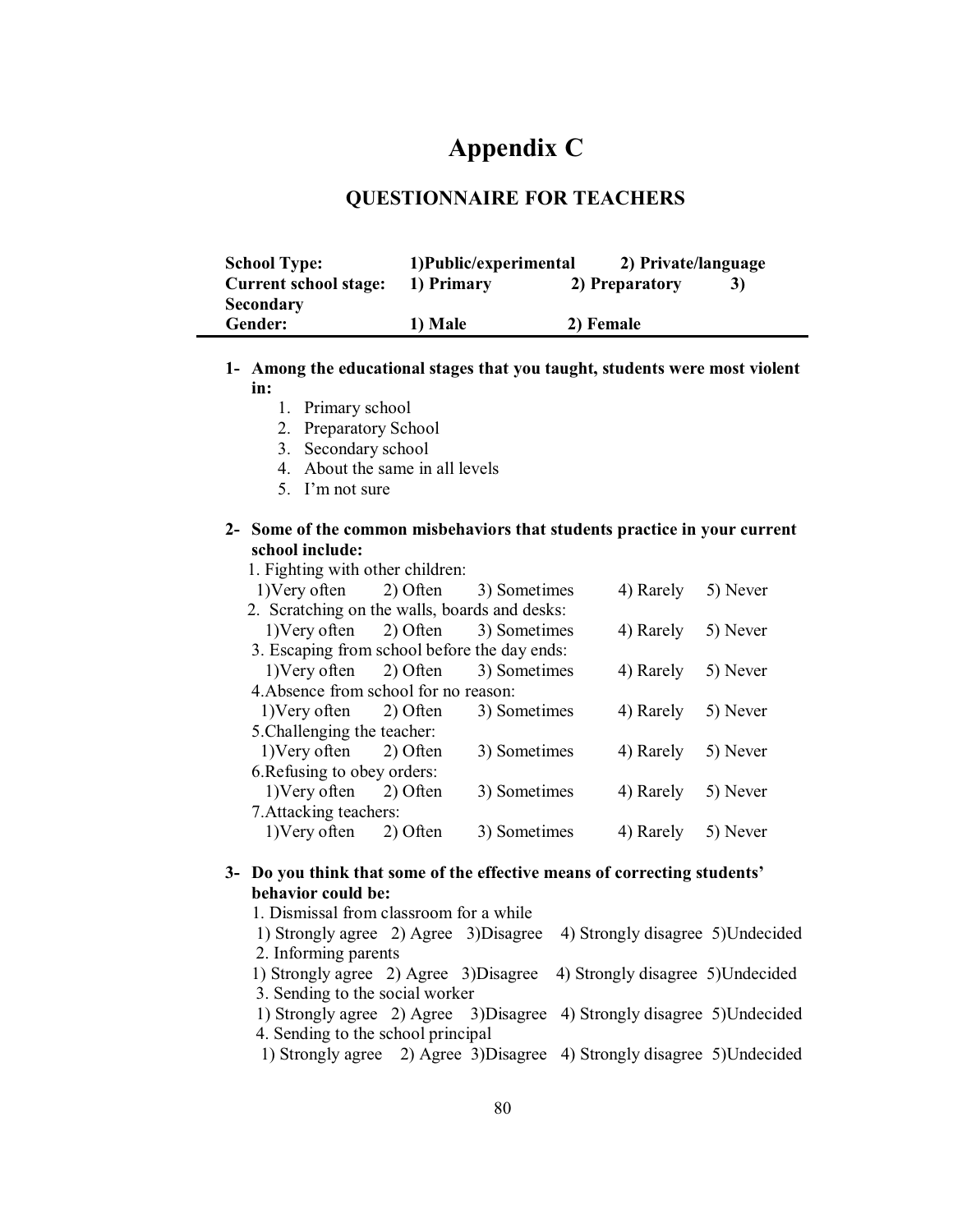5. Giving low grades in an exam or a quiz

 1) Strongly agree 2) Agree 3) Disagree 4) Strongly disagree 5) Undecided 6. Counting as absent although he\she is present

 1) Strongly agree 2) Agree 3) Disagree 4) Strongly disagree 5) Undecided 7. Screaming at the students or insulting them

 1) Strongly agree 2) Agree 3) Disagree 4) Strongly disagree 5) Undecided 8.Beating with a ruler or anything else to cause some physical pain

1) Strongly agree 2) Agree 3) Disagree 4) Strongly disagree 5) Undecided 9. Making the student stand or raise their hands for some time

1) Strongly agree 2) Agree 3) Disagree 4) Strongly disagree 5) Undecided

#### **4- In your opinion, some of the reasons that cause teachers in your school to corporally punish students are:**

| 1. Low grades in exams                                  | $1)$ Yes | $2)$ No |
|---------------------------------------------------------|----------|---------|
| 2. Not doing homework                                   | $1)$ Yes | $2)$ No |
| 3. Giving a wrong answer to a question                  | 1) Yes   | $2)$ No |
| 4. Forgetting books or any of the class materials1) Yes |          | $2)$ No |
| 5. Talking behind the teacher's back                    | 1) Yes   | $2)$ No |
| 6. Disrupting the class by talking or playing           | $1)$ Yes | $2)$ No |
| 7. Attacking another child                              | $1)$ Yes | $2)$ No |
| 8. Disobeying teacher's orders                          | $1)$ Yes | $2)$ No |
| 9. Beating unrelated to the child behavior              | $1)$ Yes | 2) No   |

#### **5- Do you think that the higher the educational stage, the less teachers use corporal punishment in school:**

- 1. Yes
- 2. No
- $3.$  I'm not sure

#### **6- Do you think that teachers beat male students differently from females?**

1.Male students are corporally punished more than female students

- 2. Female students are corporally punished more than male students
- 3. They are equally punished corporally
- $4$ . I'm not sure

#### **7- Have you ever had to use corporal punishment in class?**

1.Yes

2.No (go to question 10)

#### **8- If yes, how often do you have to use corporal punishment?**

- 1. At least once a day
- 2. 1-3 times per week
- 3. 1-3 times per month
- 4. When necessary
- 5. Rarely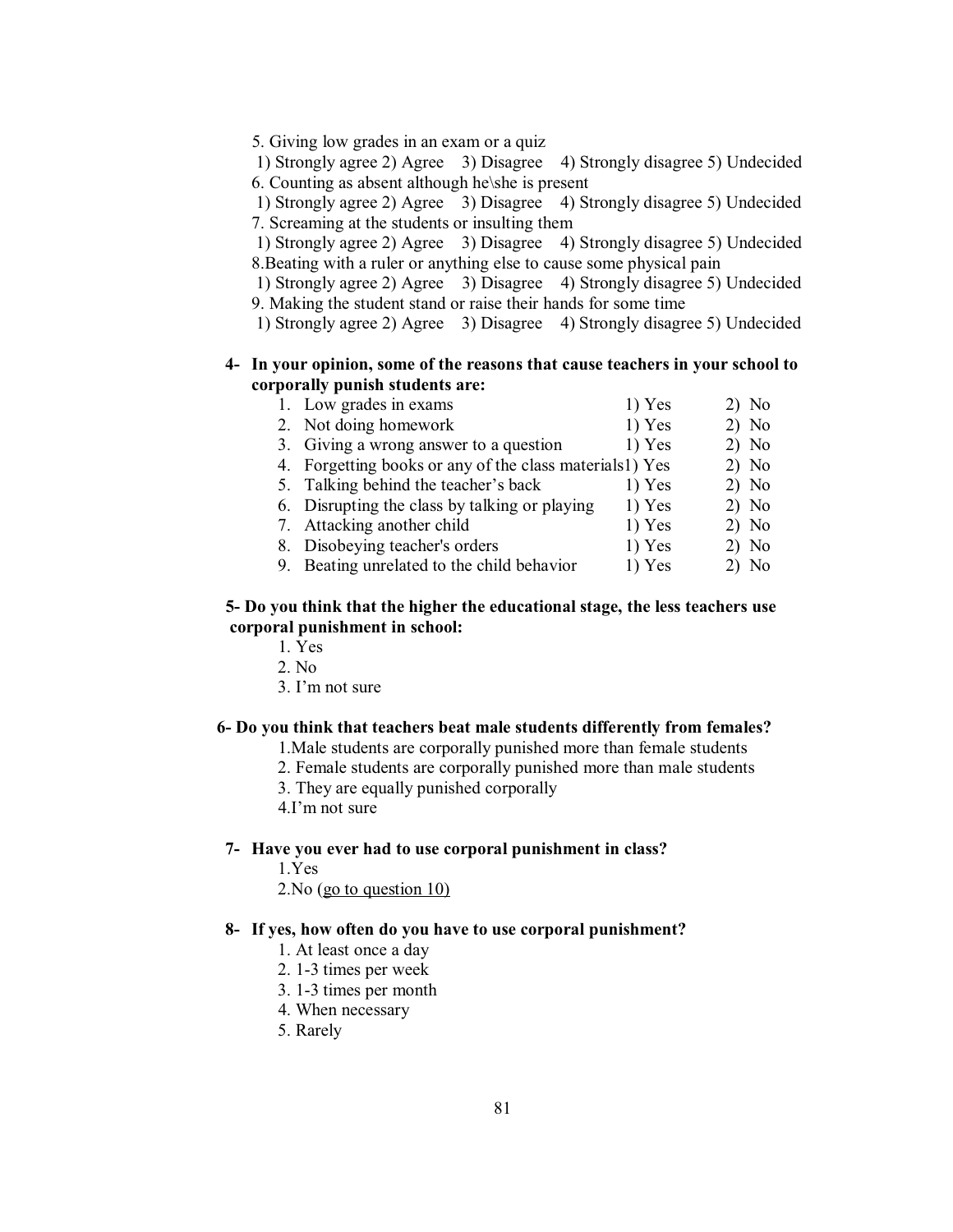| 9- In general, how do students react after being corporally punished: |          |             |           |         |
|-----------------------------------------------------------------------|----------|-------------|-----------|---------|
| 1. Cry and do nothing:                                                |          |             |           |         |
| 1) Most of the time                                                   | 2) Often | 3)Sometimes | 4) Rarely | 5)Never |
| 2. Continue with the things they were beaten for after a while:       |          |             |           |         |
| 1) Most of the time                                                   | 2) Often | 3)Sometimes | 4) Rarely | 5)Never |
| 3. Stop the things they were beaten for in the long term:             |          |             |           |         |
| 1) Most of the time                                                   | 2) Often | 3)Sometimes | 4) Rarely | 5)Never |
| 4. Inform their parents:                                              |          |             |           |         |
| 1) Most of the time 2) Often                                          |          | 3)Sometimes | 4) Rarely | 5)Never |
| 5. Complain to the social worker:                                     |          |             |           |         |
| 1) Most of the time                                                   | 2) Often | 3)Sometimes | 4) Rarely | 5)Never |
| 6. Go to the school principal                                         |          |             |           |         |
| 1) Most of the time                                                   | 2) Often | 3)Sometimes | 4) Rarely | 5)Never |
| 7. Challenge the teacher one way another                              |          |             |           |         |
| 1) Most of the time                                                   | 2) Often | 3)Sometimes | 4) Rarely | 5)Never |
|                                                                       |          |             |           |         |

#### 10- How often do you call for parents to discuss their child's misbehavior or **performance in class:**

- 1. At least once a day
- 2. 1-3 times per week
- 3. 1-3 times per month
- 4. Never (go to question 12)

#### **11- What do parents do when you require seeing them in the school to discuss**  their child's behavior or performance in class?

| 1. They go to school and confirm that the student deserved it |  |                                     |           |          |  |  |
|---------------------------------------------------------------|--|-------------------------------------|-----------|----------|--|--|
|                                                               |  | 1) Very often 2) Often 3) Sometimes | 4) Rarely | 5) Never |  |  |
| 2. They go to defend their child                              |  |                                     |           |          |  |  |
| 1) Very often 2) Often                                        |  | 3) Sometimes                        | 4) Rarely | 5) Never |  |  |
| 3. They go to dispute with the teacher                        |  |                                     |           |          |  |  |
| 1) Very often 2) Often                                        |  | 3) Sometimes                        | 4) Rarely | 5) Never |  |  |
| 4. They don't respond                                         |  |                                     |           |          |  |  |
| 1) Very often 2) Often                                        |  | 3) Sometimes                        | 4) Rarely | 5) Never |  |  |
| 5. The student wouldn't inform their parents                  |  |                                     |           |          |  |  |
| 1) Very often 2) Often                                        |  | 3) Sometimes                        | 4) Rarely | 5) Never |  |  |
|                                                               |  |                                     |           |          |  |  |

# 12- How would the school administrators deal with parents' complaints **against teachers who corporally punish their children?**

| 1. They reprimand the teacher and warn them                 |  |                                               |                    |          |  |  |
|-------------------------------------------------------------|--|-----------------------------------------------|--------------------|----------|--|--|
|                                                             |  | 1) Very often 2) Often 3) Sometimes           | 4) Rarely 5) Never |          |  |  |
| 2. They ask the teacher not to do that again                |  |                                               |                    |          |  |  |
|                                                             |  | 1) Very often 2) Often 3) Sometimes 4) Rarely |                    | 5) Never |  |  |
| 3. They say that the student must have done something wrong |  |                                               |                    |          |  |  |
|                                                             |  | 1) Very often 2) Often 3) Sometimes 4) Rarely |                    | 5) Never |  |  |
| 4. They assume that the student deserved that punishment    |  |                                               |                    |          |  |  |
|                                                             |  | 1) Very often 2) Often 3) Sometimes 4) Rarely |                    | 5) Never |  |  |